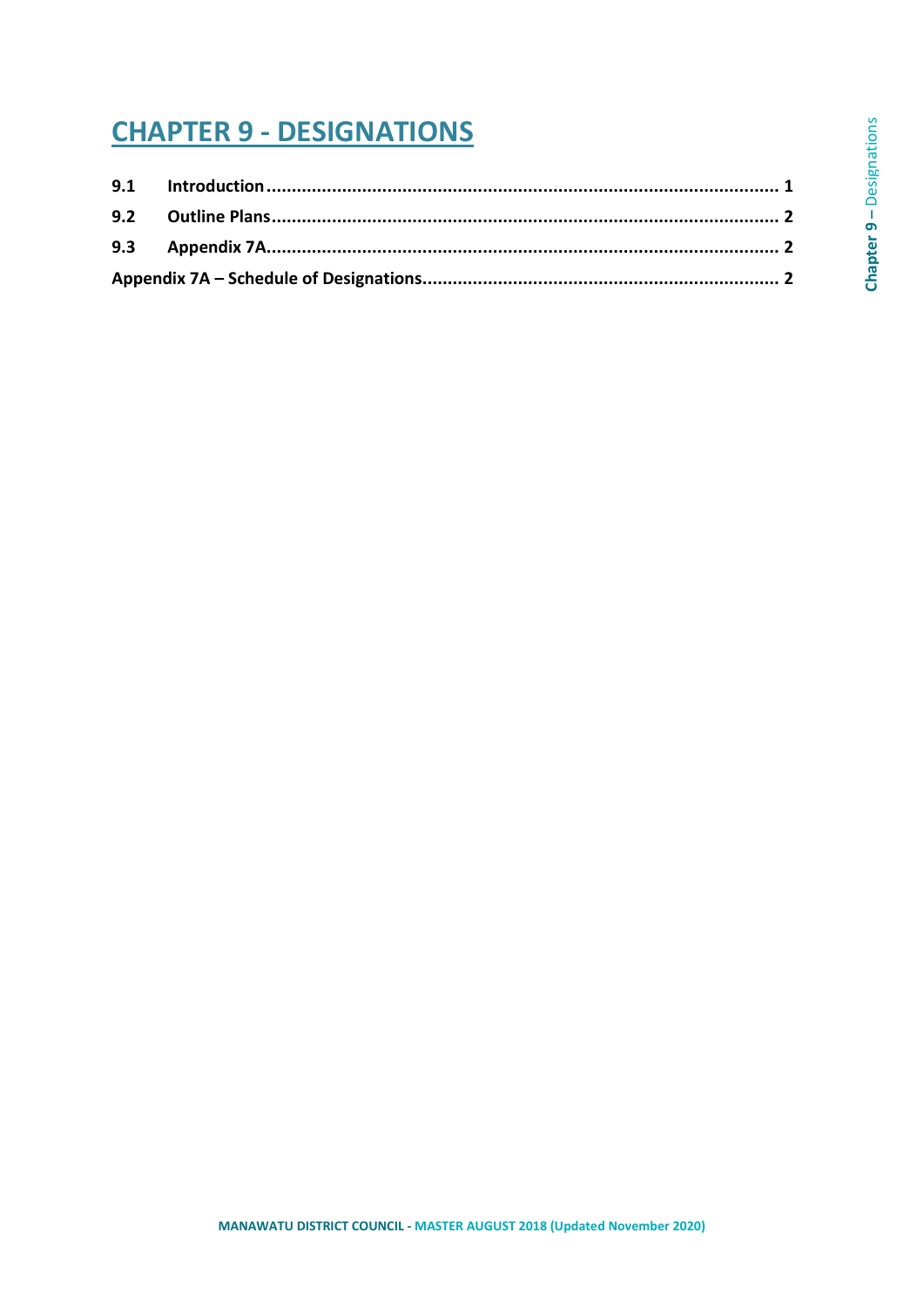*Page Intentionally Left Blank*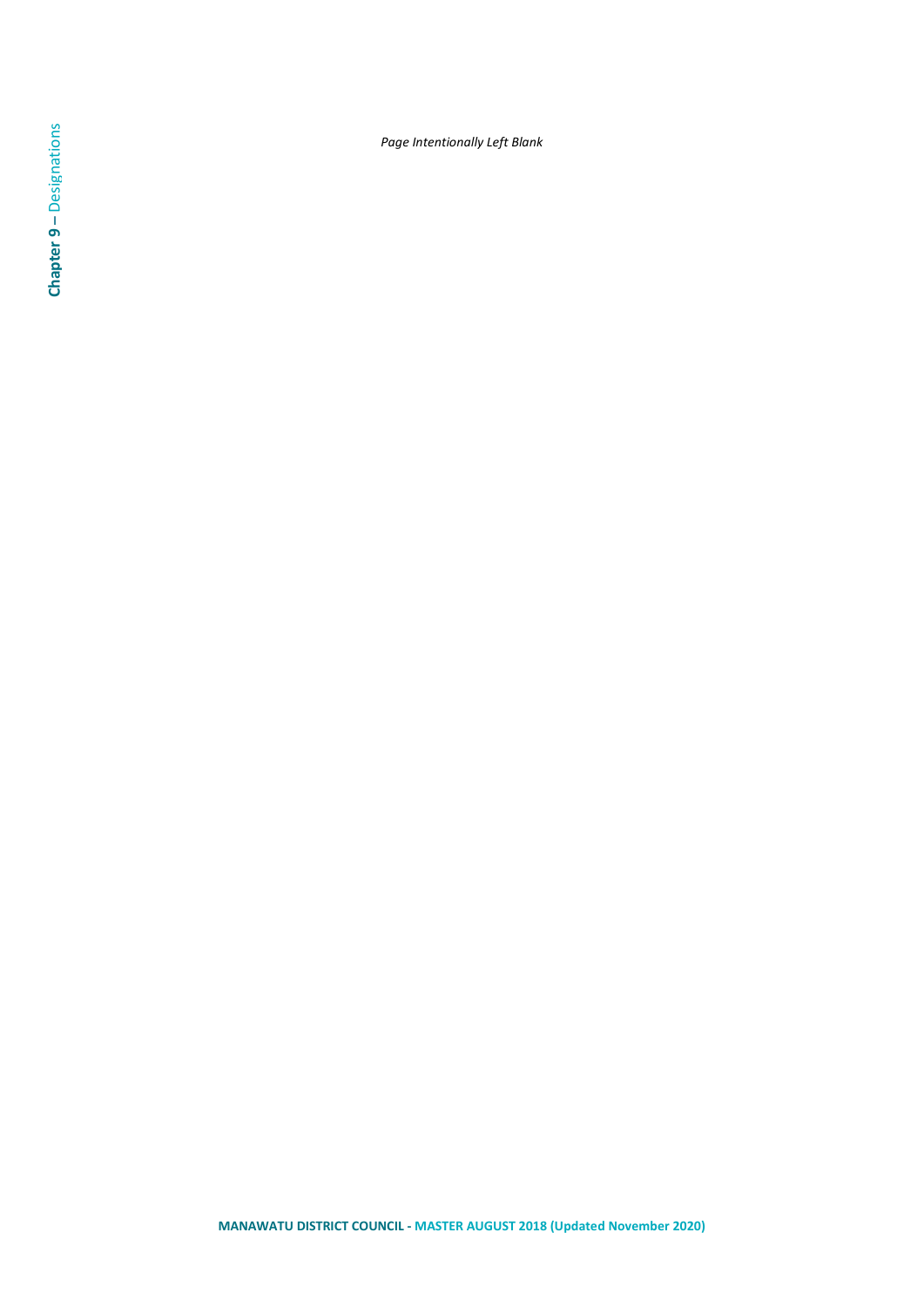NOTE: This chapter has legal effect (as of 1 May 2017) but has not yet been made fully operative. This note does not apply to Designation D35A, D124, D125 and D126.

# **9 DESIGNATIONS**

## <span id="page-2-0"></span>**9.1 Introduction**

In general, land that is used or is proposed to be used for a public work is "designated" for that specific work (e.g. **road**, school, police station). Public bodies such as Crown departments and local authorities have powers (under Sections 168 and 168A of the Resource Management Act 1991) to require that land, including private land, set aside for public works for which they are financially responsible. Approved **network utility** operators also have these powers.

The process whereby public bodies require land for such purposes is referred to as a notice of requirement. The public body making the requirement is referred to as a 'requiring authority'. Ministers of the Crown, local authorities and approved **network utility** operators are 'requiring authorities'. When the notice of requirement is included in the Plan, following **Council** assessment and requiring authority confirmation, it formally becomes a designation.

When land is designated within the District Plan it can only be used for the stated designated purpose. The designation authorises the requiring authority's work and the activity on the **site**, area or route without the need for land use consent. Certain conditions may apply to the designation and where applicable these are stipulated in the District Plan. A designation however does not exempt a requiring authority from first obtaining an authority from the Heritage New Zealand if an archaeological **site** is to be destroyed, damaged or modified

Any activity or works outside the scope of the designation will require resource consent unless the activity or works are **permitted activities** within the underlying **zone**. Further, written approval from the requiring authority is also required before any third party can undertake any activity within a designation that would prevent or hinder a public work, project, or work to which it relates.

Importantly, all designated land has an underlying zoning (which is generally the zoning which applies to the adjacent land) and this zoning applies:

- (a) when a designation is removed or
- (b) for works which are not in accordance with the designation (i.e. which are undertaken for a purpose other than the designated purpose).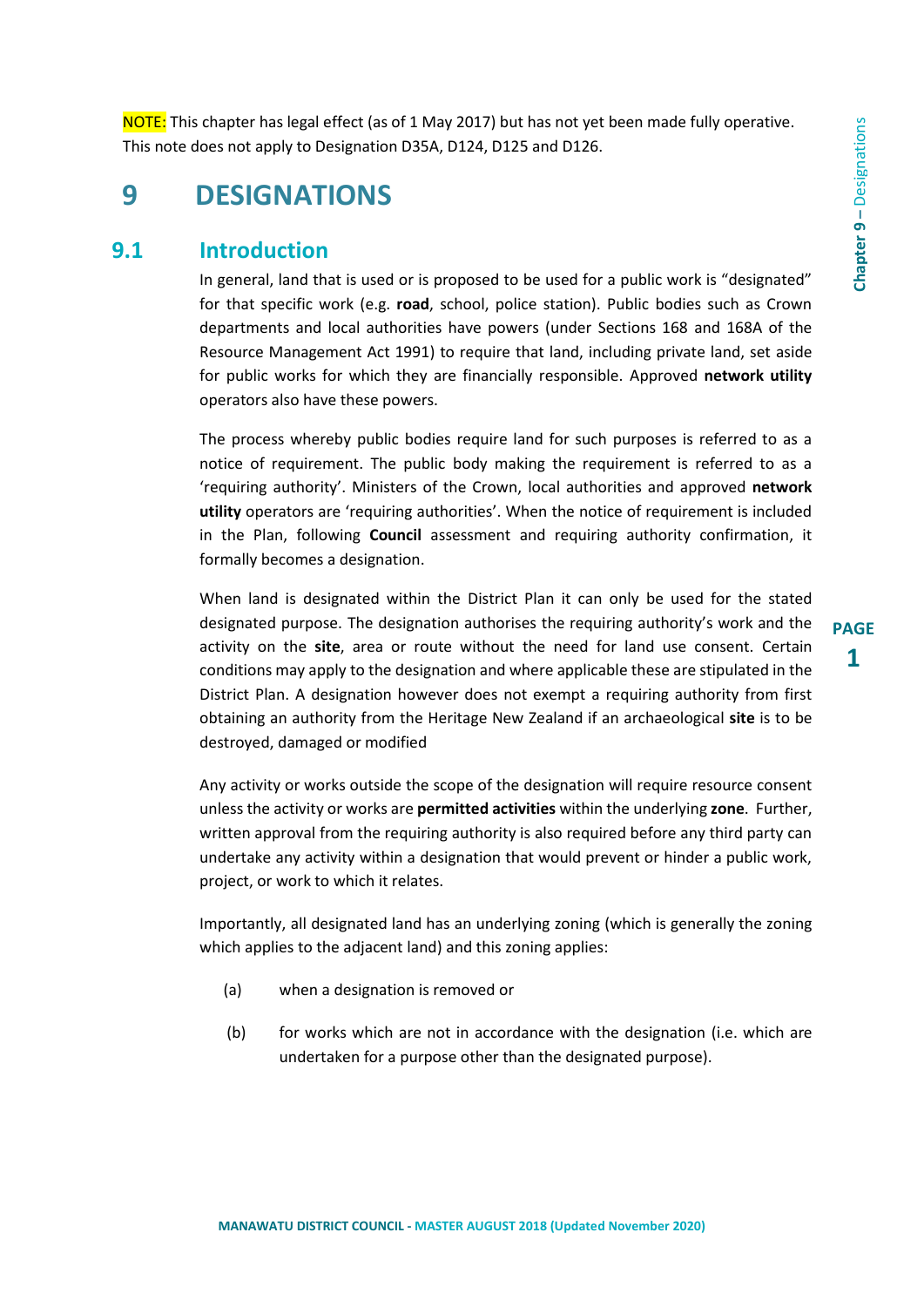## <span id="page-3-0"></span>**9.2 Outline Plans**

An **outline plan** of a public work, project, or work to be undertaken on designated land must be submitted by the requiring authority to the **Council** before the proposed work is commenced, to allow **Council** to request any changes it considers necessary (refer Section 176A, Resource Management Act 1991).

An **outline plan** must show the physical features of the work, its location and relationship to the **site** and any other matters to avoid remedy or mitigate any adverse **effect**s on the **environment**. The **outline plan** procedure enables **Council** to better ascertain the **effect**s of future development and ensure they are controlled.

An **outline plan** is not required if the work has otherwise been approved under the Resource Management Act 1991, or if details of the work have been incorporated into the designation or if the **Council** waives the requirement.

## <span id="page-3-1"></span>**9.3 Appendix 7A**

Appendix 7A contains the Schedule of Designations within the Manawatū District. This schedule includes details of the designating authority and the location and legal description of the designated **site**.

#### <span id="page-3-2"></span>**2 Appendix 7A – Schedule of Designations**

| <b>No</b>      | <b>Requiring</b><br>Authority | <b>Designation Site</b> | <b>Designated purpose</b>                                                                                                | Underlying<br>Zoning | <b>Legal Description</b> | <b>Further</b><br><b>Details</b> |
|----------------|-------------------------------|-------------------------|--------------------------------------------------------------------------------------------------------------------------|----------------------|--------------------------|----------------------------------|
| D <sub>1</sub> | NZ Transport<br>Agency        | State Highway 1         | undertake<br>To<br>maintenance,<br>and<br>use of, and<br>operation<br>improvements to the State Highway<br>network       | Various              | Various                  |                                  |
| D <sub>2</sub> | NZ Transport<br>Agency        | State Highway 3         | undertake<br>maintenance,<br>To<br>of,<br>operation<br>and<br>use<br>and<br>improvements to the State Highway<br>network | Various              | Various                  |                                  |
| D <sub>3</sub> | NZ Transport<br>Agency        | State Highway 54        | undertake<br>To<br>maintenance,<br>and use<br>of,<br>operation<br>and<br>improvements to the State Highway<br>network    | Various              | Various                  |                                  |
| D <sub>4</sub> | NZ Transport<br>Agency        | State Highway 56        | undertake<br>To<br>maintenance,<br>of, and<br>and use<br>operation<br>improvements to the State Highway<br>network       | Various              | Various                  |                                  |
| D <sub>5</sub> | Not allocated                 |                         |                                                                                                                          |                      |                          |                                  |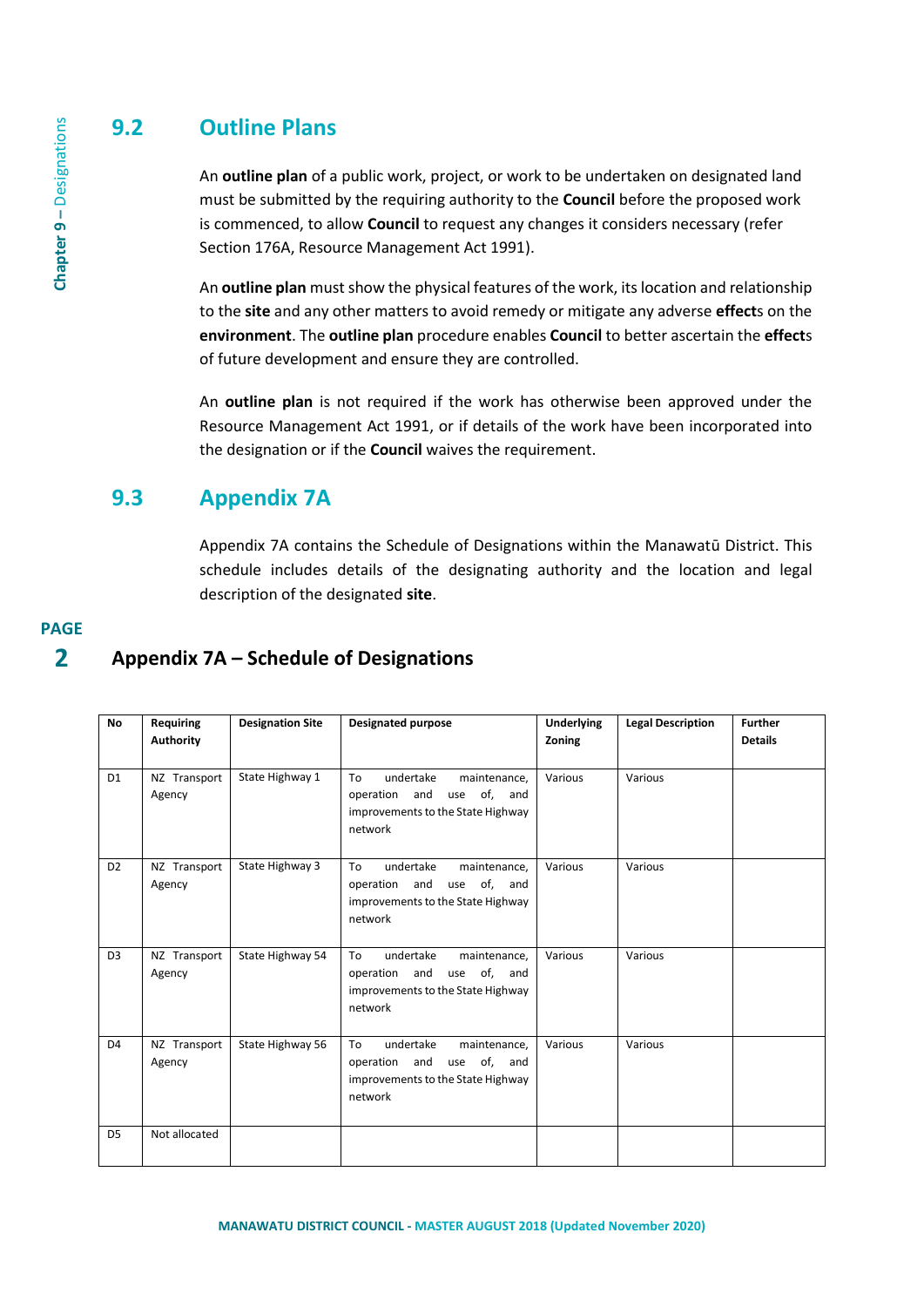| D <sub>6</sub> A | KiwiRail<br>Holdings<br>Limited | N.Island<br>Main<br><b>Trunk Railway</b> | Railway Purposes                 | Various     | Various                                                                                                                       |
|------------------|---------------------------------|------------------------------------------|----------------------------------|-------------|-------------------------------------------------------------------------------------------------------------------------------|
| D6B              | KiwiRail<br>Holdings<br>Limited | P.North<br>Gisborne Railway              | Railway Purposes                 | Various     | Various                                                                                                                       |
| D7               | Manawatu<br>District<br>Council | Highfield<br>Reservoir                   | Reservoir                        | Rural 2     | Lot 1 DP 18077 Blk<br>XIV Oroua SD                                                                                            |
| D8               | Manawatu<br>District<br>Council | <b>Fraser Drive</b><br>Reservoir         | Reservoir                        | Residential | Lot 154 DP 408224<br>Lot 1 323217                                                                                             |
| D <sub>9</sub>   | Not allocated                   |                                          |                                  |             |                                                                                                                               |
| D <sub>10</sub>  | Manawatu<br>District<br>Council | Himatangi Beach<br>Hall                  | Himatangi Beach Public Hall      | Village     | Pt Lot 30 DP 13009                                                                                                            |
| D11              | Manawatu<br>District<br>Council | Himatangi Beach<br><b>WTP</b>            | Reservoir                        | Village     | Lot 3 DP 17461<br>Lot 1 DP 396606                                                                                             |
| D12              | Manawatu<br>District<br>Council | Sanson Hall                              | Sanson Public Hall               | Village     | Lot 1 DP 75673<br>Lot 1 DP 83509<br>Local purpose<br>Reserve<br>(Community Hall &<br>Swimming<br>Complex)                     |
| D13              | Not allocated                   |                                          |                                  |             |                                                                                                                               |
| D14              | Manawatu<br>District<br>Council | Halcombe Hall                            | Halcombe Public Hall             | Village     | Lot 356 DP 42<br>Halcombe TNSP                                                                                                |
| D15              | Manawatu<br>District<br>Council | Halcombe STP                             | <b>Sewage Treatment Purposes</b> | Rural 2     | Pt Lots 16, 17 DP<br>98 Blk VIII<br>Rangitoto SD - Int<br>in R/W over Pt Lot<br>16 DP 98 - GAZ<br>1979/1974<br>Sec 1 SO 38396 |
| D <sub>16</sub>  | Manawatu<br>District<br>Council | Cheltenham Hall                          | Cheltenham Public Hall           | Village     | Lot 12 Block I DP<br>134 Blk VII Oroua<br>SD                                                                                  |
| D17              | Manawatu<br>District<br>Council | Kimbolton Hall                           | Kimbolton Public Hall            | Village     | All DP 3147                                                                                                                   |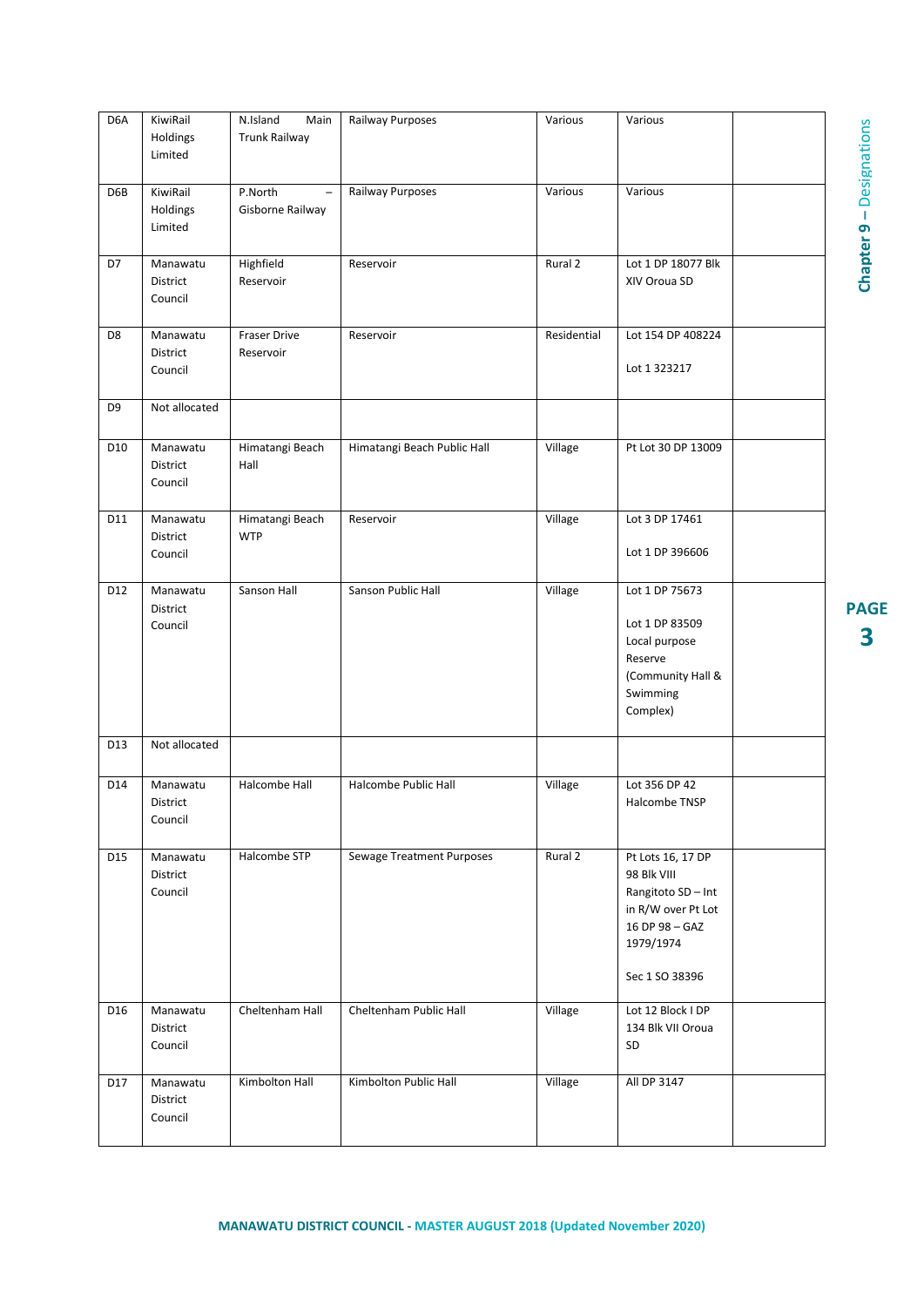|   | D18             | Manawatu<br>District<br>Council | Apiti Hall                                        | Apiti Public Hall                | Village            | GAZ 85-4926 Secs<br>98 & 100 Town of<br>Apiti                                                                    |
|---|-----------------|---------------------------------|---------------------------------------------------|----------------------------------|--------------------|------------------------------------------------------------------------------------------------------------------|
|   | D19             | Manawatu<br>District<br>Council | Rangiwahia Hall                                   | Rangiwahia Public Hall           | Rural 2            | Sec 170<br>Rangiwahia TNSP<br>Blk IV Apiti SD -<br>GAZ 58-727                                                    |
|   | D <sub>20</sub> | Manawatu<br>District<br>Council | <b>Beaconsfield Hall</b>                          | <b>Beaconsfield Public Hall</b>  | Rural 2            | Lot 83 DP 96 Blk III<br>Oroua SD                                                                                 |
|   | D <sub>21</sub> | Manawatu<br>District<br>Council | Waituna West<br>Hall                              | Waituna West Public Hall         | Rural 2            | Lot 1 DP 85107 Blk<br>XV Ongo SD                                                                                 |
|   | D <sub>22</sub> | Not allocated                   |                                                   |                                  |                    |                                                                                                                  |
| E | D <sub>23</sub> | Manawatu<br>District<br>Council | Kimbolton STP                                     | Sewage Treatment Purposes        | Rural 2            | GAZ 86-1895 85-<br>4486 Lots 1& 2 DP<br>57923 Blk XIV Apiti<br>SD-Lot 2 Subj to<br>Sewerage Disposal<br>Easement |
|   | D <sub>24</sub> | Manawatu<br>District<br>Council | Ohakea Hall                                       | Ohakea Public Hall               | Rural 2            | Lot 4 DP 12795 Blk<br>XV Rangitoto SD                                                                            |
|   | D <sub>25</sub> | Manawatu<br>District<br>Council | Sanson STP                                        | <b>Sewage Treatment Purposes</b> | Rural 2            | Lot 1 DP 42023 Blk<br>XV Rangitoto SD<br>Section 1 SO<br>302447                                                  |
|   | D <sub>26</sub> | Manawatu<br>District<br>Council | Stanway Hall                                      | Stanway Public Hall              | Rural 2            | Lot 1 DP 86808                                                                                                   |
|   | D <sub>27</sub> | Manawatu<br>District<br>Council | Feilding WTP                                      | <b>Water Treatment Purposes</b>  | Rural 1            | Pt Lot 12 DP 73 Blk<br>XI Oroua SD-<br>Water Works                                                               |
|   | D <sub>28</sub> | Manawatu<br>District<br>Council | Oroua No.1 Rural<br><b>Water Supply</b><br>Intake | <b>Water Supply Purposes</b>     | Flood<br>Channel 2 | Sec 19 Blk XII<br>Oroua SD-<br>Reserve GAZ                                                                       |
|   | D <sub>29</sub> | Manawatu<br>District<br>Council | Cheltenham STP                                    | <b>Sewage Treatment Purposes</b> | Rural 1            | Pt Sec 213 Sandon<br>Township Blk VIII<br>Oroua SD - Gaz 86-<br>4144-Sewage<br>Disposal                          |
|   | D30             | Manawatu<br>District<br>Council | Kiwitea Hall                                      | Kiwitea Public Hall              | Rural 1            | Pt Sec 235 Sandon<br>Township Blk IV<br>Oroua SD INT in<br>sewage easements<br>on DP 87870                       |

**Chapter 9–** Designations

**PAG 4**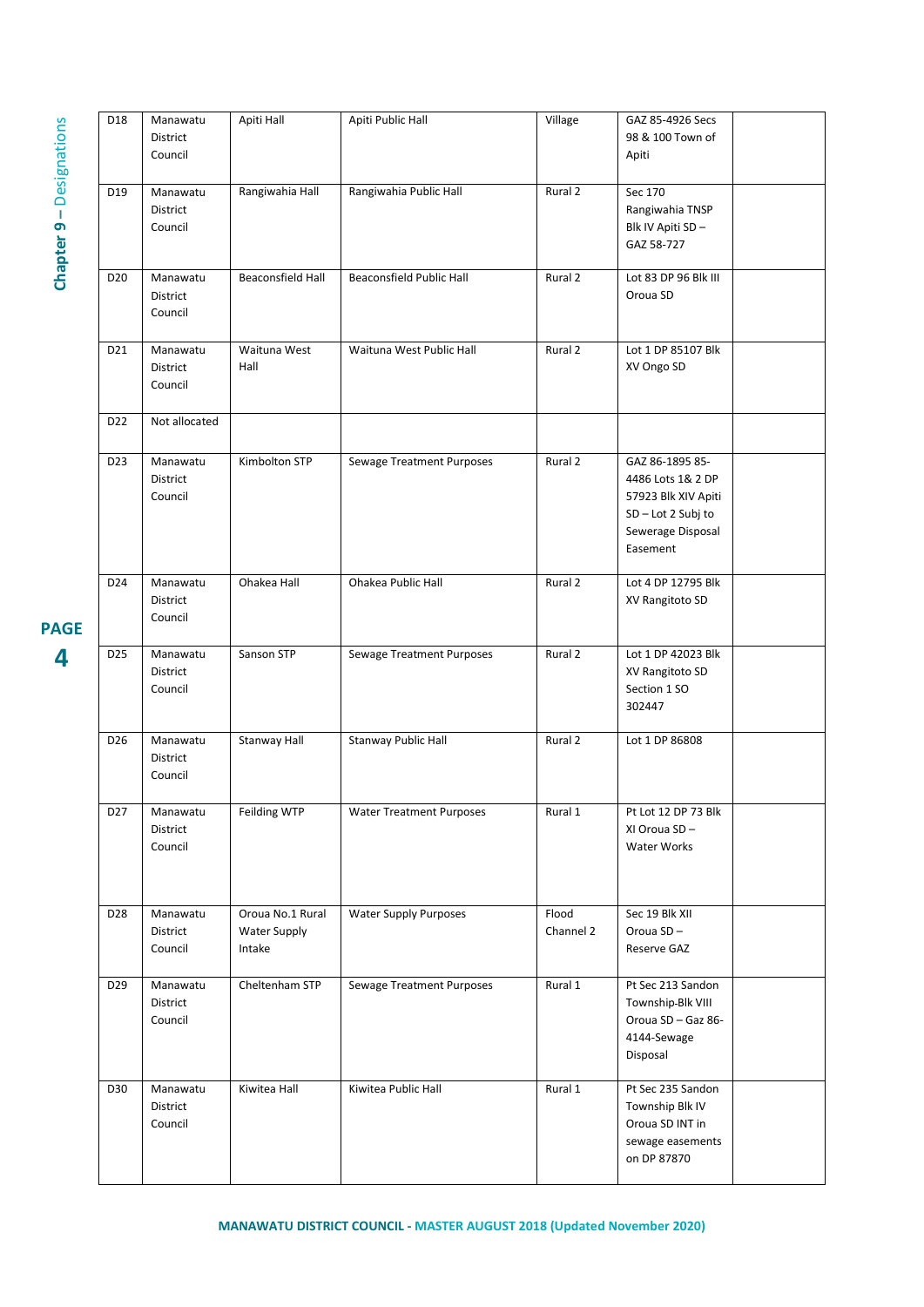| D31 | Manawatu        | Pohangina Hall      | Pohangina Public Hall               | Rural 2 | Secs 8 & 9 Blk V          |               |
|-----|-----------------|---------------------|-------------------------------------|---------|---------------------------|---------------|
|     | District        |                     |                                     |         | Town of Pohangina         |               |
|     | Council         |                     |                                     |         |                           |               |
|     |                 |                     |                                     |         |                           |               |
| D32 | Not allocated   |                     |                                     |         |                           |               |
|     |                 |                     |                                     |         |                           |               |
| D33 | Manawatu        | Rongotea STP        | <b>Sewage Treatment Purposes</b>    | Rural 2 | Lot 2 DP 48164 Blk        |               |
|     | District        |                     |                                     |         | VII Te Kawau SD           |               |
|     |                 |                     |                                     |         |                           |               |
|     | Council         |                     |                                     |         |                           |               |
|     |                 |                     |                                     |         |                           |               |
| D34 | Manawatu        | Feilding Tip        | Refuse Disposal Site                | Rural 2 | GAZ 77-171                |               |
|     | <b>District</b> |                     |                                     |         |                           |               |
|     | Council         |                     |                                     |         | Pt Lots 11 & 12 DP        |               |
|     |                 |                     |                                     |         | 999 - Rubbish             |               |
|     |                 |                     |                                     |         | Dump-Lot 1 DP             |               |
|     |                 |                     |                                     |         | 8546 Lot 1 DP             |               |
|     |                 |                     |                                     |         | 30706 Blk XIII            |               |
|     |                 |                     |                                     |         | Oroua SD                  |               |
|     |                 |                     |                                     |         |                           |               |
| D35 | Manawatu        | Feilding STP        | <b>Sewage Treatment Purposes</b>    | Rural 1 | Lot 1 DP 472216,          |               |
|     | District        |                     |                                     |         | Sec 1 SO 34329,           |               |
|     | Council         |                     |                                     |         | SEC 383 Town of           |               |
|     |                 |                     |                                     |         | Sandon                    |               |
|     |                 |                     |                                     |         |                           |               |
| D35 | Manawatu        | Feilding WTP        | <b>Sewage Treatment Purposes</b>    | Rural 1 | Lots 2 and 3 DP           | Refer to D35A |
| Α   | District        | (Land Irrigation of |                                     |         | 472216, Lot 2 DP          | conditions    |
|     | Council         | Treated             |                                     |         | 468955                    | table at the  |
|     |                 | Wastewater)         |                                     |         |                           | end of        |
|     |                 |                     |                                     |         |                           | Chapter 9.    |
|     |                 |                     |                                     |         |                           |               |
| D36 | Manawatu        | Awahuri STP         | Sewage Treatment Purposes           | Rural 1 | Lot 2 DP 414302           |               |
|     | District        |                     |                                     |         | Subj to R/W &             |               |
|     | Council         |                     |                                     |         | <b>Various Easements</b>  |               |
|     |                 |                     |                                     |         |                           |               |
| D37 | Manawatu        | Colyton Hall        | Colyton Public Hall                 | Rural 2 | GAZ 64-2188 Pt Lot        |               |
|     | District        |                     |                                     |         | 10 DP 181 Blk XV          |               |
|     | Council         |                     |                                     |         | Oroua SD                  |               |
|     |                 |                     |                                     |         |                           |               |
| D38 | Not allocated   |                     |                                     |         |                           |               |
|     |                 |                     |                                     |         |                           |               |
|     |                 |                     |                                     |         |                           |               |
| D39 | Manawatu        | Oroua Downs Hall    | Oroua Downs Public Hall             | Rural 2 | Pt Lot 10 DP 5574         |               |
|     | District        |                     |                                     |         | Blk X Te Kawau SD         |               |
|     | Council         |                     |                                     |         |                           |               |
|     |                 |                     |                                     |         |                           |               |
| D40 | Not allocated   |                     |                                     |         |                           |               |
|     |                 |                     |                                     |         |                           |               |
| D41 | Manawatu        | Rangiotu Hall       | Rangiotu Public Hall                | Rural 2 | All land on DP            |               |
|     | District        |                     |                                     |         | 3676 Blk IV Mt            |               |
|     | Council         |                     |                                     |         | Robinson                  |               |
|     |                 |                     |                                     |         |                           |               |
| D42 | Not allocated   |                     |                                     |         |                           |               |
|     |                 |                     |                                     |         |                           |               |
|     |                 |                     |                                     |         |                           |               |
| D43 | Not allocated   |                     |                                     |         |                           |               |
|     |                 |                     |                                     |         |                           |               |
| D44 | Minister<br>of  | Ohakea Airforce     | Defence Purposes (as described by   | Rural 2 | Pt Sec 53, 55, 56         |               |
|     | Defence         | Base                | the Defence Act 1990)               |         | <b>Block XV Rangitoto</b> |               |
|     |                 |                     |                                     |         | Survey District, Sec      |               |
|     |                 |                     | Works and projects that comply      |         | 45, 57, 58, 62, 64,       |               |
|     |                 |                     | with the permitted activities rules |         | 73, 74, 75, 77 Block      |               |
|     |                 |                     | of the underlying zoning are        |         | XV Rangitoto              |               |
|     |                 |                     |                                     |         |                           |               |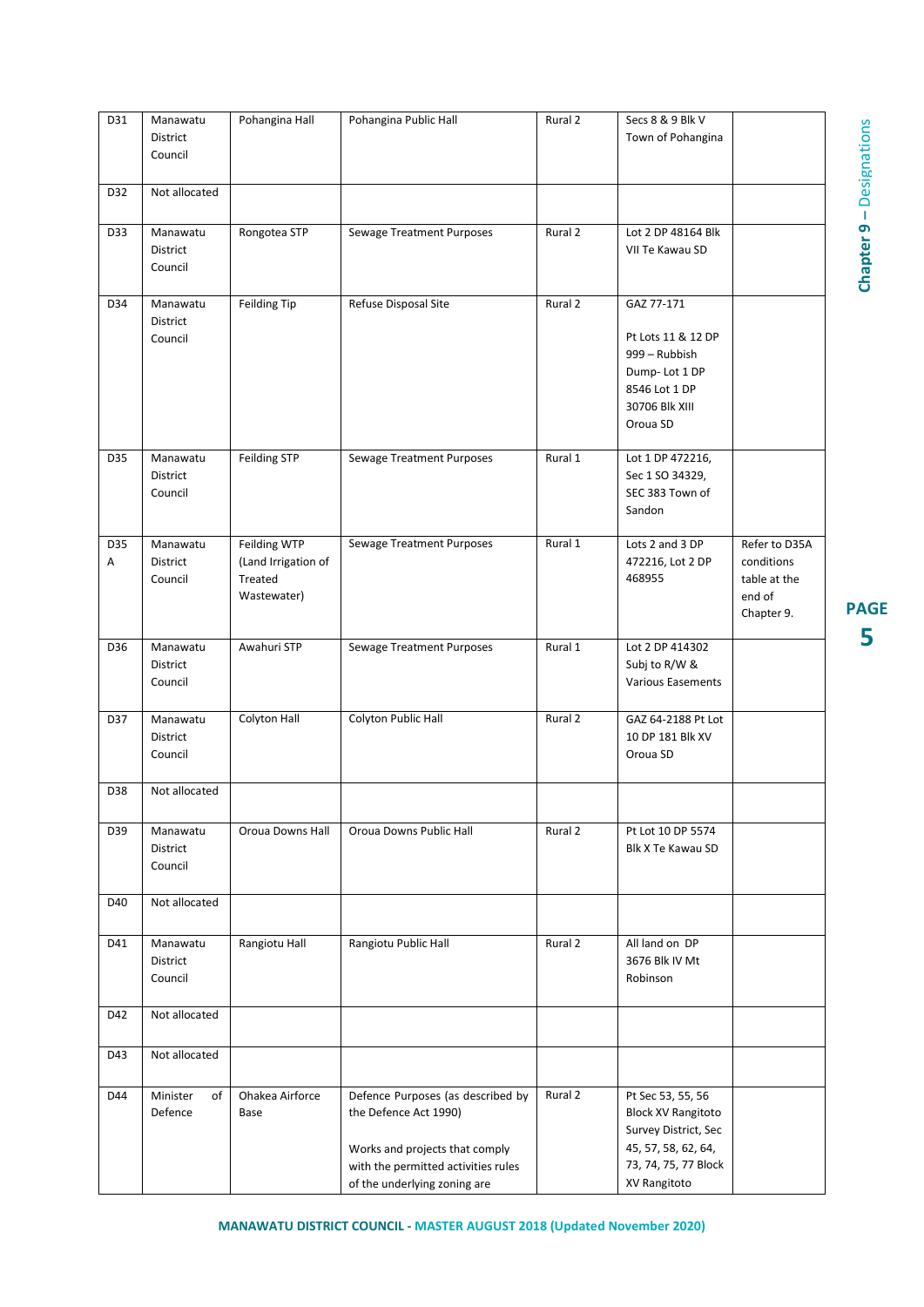|   |                    |                           |                                   | incorporated into this designation<br>and, in accordance with s<br>176A(2)(b) RMA, no outline plan is<br>required for those activities. For<br>avoidance of doubt, maintenance<br>activities do not require an outline<br>plan.                                                                                                                                                                                 |         | Survey District, Lot<br>1 DP 14231, Lot 1<br>and Pt Lot 2 DP<br>4423, Lot 2 DP<br>12916, Pt Lots 1, 2,<br>3 DP 7831, Lot 1<br>DP 21753, Pt Sec<br>12, 14, 19 Town of<br>Sandon, Closed<br>Road in SO 32702 |                                                  |
|---|--------------------|---------------------------|-----------------------------------|-----------------------------------------------------------------------------------------------------------------------------------------------------------------------------------------------------------------------------------------------------------------------------------------------------------------------------------------------------------------------------------------------------------------|---------|------------------------------------------------------------------------------------------------------------------------------------------------------------------------------------------------------------|--------------------------------------------------|
|   | D45                | Minister<br>Defence       | Ohakea STP<br>of                  | Defence Purposes (as described by<br>the Defence Act 1990)<br>Works and projects that comply<br>with the permitted activities rules<br>of the underlying zoning are<br>incorporated into this designation<br>and, in accordance with s<br>176A(2)(b) RMA, no outline plan is<br>required for those activities.<br>avoidance<br>For<br>of<br>doubt,<br>maintenance activities do not<br>require an outline plan. | Rural 1 | Pt Sec 49 Block XV<br>Rangitoto Survey<br>District (NZ Gazette<br>1961/1906)<br>Pt Sec 49 Block XV<br>Rangitoto Survey<br>District (NZ<br>Gazette<br>1939/2429)                                            |                                                  |
| E | D46                | Minister<br>Defence       | Wilson Rd<br>of<br>Communications | Defence Purposes (as described by<br>the Defence Act 1990)<br>Works and projects that comply<br>with the permitted activities rules<br>of the underlying zoning are<br>incorporated into this designation<br>and, in accordance with s<br>176A(2)(b) RMA, no outline plan is<br>required for those activities. For<br>avoidance of doubt, maintenance<br>activities do not require an outline<br>plan.          | Rural 2 | Pt Lot 1 DP 11049<br>(NZ Gazette 1939)<br>Pt Lot 1 DP 11049<br>(NZ Gazette<br>1963/1240)                                                                                                                   |                                                  |
|   | D47                | Minister<br>Defence       | Wightmans Rd<br>of<br>Base        | Defence Purposes (as described by<br>the Defence Act 1990)<br>Works and projects that comply<br>with the permitted activities rules<br>of the underlying zoning are<br>incorporated into this designation<br>and, in accordance with s<br>176A(2)(b) RMA, no outline plan is<br>required for those activities. For<br>avoidance of doubt, maintenance<br>activities do not require an outline<br>plan.          | Rural 2 | Pt Sec 61 Town of<br>Sandon                                                                                                                                                                                |                                                  |
|   | Appe<br>ndix<br>7B | of<br>Minister<br>Defence |                                   | Defence Purposes - Height<br><b>Restrictions</b>                                                                                                                                                                                                                                                                                                                                                                |         |                                                                                                                                                                                                            | <b>Not</b><br>considered in<br>Plan Change<br>60 |

**Chapter 9–** Designations

**PAG 6**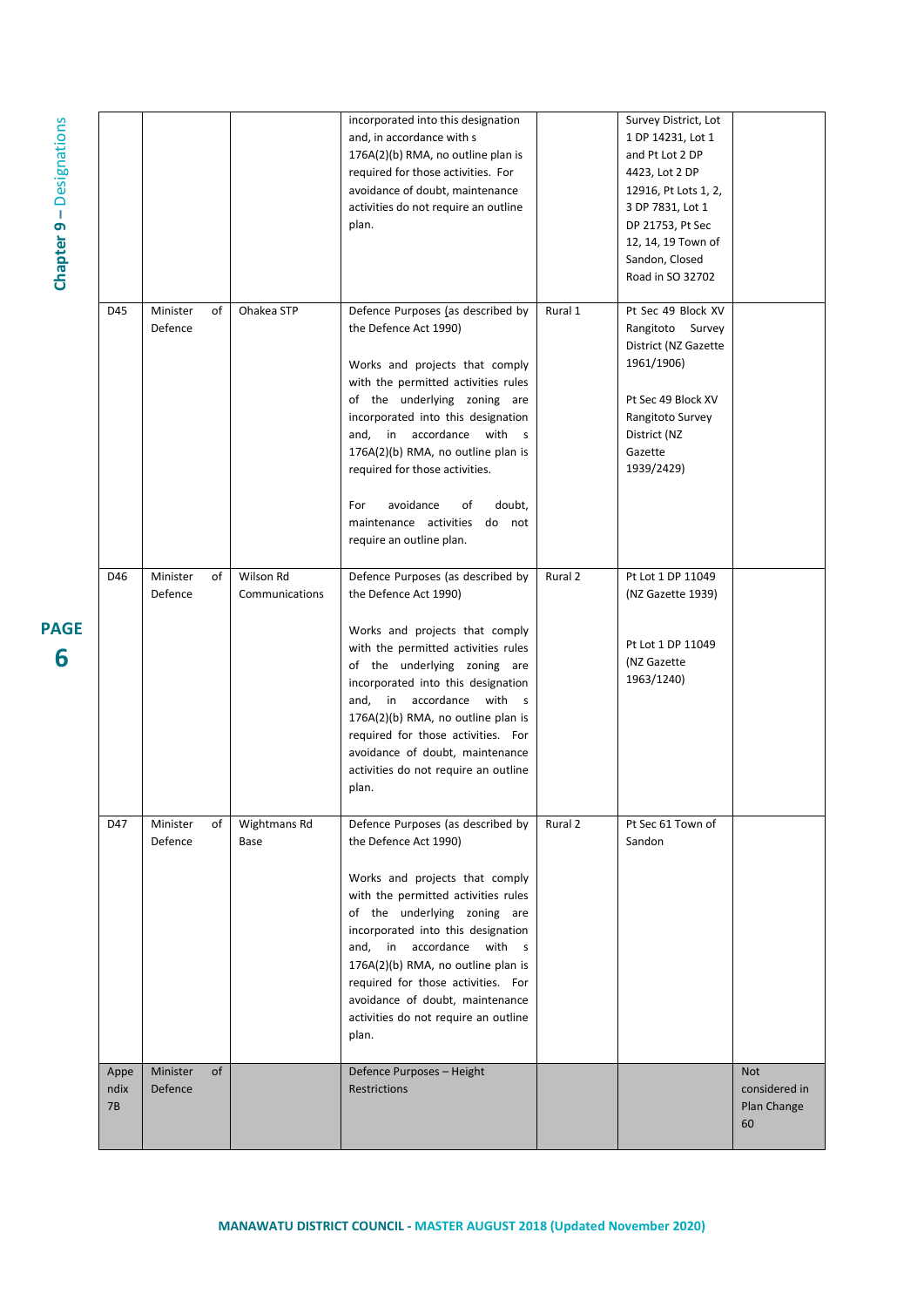| D48        | Minster<br>of  | Feilding High            | <b>Educational Purposes</b> | Residential | Lots 59 and 60, Lot   |   |
|------------|----------------|--------------------------|-----------------------------|-------------|-----------------------|---|
|            | Education      | School                   |                             |             | 56, Lots 61, 62 Lot   |   |
|            |                |                          |                             |             | 58 Part Lots 19, 53,  |   |
|            |                |                          |                             |             | 55, 57 DP 20, Part    |   |
|            |                |                          |                             |             | Lot 21, Lot 2, Lot 5, |   |
|            |                |                          |                             |             | Lots 24 and 25,       |   |
|            |                |                          |                             |             | Lots 1 to 28 and      |   |
|            |                |                          |                             |             | 30, Lot 29 Section    |   |
|            |                |                          |                             |             | 1, Lot 28, Lots 1 to  |   |
|            |                |                          |                             |             | 6 and 14, Lots 1      |   |
|            |                |                          |                             |             | and 2, Lots 650,      |   |
|            |                |                          |                             |             | 651 and 652, Lots     |   |
|            |                |                          |                             |             | 671 and 672, Lot      |   |
|            |                |                          |                             |             | 673, Lot 4 Pt Sec     |   |
|            |                |                          |                             |             | 128 Town of           |   |
|            |                |                          |                             |             | Sandon Lots 9-26      |   |
|            |                |                          |                             |             | DP 2262, Lots 27,     |   |
|            |                |                          |                             |             | 228, 332, 333 DP      |   |
|            |                |                          |                             |             | 2262, Lots 29,        |   |
|            |                |                          |                             |             | 330,331 DP 2262       |   |
|            | Minister<br>of | Feilding                 |                             | Residential | Pt 195 DP100, Pts     |   |
| D49        | Education      | Intermediate             | <b>Educational Purposes</b> |             | 6,8,12 & 17 DP        |   |
|            |                | School                   |                             |             | 12202, Lot 5          |   |
|            |                |                          |                             |             | DP24831               |   |
|            |                |                          |                             |             |                       |   |
| <b>D50</b> | Minister of    | <b>Lytton St Primary</b> | <b>Educational Purposes</b> | Residential | Lots 1-5 DP 13767,    |   |
|            | Education      | School                   |                             |             | Lots 764-766 DP       |   |
|            |                |                          |                             |             | 19, Pts Lots 761,     | P |
|            |                |                          |                             |             | 763, 767, 768, 773    |   |
|            |                |                          |                             |             | DP 19                 |   |
| D51        | Minister<br>of | Manchester St            | <b>Educational Purposes</b> | Residential | Pts 70-73, 77-79,     |   |
|            | Education      | Primary School           |                             |             | 81-86 & Lot 74 DP     |   |
|            |                |                          |                             |             | 19                    |   |
|            |                |                          |                             |             |                       |   |
| D52        | Minister<br>of | North St Primary         | <b>Educational Purposes</b> | Residential | Pt Lots 16 & 17 DP    |   |
|            | Education      | School                   |                             |             | 20                    |   |
|            |                |                          |                             |             |                       |   |
| D53        | Not allocated  |                          |                             |             |                       |   |
| D54        | Not allocated  |                          |                             |             |                       |   |
|            |                |                          |                             |             |                       |   |
| D55        | Minister<br>of | Tangimoana               | <b>Educational Purposes</b> | Village     | Sec 558 Town of       |   |
|            | Education      | Primary School           |                             |             | Carnarvon             |   |
|            |                |                          |                             |             |                       |   |
| D56        | Minister<br>of | Sanson Primary           | <b>Educational Purposes</b> | Village     | Sec 1 SO 36708        |   |
|            | Education      | School                   |                             |             |                       |   |
|            |                |                          |                             |             |                       |   |
| D57        | Minister<br>of | Rongotea Primary         | <b>Educational Purposes</b> | Village/    | Lots 269-276, Lot     |   |
|            | Education      | School                   |                             | Recreation  | 280-289, Lot 353-     |   |
|            |                |                          |                             |             | 358 DP 160 Lots       |   |
|            |                |                          |                             |             | 359 to 363 DP 160,    |   |
|            |                |                          |                             |             | Section 1 Survey      |   |
|            |                |                          |                             |             | Office Plan 18049,    |   |
|            |                |                          |                             |             | Lot 1 DP88559         |   |
| D58        | Minister<br>of | Halcombe Primary         | <b>Educational Purposes</b> | Rural 2     | Lots 267, 267A,       |   |
|            | Education      | School                   |                             |             | 268A, 269, 269A,      |   |
|            |                |                          |                             |             |                       |   |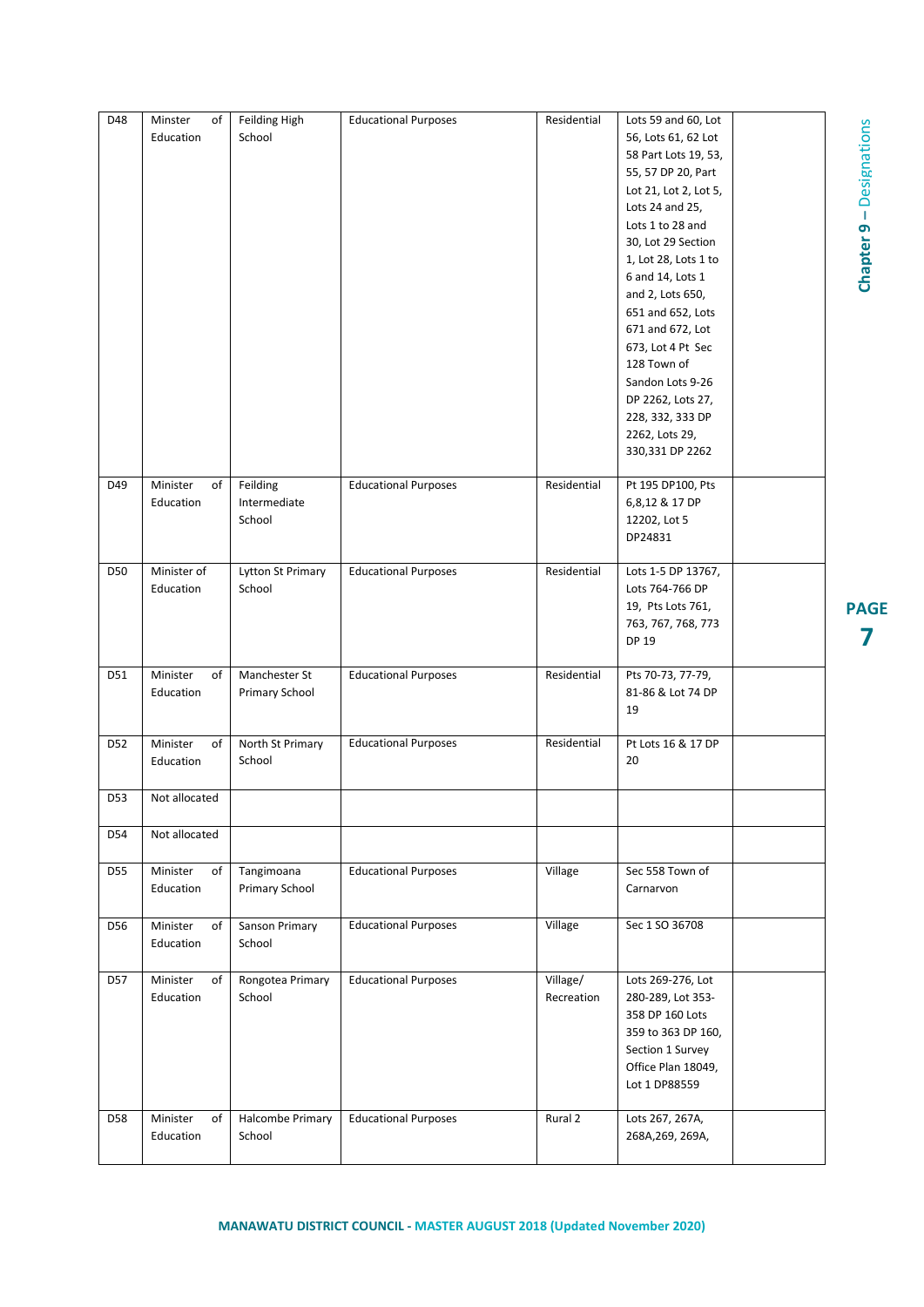|     |                             |                                  |                             |                    | 270 & 270A, DP42<br>Pts 373&374 DP42                                                      |  |
|-----|-----------------------------|----------------------------------|-----------------------------|--------------------|-------------------------------------------------------------------------------------------|--|
| D59 | Minister<br>of<br>Education | Cheltenham<br>Primary School     | <b>Educational Purposes</b> | Rural 1            | Lots 1-8 and 14 DP<br>134                                                                 |  |
| D60 | Not allocated               |                                  |                             |                    |                                                                                           |  |
| D61 | Minister of<br>Education    | Kimbolton<br>Primary School      | <b>Educational Purposes</b> | Village            | Pt Secs 33, 34<br>Kimbolton<br>Suburban Pt Sec<br>82, Secs 104 & 105<br>Town of Kimbolton |  |
| D62 | Minister of<br>Education    | Apiti Primary<br>School          | <b>Educational Purposes</b> | Village            | Secs 163-166 & 168<br>Block XI, Apiti SD                                                  |  |
| D63 | Minister of<br>Education    | Waituna West<br>Primary School   | <b>Educational Purposes</b> | Rural 2            | Sec 20 Block XV<br>Ongo SD                                                                |  |
| D64 | Not allocated               |                                  |                             |                    |                                                                                           |  |
| D65 | Minister of<br>Education    | Mt Biggs Primary<br>School       | <b>Educational Purposes</b> | Rural 2            | Lot 1 DP 4981, Lot<br>1 DP 15587, Lot 2<br>DP 15587                                       |  |
| D66 | Minister of<br>Education    | Awahou Primary<br>School         | <b>Educational Purposes</b> | Rural 2            | Pt Sec 33 Block X<br>Pohangina SD                                                         |  |
| D67 | Minister of<br>Education    | Kiwitea Primary<br>School        | <b>Educational Purposes</b> | Rural 1            | Pt Sec 230 Town of<br>Sandon, Pt Lot 2<br>DP 3502                                         |  |
| D68 | Minister of<br>Education    | Glen Oroua<br>Primary School     | <b>Educational Purposes</b> | Rural 2            | Lots 2 & 12 DP<br>2557, Lot 1 DP<br>72572                                                 |  |
| D69 | Minister of<br>Education    | Kopane Primary<br>School         | <b>Educational Purposes</b> | Flood<br>Channel 2 | Pt 1 DP 7235, Pt<br>Lot 1 DP 4055                                                         |  |
| D70 | Minister of<br>Education    | Newbury Primary<br>School        | <b>Educational Purposes</b> | Rural 1            | Sec 347, Town Of<br>PN                                                                    |  |
| D71 | Not allocated               |                                  |                             |                    |                                                                                           |  |
| D72 | Minister of<br>Education    | <b>Colyton Primary</b><br>School | <b>Educational Purposes</b> | Rural 2            | Pt Sec 10 Subn H,<br>Manchester<br>District, Section 1<br>SO 328273, Lot 2<br>DP390606    |  |
| D73 | Minister of<br>Education    | Hiwinui Primary<br>School        | <b>Educational Purposes</b> | Rural 2            | Pt Lot 1 Sec 29<br>Subn O,<br>Manchester<br>District                                      |  |
| D74 | Minister of<br>Education    | <b>Taonui Primary</b><br>School  | <b>Educational Purposes</b> | Rural 1            | Pt Sec 576 Town of<br>Bunnythorpe, Sec 1<br>Block II Kairanga<br>SD                       |  |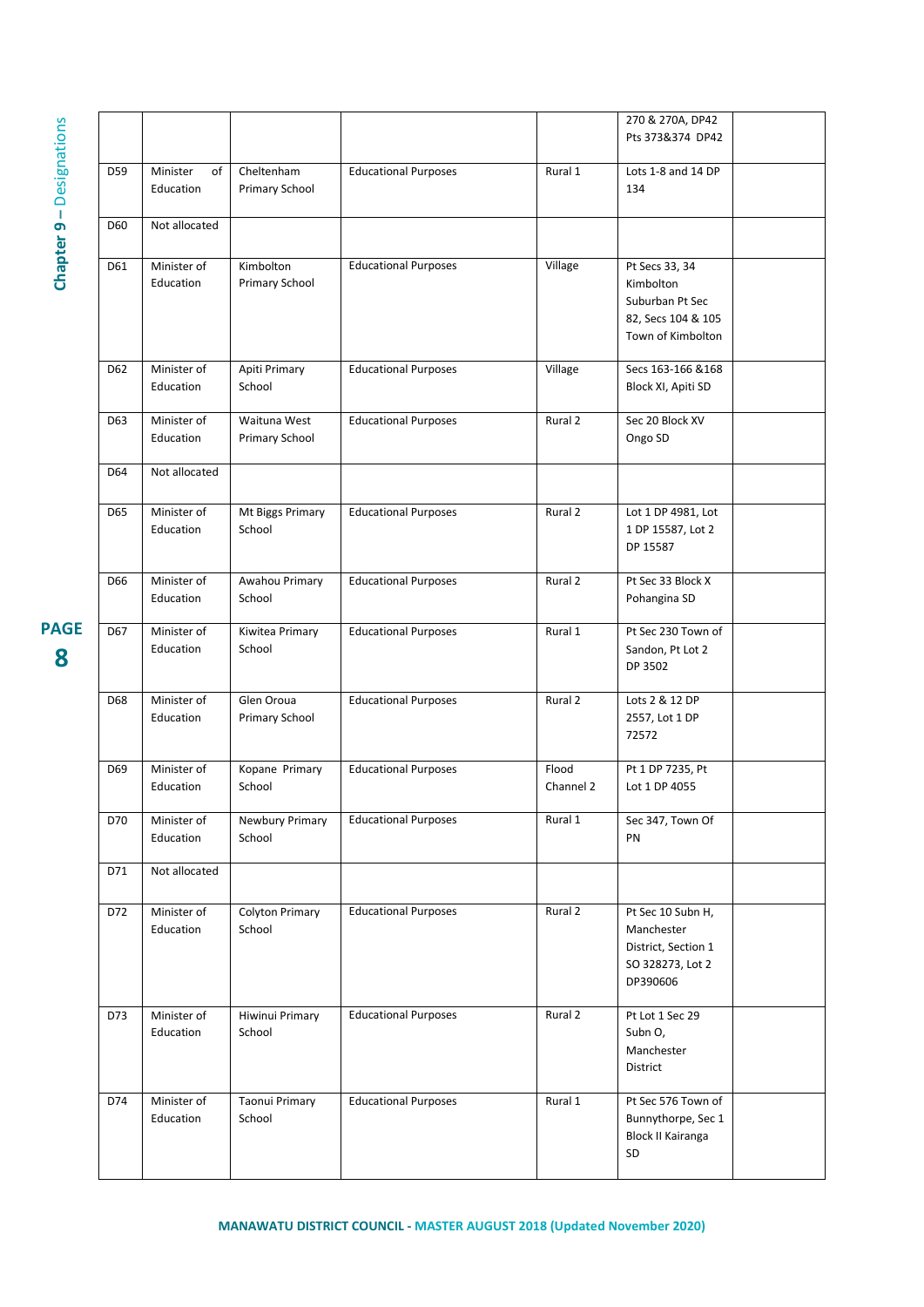| D75 | Minister of<br>Education                   | <b>Bainesse Primary</b><br>School   | <b>Educational Purposes</b>                                                                                                                                                                                                                                                                                                                                                                                                                                                                                                    | Rural 2                  | Pt Puketotara 8 &<br>Secs 1 Block XV Te<br>Kawau SD |  |
|-----|--------------------------------------------|-------------------------------------|--------------------------------------------------------------------------------------------------------------------------------------------------------------------------------------------------------------------------------------------------------------------------------------------------------------------------------------------------------------------------------------------------------------------------------------------------------------------------------------------------------------------------------|--------------------------|-----------------------------------------------------|--|
| D76 | Minister of<br>Education                   | Oroua Downs<br>Primary School       | <b>Educational Purposes</b>                                                                                                                                                                                                                                                                                                                                                                                                                                                                                                    | Rural 2                  | Lot 1 DP 13176, Pt<br>15 DP 1368, Pt 10<br>DP 1367  |  |
| D77 | Not allocated                              |                                     |                                                                                                                                                                                                                                                                                                                                                                                                                                                                                                                                |                          |                                                     |  |
| D78 | Not allocated                              |                                     |                                                                                                                                                                                                                                                                                                                                                                                                                                                                                                                                |                          |                                                     |  |
|     |                                            |                                     | <b>Educational Purposes means:</b><br>"includes the provision of<br>instruction and/or training and<br>may include such uses as early<br>childhood education services,<br>schools, community education,<br>tertiary educational institutions,<br>work skills training centres,<br>outdoor education centres, sport<br>training establishments and out of<br>school care services and includes<br>their ancillary administrative and<br>support facilities (including<br>cultural, recreational, communal or<br>accommodation)" |                          |                                                     |  |
| D79 | Minster of<br>Police                       | <b>Feilding Police</b><br>Station   | Police Purposes - Feilding Police<br>Station                                                                                                                                                                                                                                                                                                                                                                                                                                                                                   | Outer<br><b>Business</b> | Section 250 SBDN<br>A Manchester<br>District        |  |
| D80 | Minister of<br>Police                      | Kimbolton Police<br>Station         | Police Purposes - Kimbolton Police<br>Station                                                                                                                                                                                                                                                                                                                                                                                                                                                                                  | Village                  | Lots 19-20 and Pt<br>Lot 21 DP 650                  |  |
| D81 | Not allocated                              |                                     |                                                                                                                                                                                                                                                                                                                                                                                                                                                                                                                                |                          |                                                     |  |
| D82 | Spark New<br>Zealand<br>Trading<br>Limited | Feilding Exchange                   | Telecommunication,<br>Radiocommunication, and Ancillary<br>purposes                                                                                                                                                                                                                                                                                                                                                                                                                                                            | Outer<br><b>Business</b> | Lot 1 DP 351838                                     |  |
|     | Chorus New<br>Zealand<br>Limited           |                                     |                                                                                                                                                                                                                                                                                                                                                                                                                                                                                                                                |                          |                                                     |  |
| D83 | Chorus New<br>Zealand                      | Longburn<br><b>Repeater Station</b> | Radiocommunication,<br>Telecommunication, and Ancillary<br>purposes                                                                                                                                                                                                                                                                                                                                                                                                                                                            | Rural 1                  | Sec 1 SO 24142                                      |  |
| D84 | Not allocated                              |                                     |                                                                                                                                                                                                                                                                                                                                                                                                                                                                                                                                |                          |                                                     |  |
| D85 | Chorus New<br>Zealand<br>Limited           | Tangimoana<br>Exchange              | Telecommunication,<br>Radiocommunication & Ancillary<br>purposes                                                                                                                                                                                                                                                                                                                                                                                                                                                               | Village                  | Lot A Sec 558 Town<br>of Carnarvon                  |  |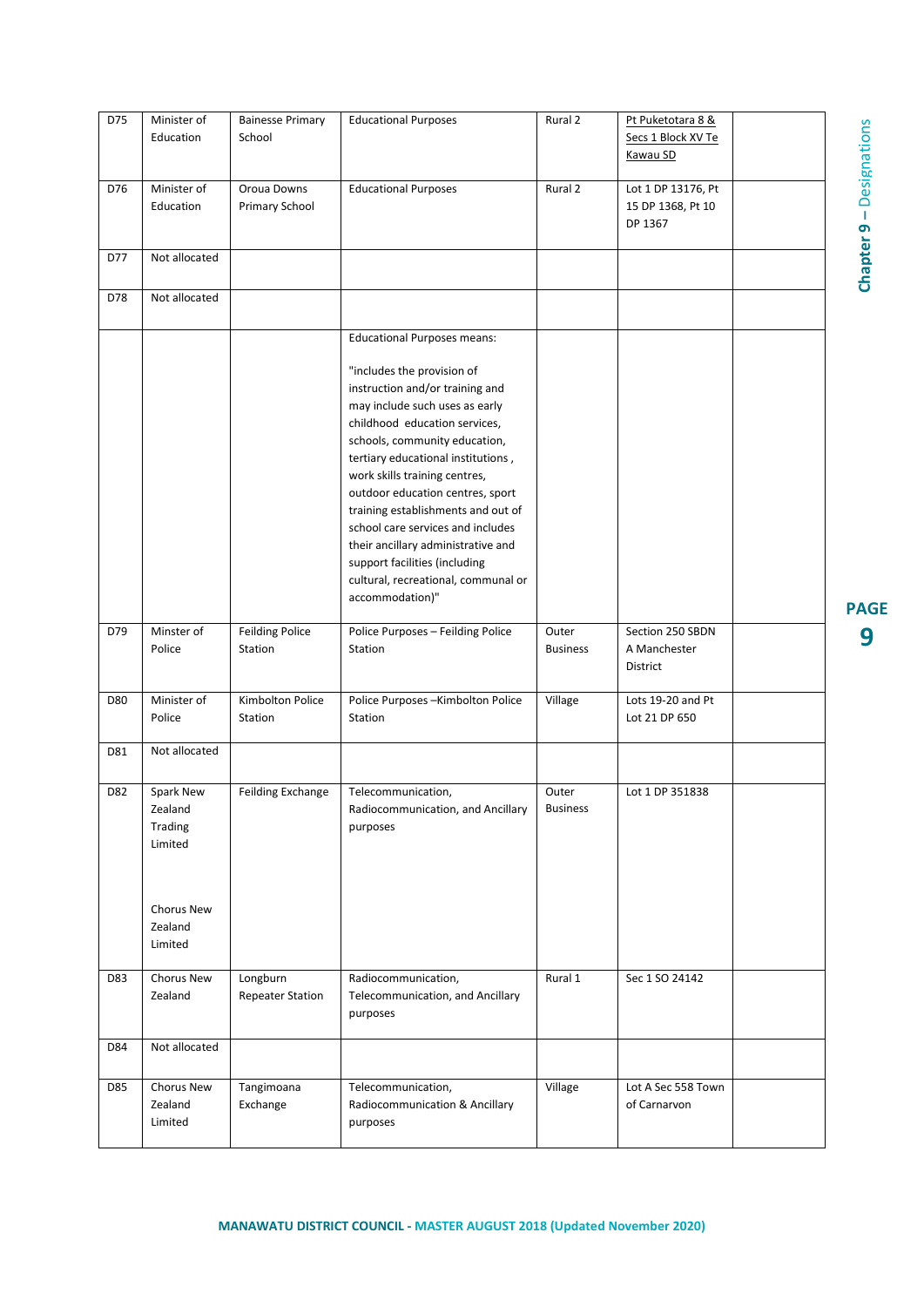| D86  | <b>Chorus New</b><br>Zealand<br>Limited | Himatangi Beach<br>Radio Site      | Telecommunication,<br>Radiocommunication & Ancillary<br>purposes | Village | Lot 1 DP 72005                                       |  |
|------|-----------------------------------------|------------------------------------|------------------------------------------------------------------|---------|------------------------------------------------------|--|
| D87  | <b>Chorus New</b><br>Zealand<br>Limited | Sanson Exchange                    | Telecommunication,<br>Radiocommunication & Ancillary<br>purposes | Village | Lot 1 DP 74813                                       |  |
| D88  | Chorus New<br>Zealand<br>Limited        | Rongotea<br>Exchange               | Telecommunication,<br>Radiocommunication & Ancillary<br>purposes | Village | Lot 1 DP 81870                                       |  |
| D89  | Chorus New<br>Zealand<br>Limited        | Halcombe<br>Exchange               | Telecommunication,<br>Radiocommunication & Ancillary<br>purposes | Village | Lot 1 DP 81868                                       |  |
| D90  | Chorus New<br>Zealand<br>Limited        | Kimbolton<br>Exchange              | Telecommunication,<br>Radiocommunication & Ancillary<br>purposes | Village | Lot 1 DP 81869                                       |  |
| D91  | Not allocated                           |                                    |                                                                  |         |                                                      |  |
| D92  | Chorus New<br>Zealand<br>Limited        | Rangiwahia<br>Exchange             | Telecommunication,<br>Radiocommunication & Ancillary<br>purposes | Rural 2 | Sec 1 SO 28190                                       |  |
| D93  | <b>Chorus New</b><br>Zealand<br>Limited | Rangiwahia VHF                     | Telecommunication,<br>Radiocommunication & Ancillary<br>purposes | Rural 2 | Lot 1 DP 67187                                       |  |
| D94  | <b>Chorus New</b><br>Zealand<br>Limited | Tapuae Exchange                    | Telecommunication,<br>Radiocommunication & Ancillary<br>purposes | Rural 2 | Sec 1 SO 33663                                       |  |
| D95  | <b>Chorus New</b><br>Zealand<br>Limited | Waituna West<br>Exchange           | Telecommunication,<br>Radiocommunication & Ancillary<br>purposes | Rural 2 | Pt Sec 20 West<br>Waitapu Village,<br>Sec 1 SO 36346 |  |
| D96  | Chorus New<br>Zealand<br>Limited        | Ridge Rd Radio<br>Site             | Telecommunication,<br>Radiocommunication & Ancillary<br>purposes | Rural 2 | Lot 1 DP 78408                                       |  |
| D97  | Chorus New<br>Zealand<br>Limited        | Reid's Line Radio<br>Site          | Telecommunication,<br>Radiocommunication & Ancillary<br>purposes | Rural 2 | Lot 1 DP 79319                                       |  |
| D98  | Chorus New<br>Zealand<br>Limited        | Umutoi Radio Site                  | Telecommunication,<br>Radiocommunication & Ancillary<br>purposes | Rural 2 | Lot 1 DP 77147                                       |  |
| D99  | <b>Chorus New</b><br>Zealand<br>Limited | Cheltenham<br>Exchange             | Telecommunication,<br>Radiocommunication & Ancillary<br>purposes | Rural 1 | Sec 1 SO 25527                                       |  |
| D100 | Chorus New<br>Zealand<br>Limited        | Colyton Exchange                   | Telecommunication,<br>Radiocommunication & Ancillary<br>purposes | Rural 2 | Sec 1 SO 25528                                       |  |
| D101 | Chorus New<br>Zealand<br>Limited        | <b>Walton's Trig</b><br>Radio Site | Telecommunication,<br>Radiocommunication & Ancillary<br>purposes | Rural 2 | Sec 1 SO 24100<br>Lot 1 DP 79322                     |  |

**Chapter 9–** Designations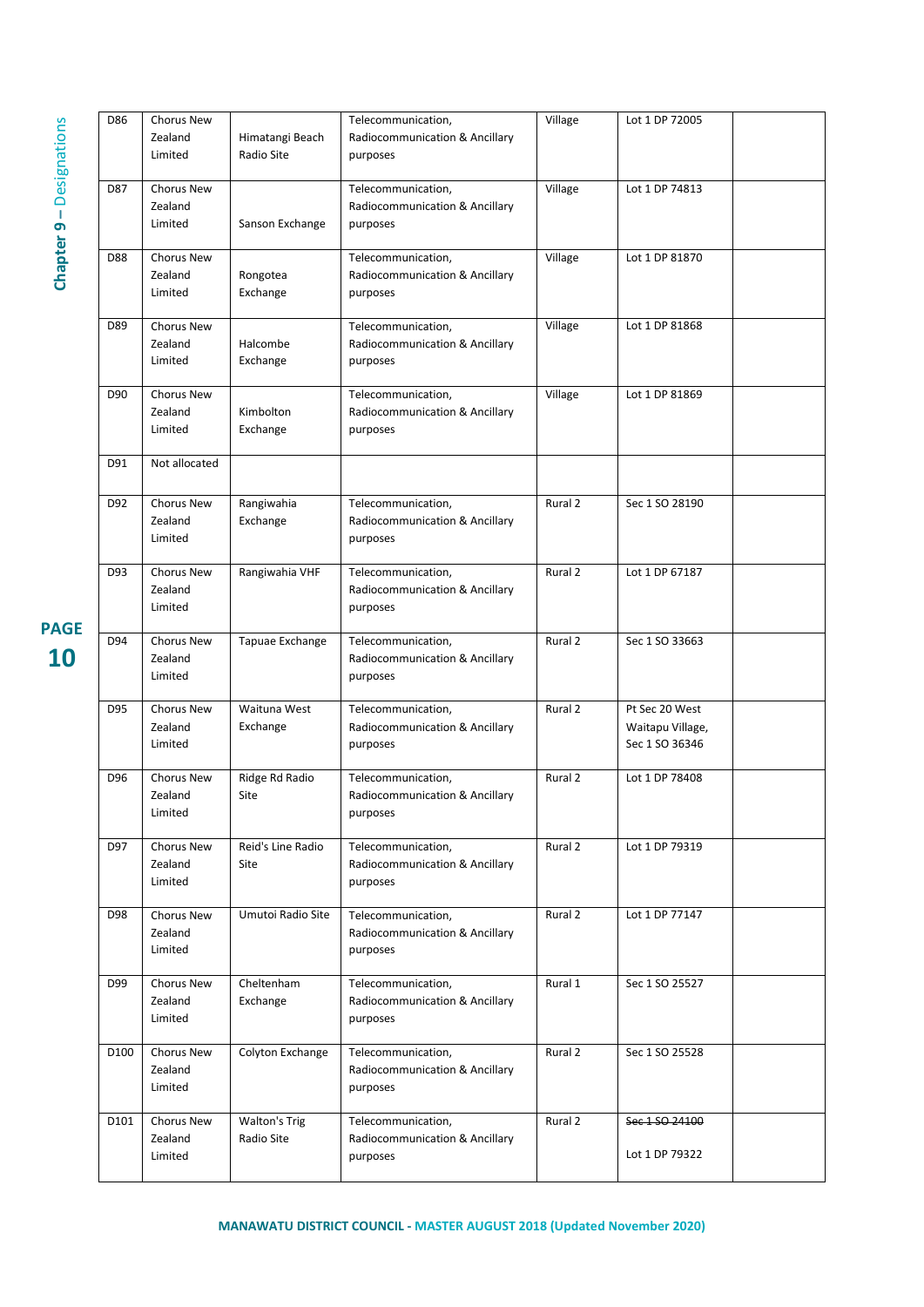| D102 | Chorus New<br>Zealand<br>Limited | Komako Radio<br><b>Site</b>                             | Telecommunication,<br>Radiocommunication & Ancillary<br>purposes | Rural 2            | Lot 1 DP 78409                                                                                                 |
|------|----------------------------------|---------------------------------------------------------|------------------------------------------------------------------|--------------------|----------------------------------------------------------------------------------------------------------------|
| D103 | Chorus New<br>Zealand<br>Limited | Glen Oroua<br>Exchange                                  | Telecommunication,<br>Radiocommunication & Ancillary<br>purposes | Rural 2            | Lot 1 DP 1035 Pt<br>Sec 384 T own of<br>Carnarvon Blk XI Te<br>Kawau SD SO<br>26597                            |
| D104 | Chorus New<br>Zealand<br>Limited | <b>Bainesse Repeater</b><br>Station                     | Telecommunication,<br>Radiocommunication & Ancillary<br>purposes | Rural 2            | Sec 1 SO 24021                                                                                                 |
| D105 | Chorus New<br>Zealand<br>Limited | Himatangi<br>Exchange                                   | Telecommunication,<br>Radiocommunication & Ancillary<br>purposes | Rural 2            | Pt Lot 4 DP 9194<br>being Pt rural Sec<br>312 Carnarvon<br>Township Blks XIV<br>& XIII Te Kawau SD<br>SO 25611 |
| D106 | Chorus New<br>Zealand<br>Limited | Rangiotu<br>Exchange                                    | Telecommunication,<br>Radiocommunication & Ancillary<br>purposes | Rural 2            | Sec 1 SO 26031                                                                                                 |
| D107 | Chorus New<br>Zealand            | Kairanga<br>Exchange                                    | Telecommunication,<br>Radiocommunication & Ancillary<br>purposes | Flood<br>Channel 2 | Sec 1 on SO 25516                                                                                              |
| D108 | Not allocated                    |                                                         |                                                                  |                    |                                                                                                                |
| D109 | Not allocated                    |                                                         |                                                                  |                    |                                                                                                                |
| D110 | Powerco Ltd                      | Feilding<br>Substation                                  | <b>Electricity Substation</b>                                    | Industrial         | Lot 2 DP 305442                                                                                                |
| D111 | Powerco Ltd                      | Kairanga<br>Substation                                  | <b>Electricity Substation</b>                                    | Rural 1            | Lot 1 DP 84422                                                                                                 |
| D112 | Powerco Ltd                      | Kimbolton<br>Substation                                 | <b>Electricity Substation</b>                                    | Rural 2            | Lot 1 DP 22864                                                                                                 |
| D113 | Powerco Ltd                      | Sanson Substation                                       | <b>Electricity Substation</b>                                    | Rural 2            | Lot 1 DP 24558                                                                                                 |
| D114 | Not allocated                    |                                                         |                                                                  |                    |                                                                                                                |
| D115 | Not allocated                    |                                                         |                                                                  |                    |                                                                                                                |
| D114 | Not allocated                    |                                                         |                                                                  |                    |                                                                                                                |
| D115 | Not allocated                    |                                                         |                                                                  |                    |                                                                                                                |
| D117 | Manawatu<br>District<br>Council  | Newbury Line<br>Bore                                    | <b>Water Supply Purposes</b>                                     | Rural 1            | Sec 1 SO 302544                                                                                                |
| D118 | Manawatu<br>District<br>Council  | Awa Street Pump<br>Station<br>and<br>Treatment<br>Plant | <b>Water Supply Purposes</b>                                     | Industrial         | Lot 2 DP 373971                                                                                                |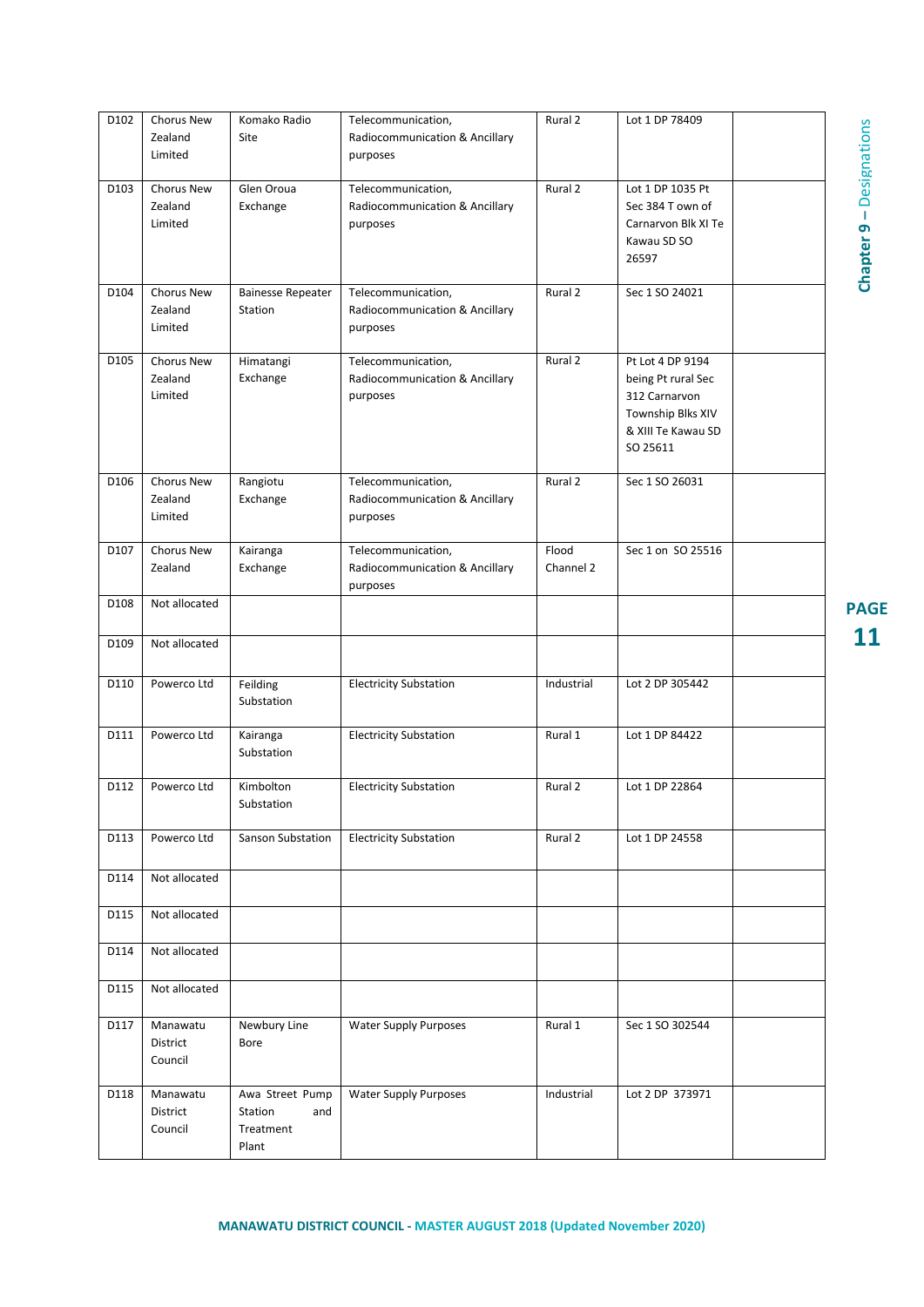| D119 | Manawatu<br><b>District</b><br>Council | Campbell Road<br>Bore                               | <b>Water Supply Purposes</b>                                                                                            | Rural 1     | Sec 1 SO 302526                                                                                                                                                                                                       |                                                                                                                                                                                                                                                                                                                                                                                                                                                                                                                                                                                               |
|------|----------------------------------------|-----------------------------------------------------|-------------------------------------------------------------------------------------------------------------------------|-------------|-----------------------------------------------------------------------------------------------------------------------------------------------------------------------------------------------------------------------|-----------------------------------------------------------------------------------------------------------------------------------------------------------------------------------------------------------------------------------------------------------------------------------------------------------------------------------------------------------------------------------------------------------------------------------------------------------------------------------------------------------------------------------------------------------------------------------------------|
| D120 | Manawatu<br>District<br>Council        | Rongotea Water<br><b>Treatment Plant</b>            | <b>Water Supply Purposes</b>                                                                                            | Industrial  | Lot 277 DP 160                                                                                                                                                                                                        |                                                                                                                                                                                                                                                                                                                                                                                                                                                                                                                                                                                               |
| D121 | Manawatu<br>District<br>Council        | Himatangi Beach<br>Sewage<br><b>Treatment Plant</b> | Sewage Treatment Purposes                                                                                               | Rural 2     | Lot 1 DP 456490                                                                                                                                                                                                       |                                                                                                                                                                                                                                                                                                                                                                                                                                                                                                                                                                                               |
| D122 | Ministry<br>of<br>Education            | Hato<br>Paora<br>College                            | <b>Education Purposes</b>                                                                                               | Rural 1     | Part Lot 1 DP<br>358857                                                                                                                                                                                               |                                                                                                                                                                                                                                                                                                                                                                                                                                                                                                                                                                                               |
| D123 | Ministry<br>of<br>Education            | St Joseph's School                                  | <b>Education Purposes</b>                                                                                               | Residential | Lots 1-3 DP 23572<br>and Lot 567 DP 19                                                                                                                                                                                |                                                                                                                                                                                                                                                                                                                                                                                                                                                                                                                                                                                               |
| D124 | Manawatu<br>District<br>Council        | Roading                                             | Roading purposes including the<br>construction,<br>maintenance,<br>operation and upgrading to the<br>local road network | Industrial  | PT Section 149 TN<br>of Sandon, Lot 1 DP<br>2870, Lot 1 DP<br>386222, Lot 2 DP<br>372576, Lot 3 DP<br>372576, Lot 4 DP<br>434817, Pt Lot 17<br>DP 1076, Pt Lot 2<br>DP 55616, Lot 18<br>DP 2994 and Lot 17<br>DP 1076 | Conditions<br>imposed on<br>Designation<br>124:<br>1. The<br>construction<br>of the<br>proposed<br><b>Turners Link</b><br>Road is to be<br>designed,<br>managed and<br>undertaken as<br>one project,<br>rather than in<br>separate<br>stages.<br>2. The lapse<br>period<br>pursuant to<br>Section 184 of<br>the Resource<br>Management<br>Act 1991 shall<br>be 3 years<br>from the time<br>of<br>confirmation<br>of the Notice<br>under Section<br>168A(4).<br>3. The<br>Requiring<br>Authority shall<br>submit with<br>the Outline<br>Plan a<br>construction<br>management<br>plan covering, |

**Chapter 9–** Designations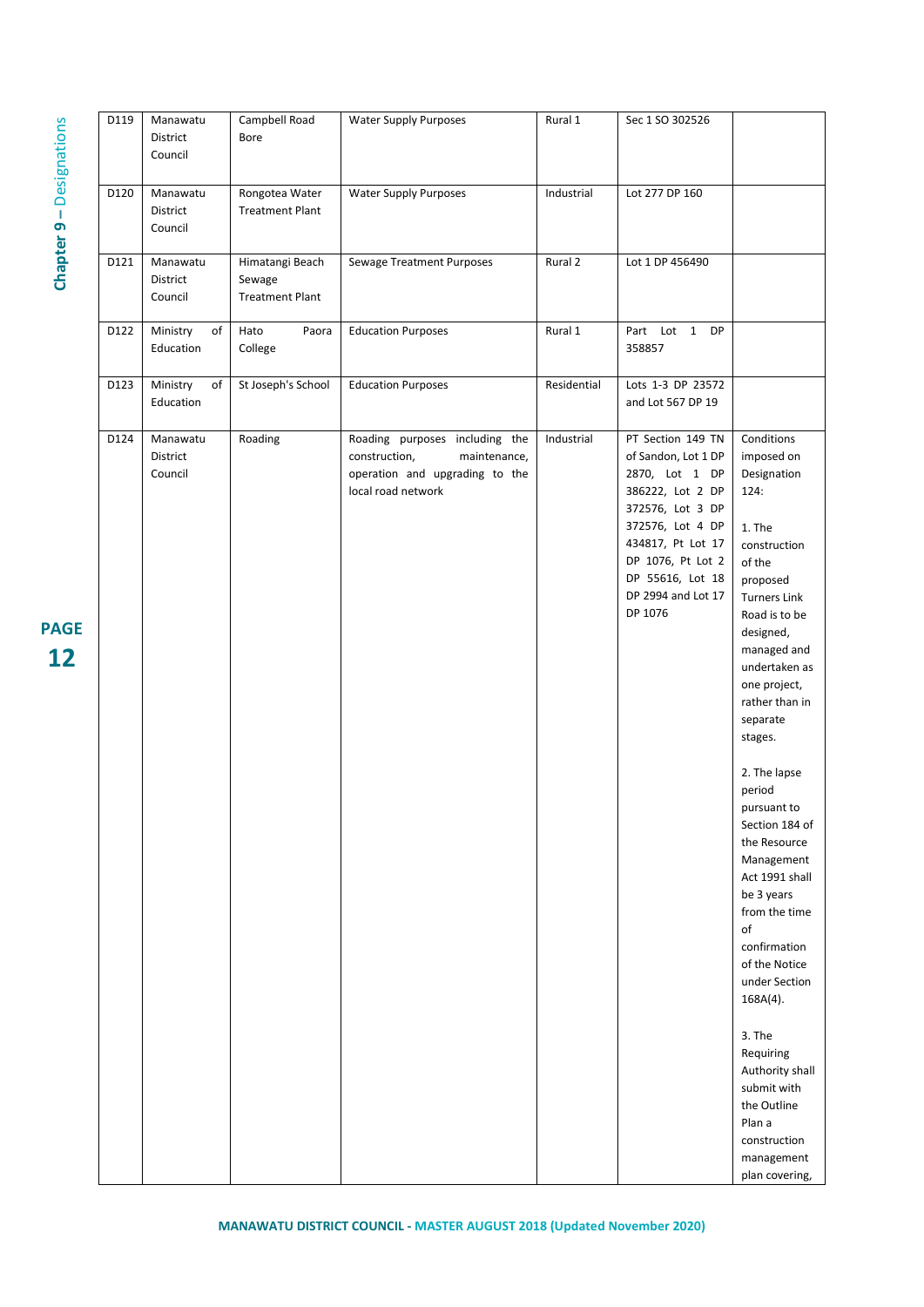|      |                                    |                                     |                                  |                                   |                                                                                                   | at minimum,<br>the<br>management<br>of dust, noise<br>and traffic<br>which will be<br>adhered to<br>during<br>construction,<br>and the<br>process for                                                                                                                                                                                                                                                                               |
|------|------------------------------------|-------------------------------------|----------------------------------|-----------------------------------|---------------------------------------------------------------------------------------------------|-------------------------------------------------------------------------------------------------------------------------------------------------------------------------------------------------------------------------------------------------------------------------------------------------------------------------------------------------------------------------------------------------------------------------------------|
|      |                                    |                                     |                                  |                                   |                                                                                                   | consulting<br>with affected<br>landowners.                                                                                                                                                                                                                                                                                                                                                                                          |
| D125 | New Zealand<br>Transport<br>Agency | State Highway -<br>Te Ahu a Turanga | State Highway - Te Ahu a Turanga | Rural 2 and<br>Flood<br>Channel 2 | Sec 1 Sbdn X DP<br>239,<br>Lot 2 DP<br>84523                                                      | Refer to D125<br>conditions<br>table at the<br>end of<br>Chapter 9.                                                                                                                                                                                                                                                                                                                                                                 |
| D126 | Powerco<br>Limited                 | Ohakea<br>Substation                | <b>Electricity Substation</b>    | Rural 2                           | Section 73 Block XV<br>Rangitoto<br>SD,<br>contained<br>within<br>of<br>title<br>record<br>750158 | The use of the<br>land being<br>designated for<br>'Electricity<br>Substation'<br>purposes shall<br>be carried out<br>in general<br>accordance<br>with the<br>details<br>provided with<br>the Ohakea<br>Substation<br>Notice of<br>Requirement<br>dated 16<br>October 2020,<br>except where<br>modified by<br>an outline<br>plan<br>submitted in<br>accordance<br>with section<br>176A of the<br>Resource<br>Management<br>Act 1991. |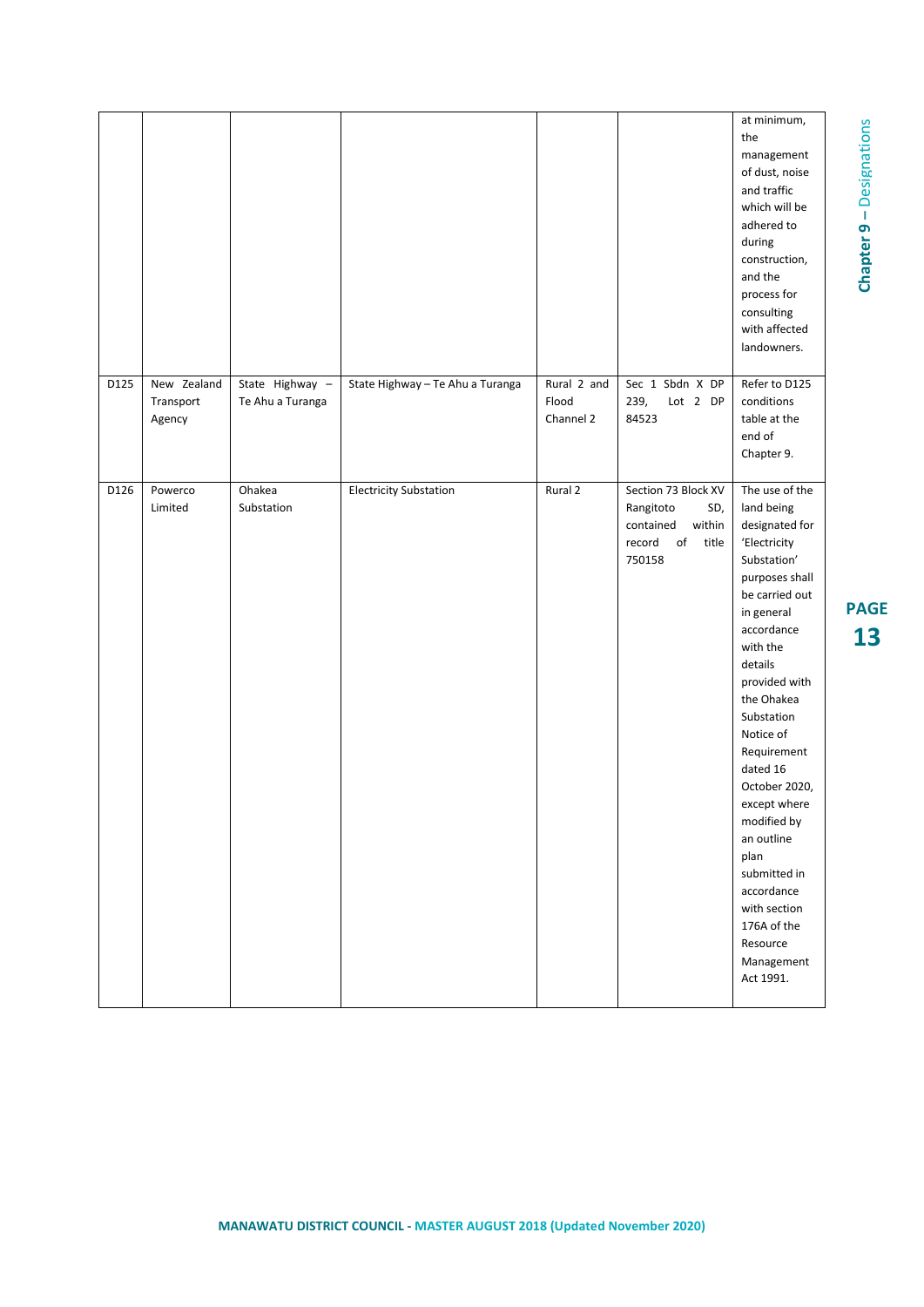#### **Manawatu District Council: Notice of Requirement for Designation**

**Conditions Imposed on Designation 35A: Land Irrigation of Treated Wastewater From the Feilding Wastewater Treatment Plant**

| No.                | <b>Conditions</b>                                                                                                                                                                                                                                                                                                                                                     |  |  |
|--------------------|-----------------------------------------------------------------------------------------------------------------------------------------------------------------------------------------------------------------------------------------------------------------------------------------------------------------------------------------------------------------------|--|--|
|                    | Irrigation Setback Distances form Boundaries (excluding end guns)                                                                                                                                                                                                                                                                                                     |  |  |
| NOR1               | The Requiring Authority shall at all times ensure that no irrigation using treated wastewater<br>occurs within 40 metres of any boundary except that:                                                                                                                                                                                                                 |  |  |
|                    | Once the coniferous trees planted as a shelterbelt or screen within any buffer reach a<br>a)<br>minimum height of 5 metres and form a continuous buffer as defined in Condition NOR<br>1A, the Requiring Authority shall ensure that no irrigation of treated wastewater occurs<br>within 30 metres of any boundary adjoining the relevant shelterbelt or screen; and |  |  |
|                    | b)<br>The strip of coniferous trees planted as a shelterbelt or screen nearest the land irrigation<br>area within any buffer area may be irrigated with treated wastewater using drip-line<br>irrigation or surface-laid irrigation system: and                                                                                                                       |  |  |
|                    | c)<br>The extent of buffers referred to in this condition are shown on Plan IL21/8/14 contained<br>in Attachment A.                                                                                                                                                                                                                                                   |  |  |
| NOR <sub>1</sub> A | The minimum height referred to in Condition NOR1 shall be considered to be reached when 80%<br>of the coniferous trees in any contiguous 40m length are more than 5 metres in height and the<br>20% of trees that do not meet the 5-metre height minimum should be widely spread and must<br>not be contiguous.                                                       |  |  |
|                    | <b>Separation Distances From Existing Dwellings</b>                                                                                                                                                                                                                                                                                                                   |  |  |
| NOR <sub>2</sub>   | The Requiring Authority must ensure that the following separation distances are maintained at all<br>times:                                                                                                                                                                                                                                                           |  |  |
|                    | 150 metres between any operating centre pivot irrigators (excluding end guns) and any<br>a)<br>dwelling in existence prior to 31 <sup>st</sup> August 2014; and                                                                                                                                                                                                       |  |  |
|                    | 300 metres between any operating end guns and any dwelling in existence prior to 31st<br>b)<br>August 2014; except that                                                                                                                                                                                                                                               |  |  |
|                    | These separation distances may be reduced if the Requiring Authority submits to the Principal<br>Planning Advisor (Manawatu District Council) the prior written approval of the owner(s) of those<br>dwellings. Any such written approval will be held by the Manawatu District Council on the<br>relevant property file and will be made available on request.       |  |  |
|                    | <b>Additional Separation Distance for End Guns</b>                                                                                                                                                                                                                                                                                                                    |  |  |
| NOR3               | The Requiring Authority shall ensure that:                                                                                                                                                                                                                                                                                                                            |  |  |

**Chapter 9–** Designations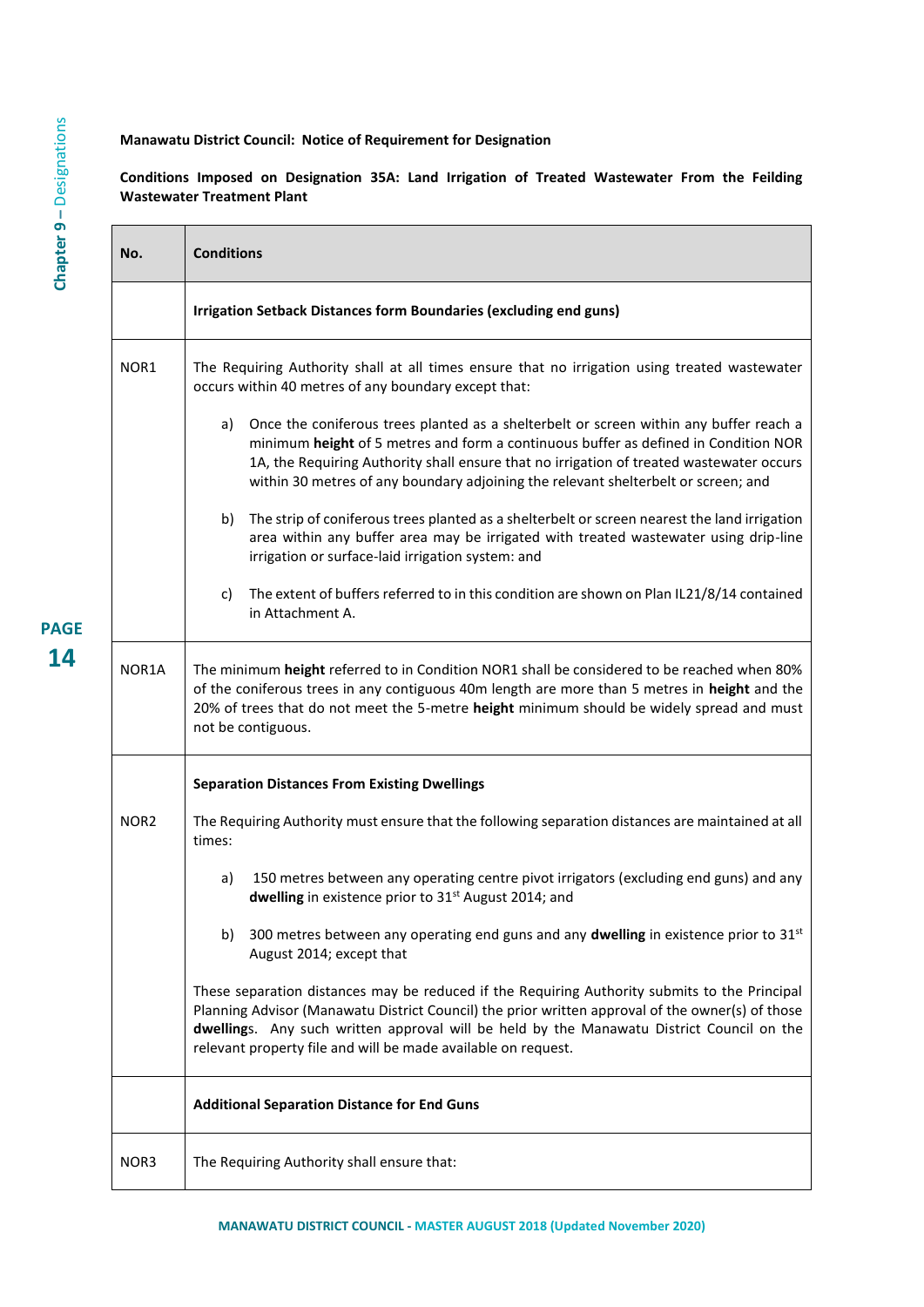|      | No end gun shall be operated until the exotic buffer planting has reached a 5-metre-high<br>a)<br>continuous buffer; and                                                                                                                                                                                                                                                                                                                                                                                      |
|------|---------------------------------------------------------------------------------------------------------------------------------------------------------------------------------------------------------------------------------------------------------------------------------------------------------------------------------------------------------------------------------------------------------------------------------------------------------------------------------------------------------------|
|      | No end guns are operated at any time within 150 metres of the boundary of Part Section<br>b)<br>153 Town of Sandon shown on the Plan in Attachment B.                                                                                                                                                                                                                                                                                                                                                         |
|      | <b>Setback From Stand of Indigenous Trees</b>                                                                                                                                                                                                                                                                                                                                                                                                                                                                 |
| NOR4 | The Requiring Authority shall ensure that the land application of treated wastewater shall not<br>occur within 15 metres of the line established by GPS coordinates supplied by Central Surveys<br>Limited (reference CDS089) dated 26 <sup>th</sup> August 2014 which delineates the dripline of the stand of<br>indigenous native trees in the approximate centre of the land irrigation area shown on Plan<br>CDS089_26_8_2014 (contained in Attachment 'D').                                              |
|      | <b>Nosie Standards</b>                                                                                                                                                                                                                                                                                                                                                                                                                                                                                        |
| NOR5 | Noise from activities undertaken in accordance with the designation (except for<br>a)<br>construction activities) shall not exceed the following limits when measured at the<br>boundary of any dwelling in existence prior to 31 <sup>st</sup> August 2014:                                                                                                                                                                                                                                                  |
|      | i.<br>6:00 am to 7:00 pm 55dB LAeq (15 mins).                                                                                                                                                                                                                                                                                                                                                                                                                                                                 |
|      | 7:00 pm to 10:00 pm 50dB LAeq (15 mins).<br>ii.                                                                                                                                                                                                                                                                                                                                                                                                                                                               |
|      | 10:00 pm to 6:00 am 45dB LAeq (15 mins).<br>iii.                                                                                                                                                                                                                                                                                                                                                                                                                                                              |
|      | 10:00 pm to 6:00 am 65dB LAFmax<br>iv.                                                                                                                                                                                                                                                                                                                                                                                                                                                                        |
|      | Noise shall be measured in accordance with NZS 6801:2008 Acoustics - Measurements of<br>Environmental Sound, and assessed in accordance with NZS 6802:2008 Acoustics - Environmental<br>Noise.                                                                                                                                                                                                                                                                                                                |
|      | When the permit holder undertakes spray drift testing at the site adjacent to the<br>b)<br>southern boundary where the centre pivot is tested, a suitably qualified and experienced<br>person shall also carry out noise measurements of the irrigation equipment. The results<br>of the noise measurements shall be provided to the Manawatu District Council's Principal<br>Planning Advisor and the Neighbouring Property Owners and Residents Group within 20<br>working days of completion of the tests. |
|      | <b>Hazard Warning Signs and Restriction on Public Access</b>                                                                                                                                                                                                                                                                                                                                                                                                                                                  |
| NOR6 | Prior to the proposed public walkway being made available to the public, the Requiring<br>Authority shall erect information signs within the site, at each end of each walkway, informing<br>the public of activities on the site and the restrictions on public access to the irrigation area.<br>Similar information signs must also be erected every 500m stating 'no entry' to the irrigation area.                                                                                                       |
| NOR7 | The Requiring Authority shall ensure that all gates providing access into the irrigation area shall<br>be locked at all times to restrict public access.                                                                                                                                                                                                                                                                                                                                                      |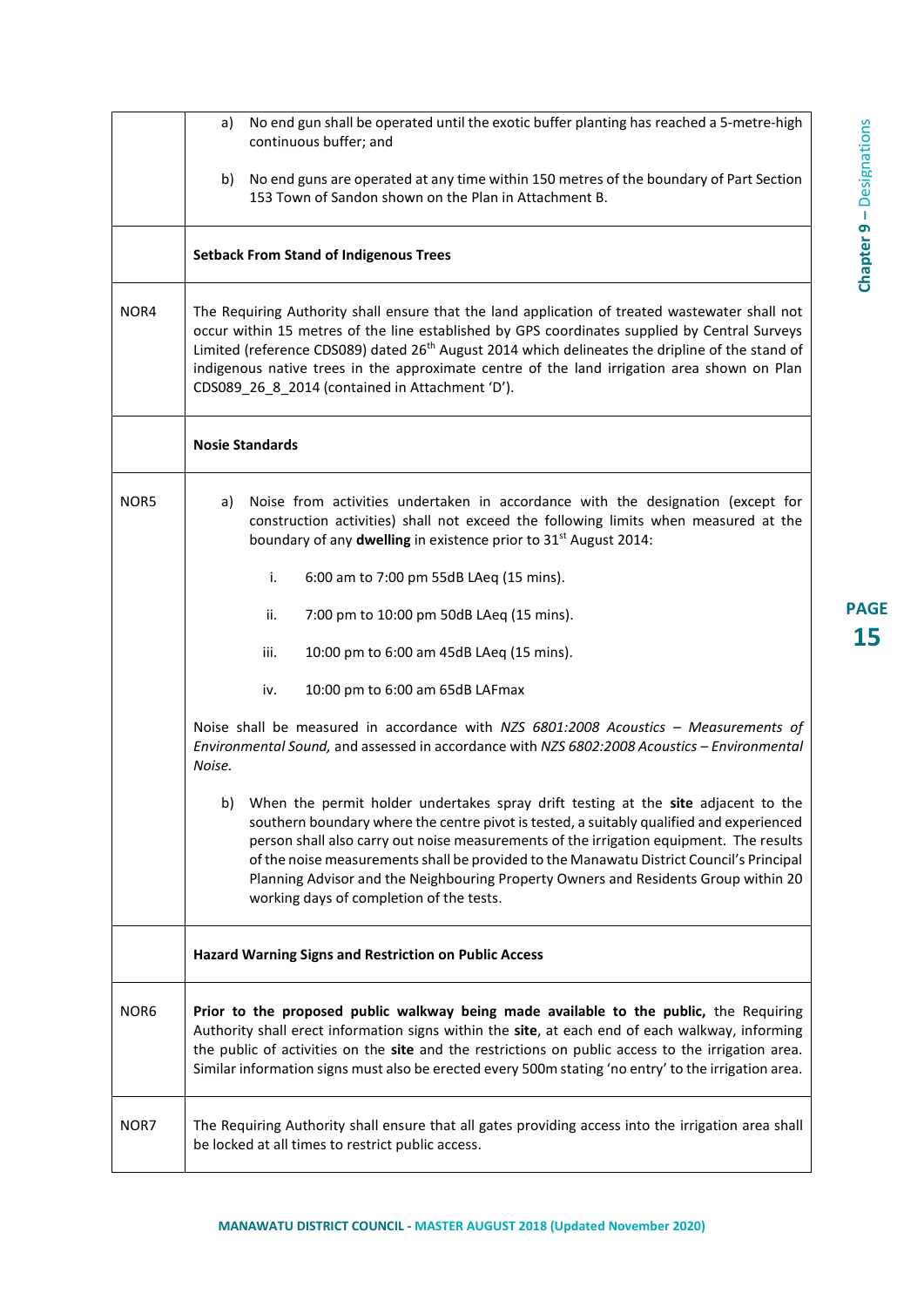|              | <b>Walkway &amp; Cycleway</b>                                                                                                                                                                                                                                                                                                                                                                                                                                                                                                                  |
|--------------|------------------------------------------------------------------------------------------------------------------------------------------------------------------------------------------------------------------------------------------------------------------------------------------------------------------------------------------------------------------------------------------------------------------------------------------------------------------------------------------------------------------------------------------------|
| NOR8         | Within ten years of land application of treated wastewater commencing the Requiring Authority<br>must construct and maintain a walkway within a minimum width of two metres:                                                                                                                                                                                                                                                                                                                                                                   |
|              | From the wastewater treatment plant access driveway to Boness Road along the bank<br>a)<br>of the Oroua River; and                                                                                                                                                                                                                                                                                                                                                                                                                             |
|              | b)<br>Between Boness Road and Kawakawa Road within the buffer area;                                                                                                                                                                                                                                                                                                                                                                                                                                                                            |
|              | generally as shown on amended Figure 10-26 (contained in Attachment E).                                                                                                                                                                                                                                                                                                                                                                                                                                                                        |
|              | <b>Protection of Electricity Transmission Lines</b>                                                                                                                                                                                                                                                                                                                                                                                                                                                                                            |
| NOR9         | The Requiring Authority and its employees and contractors shall take all practicable measures to<br>avoid or minimise spray or spray drift onto electricity transmission support structures so that any<br>discharges of wastewater from the irrigation activities do not create a hazard or nuisance to the<br>electricity distribution and sub-transmission lines.                                                                                                                                                                           |
|              | Advise Note: All machinery, mobile plant and irrigation systems will need to maintain a minimum<br>clearance distance of 4 metres from the electricity line conductors at all times.<br>Please refer to NZECP 34:2001 for further details about safe distances of mobile plant from<br>conductors.                                                                                                                                                                                                                                             |
|              | <b>Access For Purposes of Identifying Potential Burial Site</b>                                                                                                                                                                                                                                                                                                                                                                                                                                                                                |
| <b>NOR10</b> | The Requiring Authority shall confirm the exact location of the burial site within the southern area<br>of land near the Oroua River within the irrigation area through discussions with Ngāti Kauwhata.<br>The Requiring Authority shall avoid irrigating treated wastewater on that identified location until<br>such time as agreement is obtained from Nga Kaitiaki o Ngati Kauwhata Incorporated to do so.                                                                                                                                |
|              | <b>Buffer Management Plan</b>                                                                                                                                                                                                                                                                                                                                                                                                                                                                                                                  |
| <b>NOR11</b> | No later than 3 months prior to the commencement of the planting required by Condition<br>NOR11, the Requiring Authority shall submit to the Community Facilities Manager at Manawatu<br>District Council a Buffer Management Plan (BMP). The purpose of the BMP shall be to specify<br>the requirements for establishment and maintenance in good condition of a permanent planted<br>buffer surrounding the site in accordance with the concept design submitted in Appendix 'N' of<br>the AEE. The BMP shall include but not be limited to: |
|              | i.<br>A plan detailing the proposed buffer planting concept;                                                                                                                                                                                                                                                                                                                                                                                                                                                                                   |
|              | Methods of good husbandry, including ground preparation, planting method, trimming<br>ii.<br>and maintenance programme required to ensure the buffer planting around the<br>perimeter of the irrigation area in the location shown on Plan IL21/8/14 includes a<br>densely-planted vegetative screen with low porosity that will grow rapidly to a minimum<br>of 5 metres height around the perimeter of the proposed irrigation area;                                                                                                         |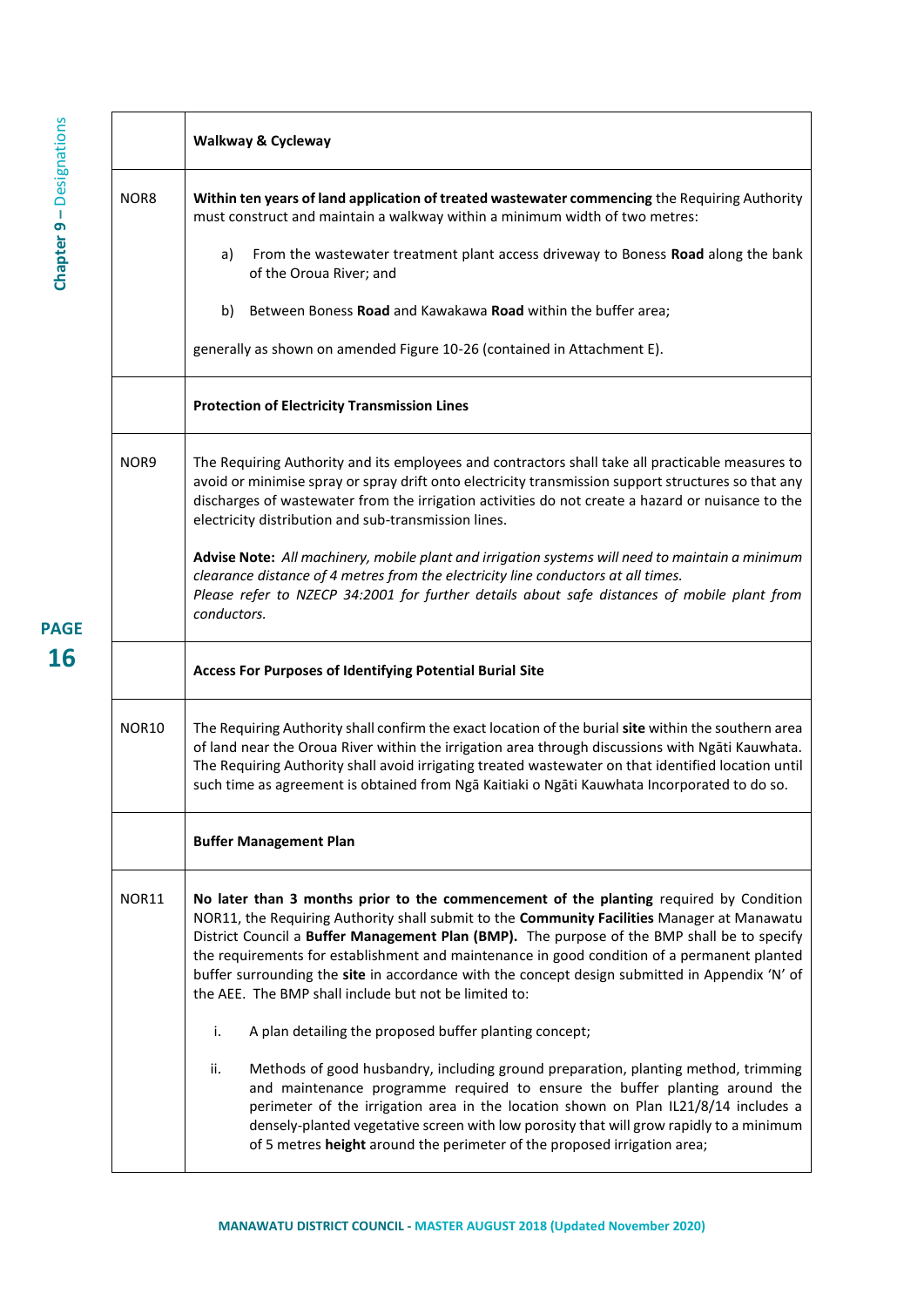|              | iii.          | The name and contact details of the person or company responsible for establishing and<br>maintaining the buffer planting                                                                                                                                                                                                                                                                                                                                                               |
|--------------|---------------|-----------------------------------------------------------------------------------------------------------------------------------------------------------------------------------------------------------------------------------------------------------------------------------------------------------------------------------------------------------------------------------------------------------------------------------------------------------------------------------------|
|              | iv.           | The proposed staging of planting within the buffer areas;                                                                                                                                                                                                                                                                                                                                                                                                                               |
|              | v.            | The plant species to be used within different parts of the buffer areas and the locations<br>in which they will be used;                                                                                                                                                                                                                                                                                                                                                                |
|              | vi.           | Proposed plant depths;                                                                                                                                                                                                                                                                                                                                                                                                                                                                  |
|              | vii.          | Irrigation required to enable the plants to become established;                                                                                                                                                                                                                                                                                                                                                                                                                         |
|              | viii.         | Measures to be employed to manage pests and diseases and potential frost damage;                                                                                                                                                                                                                                                                                                                                                                                                        |
|              | ix.           | Monitoring actions and frequency proposed to detect dead or dying or diseased or<br>damaged plants;                                                                                                                                                                                                                                                                                                                                                                                     |
|              | х.            | The intended actions to achieve replacement of dead, or dying or damaged plants so as<br>to ensure the maintenance of the intended planting concept on an on-going basis;                                                                                                                                                                                                                                                                                                               |
|              | xi.           | The timing and scope of any review of the BMP.                                                                                                                                                                                                                                                                                                                                                                                                                                          |
| <b>NOR12</b> | <b>NOR11.</b> | No planting shall commence within the buffer areas until the Community Facilities Manager,<br>Manawatu District Council, certifies in writing that the BMP fulfils the requirements of Condition                                                                                                                                                                                                                                                                                        |
| NOR13        |               | The Requiring Authority shall initiate planting of the buffers in accordance with the BMP, within<br>the first planting season after the commencement of this designation. The buffer areas may be<br>planted in stages, in accordance with the staging specified in the approved BMP provided that the<br>first stage includes planting of the buffer adjoining the private properties along Boness Road and<br>extending along the Home Farm boundary with Makino (Mangakino) Stream. |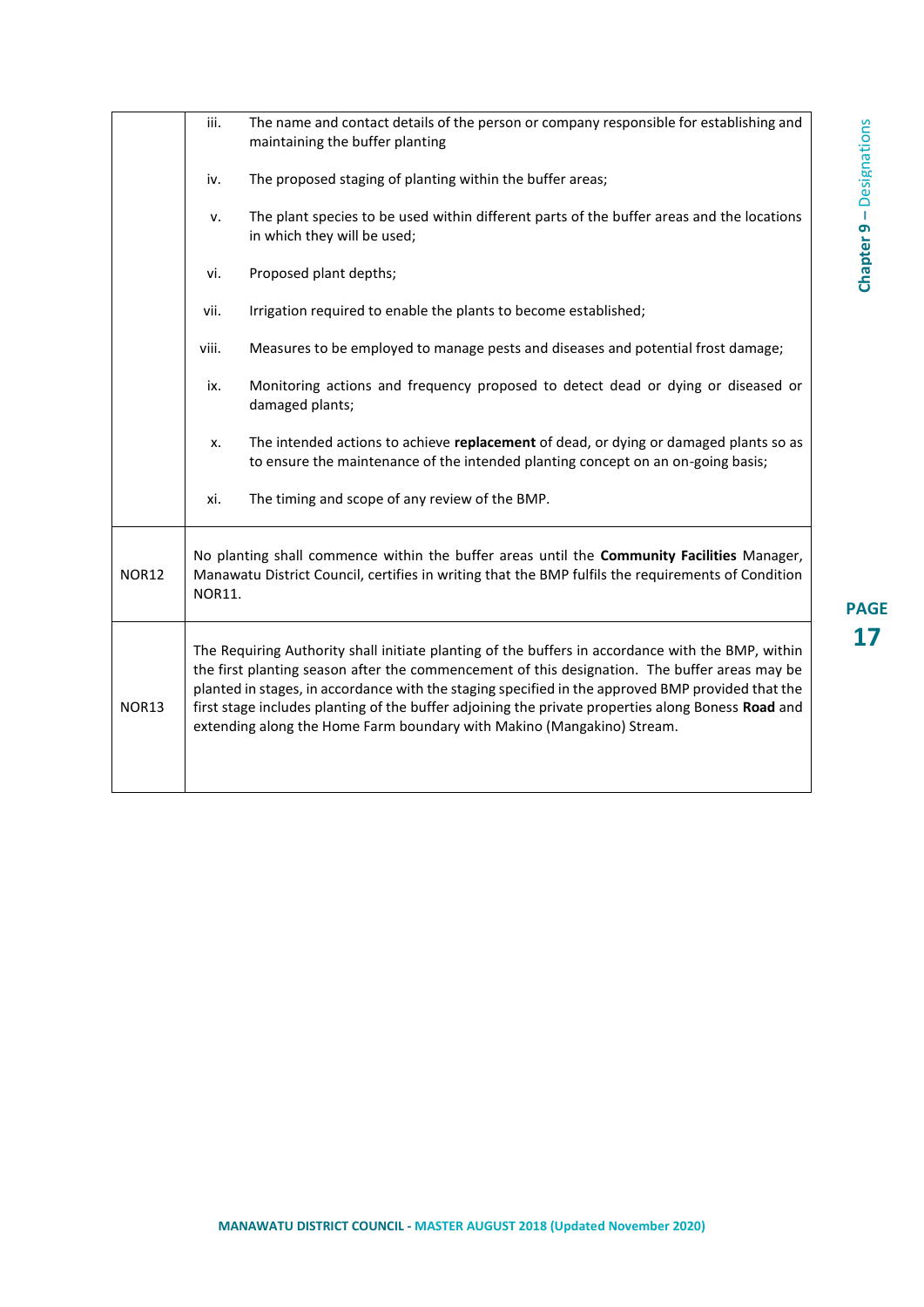# **Te Ahu a Turanga; Manawatū Tararua Highway – Designation Conditions: 26 March 2020 Version**

## **Designation Conditions Index**

| <b>NUMBER</b>   | <b>ITEM</b>                                                                            |
|-----------------|----------------------------------------------------------------------------------------|
| 1               | General                                                                                |
| 2               | Compliance with outline plan(s) and management plan(s)                                 |
| 3               | Ecological Management Plan certification process                                       |
| 4               | Amendments to certified Ecological Management Plan                                     |
| 5               | Post-construction review of designation width                                          |
| 6               | [This condition is intentionally left blank]                                           |
| 7               | Lapse period                                                                           |
| 8               | Outline plan(s) (enabling works)                                                       |
| 9               | Outline plan(s) (construction works)                                                   |
| 10              | <b>Community Liaison Person</b>                                                        |
| 11              | <b>Communications Management Plan</b>                                                  |
| 12              | <b>Community Liaison Group</b>                                                         |
| 13              | Complaints management                                                                  |
| 14              | Construction Environmental Management Plan                                             |
| 15              | Erosion and sediment control measures                                                  |
| 16              | Cultural and Environmental Design Framework                                            |
| 17              | Landscape Management Plan                                                              |
| 18              | [This condition is intentionally left blank]                                           |
| 19              | Planting Establishment Management Plan                                                 |
| 20              | <b>Lizard Management Plan</b>                                                          |
| 21              | <b>Bat Management Plan</b>                                                             |
| 22              | Avifauna Management Plan                                                               |
| 23              | Terrestrial Invertebrate Management Plan                                               |
| 24              | Ecology, Ecological Management Plan and offset and/or compensation measures            |
| 25              | At risk or threatened flora and fauna discovery protocol                               |
| 26              | Limits and assessment - construction noise                                             |
| 27              | Limits and assessment - construction vibration                                         |
| 28              | Construction Noise and Vibration Management Plan                                       |
| 29              | <b>Construction Traffic Management Plan</b>                                            |
| 30              | Tangata Whenua Values Monitoring and Management Plan                                   |
| 31              | Accidental discovery protocol and archaeological authority                             |
| 32              | Electrical clearances                                                                  |
| 33              | National Code of Practice for Network Utility Operators' Access to Transport Corridors |
| 34              | Network Integration Plan                                                               |
| 35              | Ashhurst Bridge                                                                        |
| 36              | Provision of shared paths                                                              |
| 37              | New Manawatū River Bridge                                                              |
| 38              | Recreational path connections                                                          |
| 39              | Noise bunds                                                                            |
| PN1             | Outline Plan - Parahaki Island                                                         |
| PN <sub>2</sub> | Western Car Park Construction Management Plan                                          |
| PN3             | Western Car Park Reinstatement Management Plan                                         |
| M1              | Outline Plan - Tararua High Pressure Gas Transmission Pipeline                         |
| M <sub>2</sub>  | Outline Plan - Palmerston North to Gisborne Rail Corridor                              |
| T <sub>1</sub>  | Te Apiti Wind Farm Management Plan                                                     |

**MANAWATU DISTRICT COUNCIL - MASTER AUGUST 2018 (Updated November 2020)**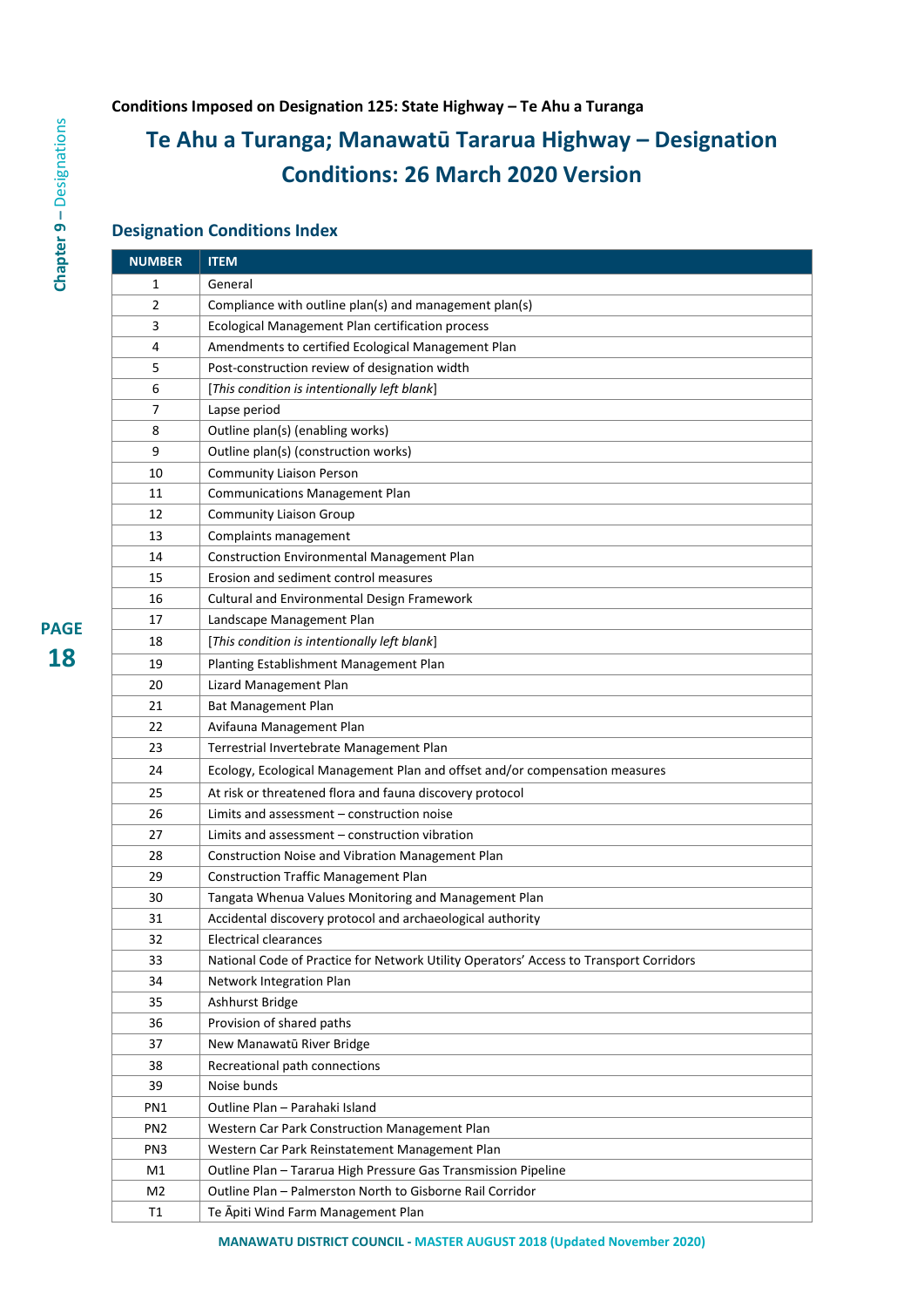| <b>NUMBER</b>  | <b>ITEM</b>                                                       |
|----------------|-------------------------------------------------------------------|
| T <sub>2</sub> | National Grid Management Plan                                     |
| T3             | Ballantrae Research Station and Fertiliser Trial Management Plan  |
| T4             | Outline Plan - QEII National Trust open space covenants           |
| 40             | Road surfacing                                                    |
| 41             | Traffic separation                                                |
| 42             | Lot 2 DP 351133 landscaping                                       |
| 43             | Post-construction Review                                          |
| 44             | Lighting                                                          |
| 45             | Written consent under section 176 of the RMA – Te Apiti Wind Farm |
| 46             | [This condition is intentionally left blank]                      |

### **Definitions and Abbreviations**

| <b>ABBREVIATION/TERM/</b><br><b>ACRONYM</b>              | <b>TERM/DEFINITION</b>                                                                                                                                                                                                                                                                                                                                                                                                                                                                                                                                                                |
|----------------------------------------------------------|---------------------------------------------------------------------------------------------------------------------------------------------------------------------------------------------------------------------------------------------------------------------------------------------------------------------------------------------------------------------------------------------------------------------------------------------------------------------------------------------------------------------------------------------------------------------------------------|
| AgResearch                                               | AgResearch Limited                                                                                                                                                                                                                                                                                                                                                                                                                                                                                                                                                                    |
| <b>BS</b>                                                | <b>British Standard</b>                                                                                                                                                                                                                                                                                                                                                                                                                                                                                                                                                               |
| Compensation                                             | Means positive actions (excluding biodiversity offsets) to compensate for residual adverse<br>biodiversity effects arising from activities after all appropriate avoidance, remediation,<br>mitigation and biodiversity offset measures have been applied.                                                                                                                                                                                                                                                                                                                            |
| Construction                                             | Activities undertaken to construct the Project, excluding enabling works, and including:<br>ground improvement works;<br>٠<br>temporary and permanent drainage installation;<br>٠<br>bulk earthworks (including cut and fill activities);<br>٠<br>bridge and tunnel construction;<br>٠<br>pavements and surfacing;<br>٠<br>site reinstatement;<br>٠<br>landscaping; and<br>٠<br>installation of permanent road furniture and ancillary works<br>٠                                                                                                                                     |
| Council(s)                                               | Palmerston North City Council, Manawatū District Council or Tararua District Council                                                                                                                                                                                                                                                                                                                                                                                                                                                                                                  |
| Cultural and<br><b>Environmental Design</b><br>Framework | Te Ahu a Turanga Cultural and Environmental Design Framework dated April 2019 or as<br>subsequently amended in accordance with Condition 16                                                                                                                                                                                                                                                                                                                                                                                                                                           |
| dB                                                       | Decibel                                                                                                                                                                                                                                                                                                                                                                                                                                                                                                                                                                               |
| <b>District Plan</b>                                     | Palmerston North City District Plan, Manawatū District Plan or Tararua District Plan                                                                                                                                                                                                                                                                                                                                                                                                                                                                                                  |
| <b>ECR</b>                                               | Environmental compensation ratio                                                                                                                                                                                                                                                                                                                                                                                                                                                                                                                                                      |
| <b>Enabling works</b>                                    | Preliminary activities, including:<br>pre-construction site investigations (including access for such investigations);<br>Е<br>site establishment activities;<br>٠<br>site and property access formation;<br>٠<br>ecological surveys and any necessary relocations;<br>٠<br>any necessary reconfiguration of the Te Apiti wind farm and other utilities<br>٠<br>infrastructure;<br>vegetation removal ancillary to enabling works;<br>٠<br>installation of fencing to protect vegetation during construction; and<br>٠<br>the establishment of erosion and sediment control measures. |
| <b>First Gas</b>                                         | First Gas Limited                                                                                                                                                                                                                                                                                                                                                                                                                                                                                                                                                                     |
| Frame site(s)                                            | field research measurement sites at Ballantrae Research Station                                                                                                                                                                                                                                                                                                                                                                                                                                                                                                                       |
| ha                                                       | <b>Hectares</b>                                                                                                                                                                                                                                                                                                                                                                                                                                                                                                                                                                       |
| <b>KRH</b>                                               | KiwiRail Holdings Limited                                                                                                                                                                                                                                                                                                                                                                                                                                                                                                                                                             |
| $L_{Aeq(24h)}$                                           | Time-average sound level over a twenty-four-hour period, measured in dB                                                                                                                                                                                                                                                                                                                                                                                                                                                                                                               |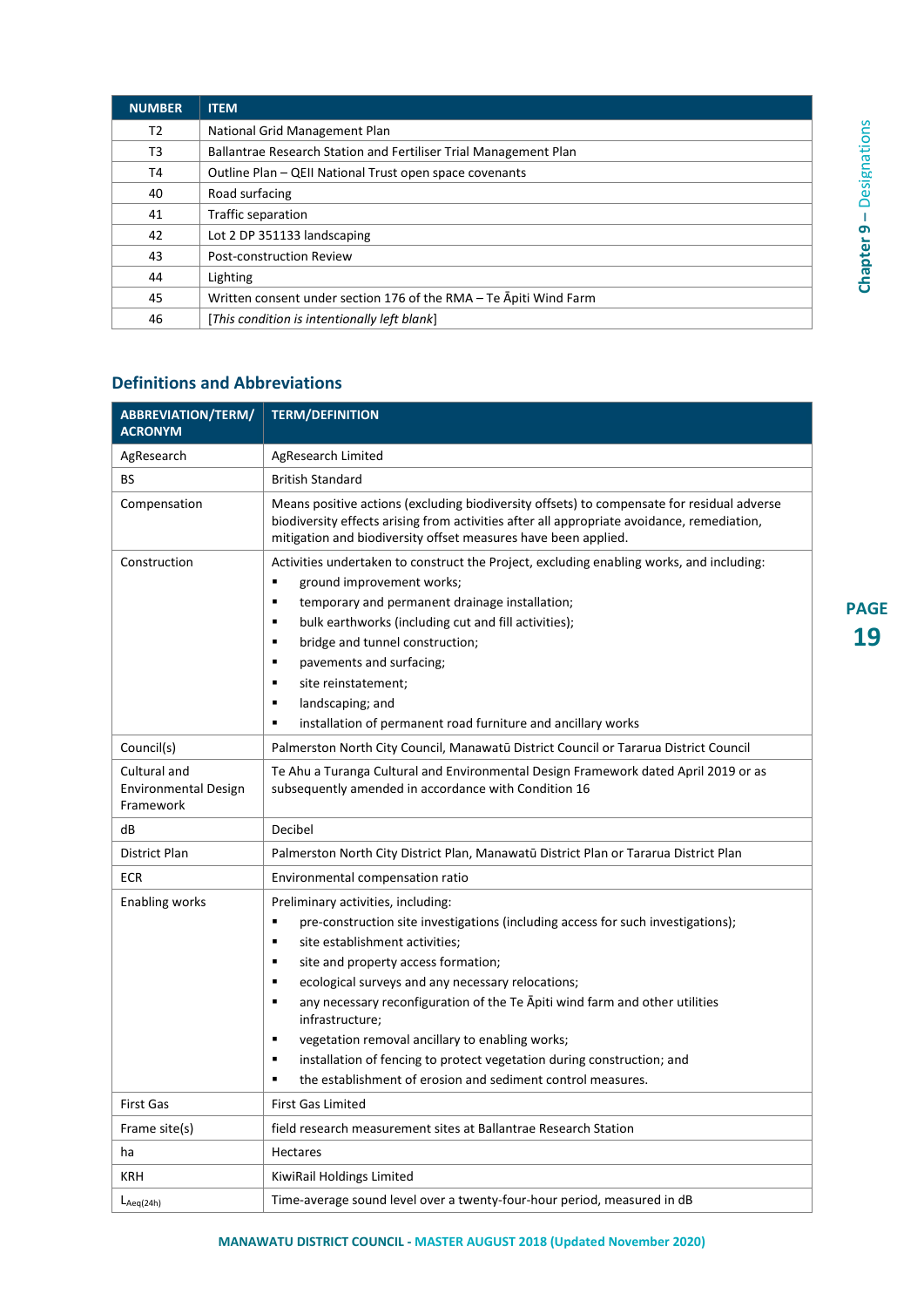| <b>ABBREVIATION/TERM/</b><br><b>ACRONYM</b> | <b>TERM/DEFINITION</b>                                                                                                                                                                                     |
|---------------------------------------------|------------------------------------------------------------------------------------------------------------------------------------------------------------------------------------------------------------|
| LAFmax                                      | has the same meaning as the 'maximum A-frequency weighted, F-time weighted sound<br>pressure level' in New Zealand Standard 6801:2008 Acoustics - Measurement of<br><b>Environmental Sound</b>             |
| m                                           | <b>Metres</b>                                                                                                                                                                                              |
| Meridian                                    | Meridian Energy Limited                                                                                                                                                                                    |
| mm/s                                        | Millimetres per second                                                                                                                                                                                     |
| Northern Alignment                          | An alignment of the Project that departs, in a northerly direction, from the indicative<br>alignment design (Indicative Alignment Plans A-00 to A-11) between chainages ~4200 and<br>~1200.                |
| NZECP 34:2001                               | New Zealand Electrical Code of Practice for Electrical Safe Distances                                                                                                                                      |
| <b>NZS</b>                                  | <b>New Zealand Standard</b>                                                                                                                                                                                |
| <b>NZTA</b>                                 | New Zealand Transport Agency                                                                                                                                                                               |
| <b>PPFs</b>                                 | Protected premises and facilities                                                                                                                                                                          |
| Project                                     | Te Ahu a Turanga; Manawatū Tararua Highway Project                                                                                                                                                         |
| Project Iwi Partners                        | Rangitāne o Manawatū, Rangitāne o Tamaki Nui-ā-Rua, Ngāti Kahungunu ki Tāmaki Nui-ā-<br>Rua, Ngāti Raukawa                                                                                                 |
| <b>QEII Trust</b>                           | Queen Elizabeth the Second National Trust, also known as the QEII National Trust                                                                                                                           |
| Reasonable costs                            | The costs associated with holding a meeting, being venue hire, refreshments, collateral<br>(plans, agendas, minutes and printing), meeting coordination and meeting facilitation                           |
| Requiring Authority                         | has the same meaning as section 166 of the RMA and, in the case of the Designation is NZTA                                                                                                                 |
| Responsible Officer                         | the Chief Executive Officer of each Council or their nominee; or such other person that has<br>been delegated by one or more Council(s) as a Responsible Officer for the purposes of these<br>Designations |
| <b>RMA</b>                                  | Resource Management Act 1991                                                                                                                                                                               |
| Safe shared path                            | A sealed, contraflow path for pedestrians and cyclists that is separated from the carriageway                                                                                                              |
| TPR                                         | Transpower New Zealand Limited                                                                                                                                                                             |
| <b>Western Car Park</b>                     | The car park situated at the western end of the old Gorge Road that services the Manawatu<br>Gorge Scenic Reserve                                                                                          |

#### **CONSTRUCTION CONDITIONS (COMMON TO ALL JURISDICTIONS)**

#### **General and Administration**

#### **1. General**

- a) Except as modified by the conditions below, and subject to detailed design and accompanying outline plan(s), the Project must be undertaken in general accordance with the following information provided in 'Te Ahu a Turanga; Manawatū Tararua Highway Project, Notices of Requirement for Designations', dated 31 October 2018:
	- i) Volume 2: Assessment of Effects on the Environment and Supporting Material Parts A to G;
	- ii) Volume 2: Part J, Appendix Three Preliminary Design Philosophy Report;
	- iii) Volume 2: Part J, Appendix Four Bridge and Retaining Wall Design Philosophy Report;
	- b) In addition to the matters set out in clause (a), the Project must be undertaken in general accordance with:
		- i) The Cultural and Environmental Design Framework; and
		- ii) The NZTA response (dated 15 January 2019) to the Councils' section 92 request for further information; and
		- iii) the information in respect of the Northern Alignment as follows:
			- A) Land Requirement Plans TAT-2-DG-E-0100-A to TAT-2-DG-E-0108-A dated 14 October 2019;
			- B) Designation Plans TAT-2-DG-E-0110-A to TAT-2-DG-E-0117-A dated 14 October 2019;
			- C) supporting technical addenda attached as Exhibits C to K to the 'Affirmation of Lonnie William D'Wayne Dalzell in Support of Modification to Notice of Requirement' dated 16 October 2019.
- c) Where there is inconsistency between the documents listed above and the requirements of these conditions, these conditions prevail.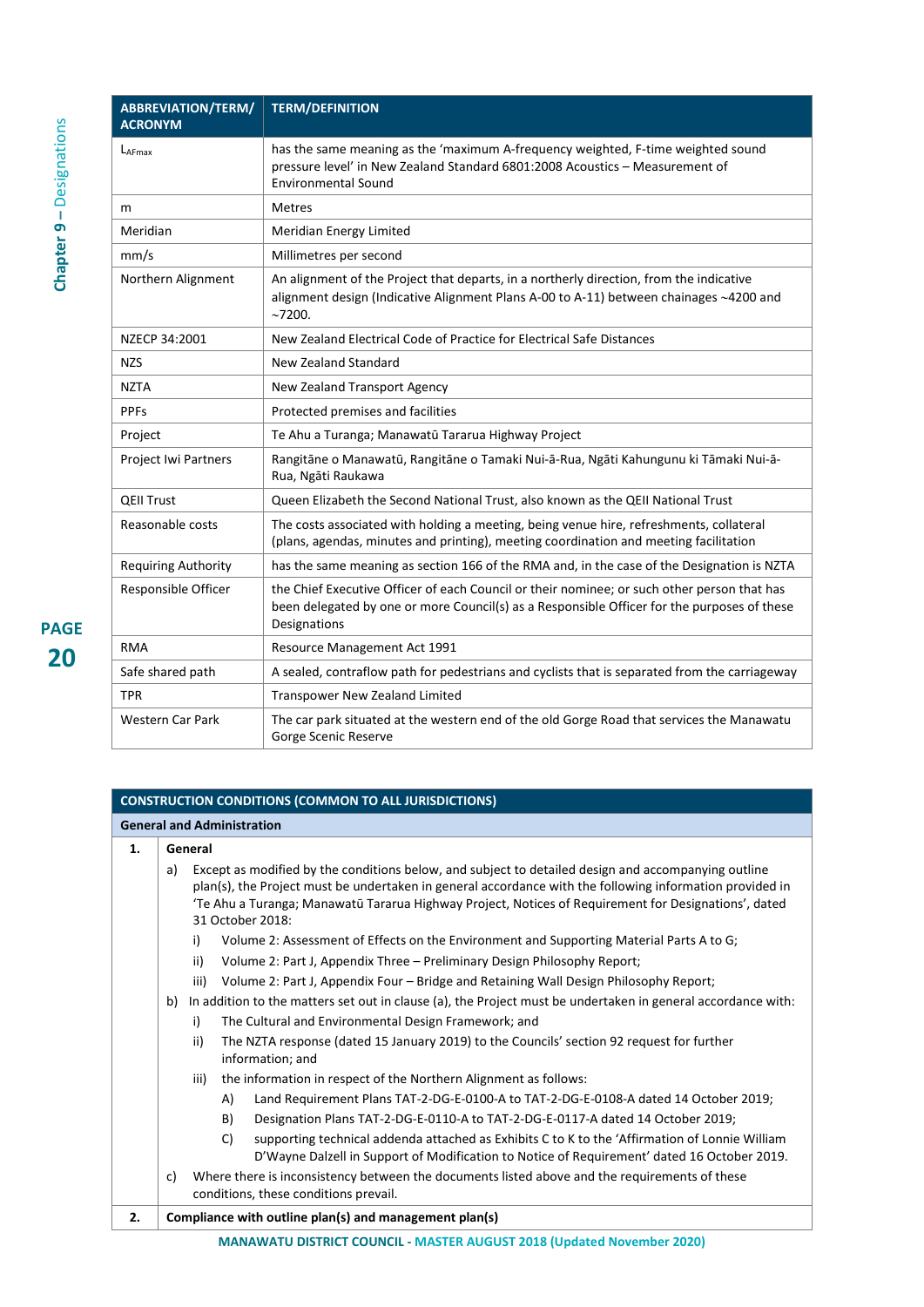|    |                                                                                                                                                | <b>CONSTRUCTION CONDITIONS (COMMON TO ALL JURISDICTIONS)</b>                                                                                                                                                                                                                                                                                                                                                                          |  |
|----|------------------------------------------------------------------------------------------------------------------------------------------------|---------------------------------------------------------------------------------------------------------------------------------------------------------------------------------------------------------------------------------------------------------------------------------------------------------------------------------------------------------------------------------------------------------------------------------------|--|
|    | a)                                                                                                                                             | The Project must be undertaken in accordance with any:                                                                                                                                                                                                                                                                                                                                                                                |  |
|    |                                                                                                                                                | Outline plan(s) that have been produced in accordance with section 176A of the RMA or any amended<br>i)<br>documents or plans prepared in accordance with condition 9(d); and                                                                                                                                                                                                                                                         |  |
|    |                                                                                                                                                | Management plan(s) required by Conditions 11, 14, 17, 19, 20, 21, 22, 23, 24, 28, 29, 30, 34, PN2, PN3,<br>ii)<br>T1, T2 and T3.                                                                                                                                                                                                                                                                                                      |  |
|    | Advice Note: The management plans referred to in condition 2(a)(ii) must be included with each outline plan (as<br>relevant); see condition 9. |                                                                                                                                                                                                                                                                                                                                                                                                                                       |  |
| 3. |                                                                                                                                                | <b>Ecological Management Plan certification process</b>                                                                                                                                                                                                                                                                                                                                                                               |  |
|    | a)                                                                                                                                             | The Ecological Management Plan must be submitted to the Responsible Officer of the respective Council in<br>electronic and hard copy form for certification at least 40 working days prior to the commencement of the<br>works to which the Plan relates. The certification process must be confined to confirming that the Plan<br>adequately gives effect to the relevant condition(s), being conditions 19, 20, 21, 22, 23 and 24. |  |
|    | b)                                                                                                                                             | Subject to (c), (e) and (f) below, works to which the Ecological Management Plan relates must not<br>commence until the Requiring Authority has received written certification from the Responsible Officer(s).                                                                                                                                                                                                                       |  |
|    | c)                                                                                                                                             | If the Requiring Authority has not received a response from the Responsible Officer(s) within 20 working<br>days of the date of submission under (a) above, the management plan must be deemed to be certified.                                                                                                                                                                                                                       |  |
|    | d)                                                                                                                                             | If the Responsible Officer(s) response is that that they are not able to certify the Ecological Management<br>Plan they must provide the Requiring Authority with reasons and recommendations for changes to the<br>Plan in writing. The Requiring Authority must consider any reasons and recommendations of the<br>Responsible Officer(s) and resubmit an amended Ecological Management Plan for certification.                     |  |
|    | e)                                                                                                                                             | If the Requiring Authority has not received a response from the Responsible Officer(s) within 5 working<br>days of the date of resubmission under (d) above, the Ecological Management Plan must be deemed to be<br>certified.                                                                                                                                                                                                        |  |
|    | f)                                                                                                                                             | If the Responsible Officer(s) response is that that they are still not able to certify the resubmitted<br>Ecological Management Plan then the Requiring Authority must nevertheless include the resubmitted Plan<br>in the Construction Environment Management Plan (Condition 14) and the relevant outline plan<br>(Condition 9), with a notation that certification of the Ecological Management Plan has not occurred.             |  |
| 4. |                                                                                                                                                | Amendments to certified Ecological Management Plan                                                                                                                                                                                                                                                                                                                                                                                    |  |
|    | a)                                                                                                                                             | In addition to minor amendments that may be made to a certified Ecological Management Plan under<br>Condition 9(d), the Requiring Authority may at any time submit an amended Ecological Management Plan<br>for written certification.                                                                                                                                                                                                |  |
|    | b)                                                                                                                                             | Prior to submitting an amended Ecological Management Plan for written certification, the Requiring<br>Authority must undertake consultation with the Project Iwi Partners and the Department of Conservation<br>in respect of the amendments to the Ecological Management Plan and demonstrate how the outcomes of<br>that consultation have been taken into account.                                                                 |  |
|    | c)                                                                                                                                             | Subject to (d), (f) and (g) below, works to which the amended Ecological Management Plan relate must<br>not proceed until the Requiring Authority has received written certification of the amended Plan from the<br>Responsible Officer(s).                                                                                                                                                                                          |  |
|    | d)                                                                                                                                             | If the Requiring Authority has not received a response from the Responsible Officer(s) within 10 working<br>days of the date of request under (a) above, the amended Ecological Management Plan must be deemed<br>to be certified.                                                                                                                                                                                                    |  |
|    | e)                                                                                                                                             | If the Responsible Officer(s) response is that they are not able to certify the amended Ecological<br>Management Plan they must provide the Requiring Authority with reasons and recommendations for<br>changes to the Plan in writing. The Requiring Authority must consider the reasons and recommendations<br>and resubmit an amended Ecological Management Plan for certification.                                                |  |
|    | f)                                                                                                                                             | If the Requiring Authority has not received a response from the Responsible Officer(s) within 5 working<br>days of the date of resubmission under (e) above, the amended Ecological Management Plan must be<br>deemed to be certified.                                                                                                                                                                                                |  |
|    | g)                                                                                                                                             | If the Responsible Officer(s) response is that they are still not able to certify the resubmitted Ecological<br>Management Plan then the Requiring Authority must include the resubmitted Ecological Management<br>Plan in a further outline plan, with a notation that certification of the amended Ecological Management<br>Plan has not occurred.                                                                                  |  |
| 5. |                                                                                                                                                | Post-construction review of designation width                                                                                                                                                                                                                                                                                                                                                                                         |  |
|    | a)                                                                                                                                             | As soon as practicable following completion of construction of the Project, the Requiring Authority must:                                                                                                                                                                                                                                                                                                                             |  |
|    |                                                                                                                                                | Review the width of the area designated for the Project;<br>i)                                                                                                                                                                                                                                                                                                                                                                        |  |
|    |                                                                                                                                                | Identify any areas of designated land that are no longer necessary for the on-going operation or<br>ii)<br>maintenance of the State Highway; or for on-going mitigation, offsetting, or compensation measures<br>required to address adverse effects of the Project; and                                                                                                                                                              |  |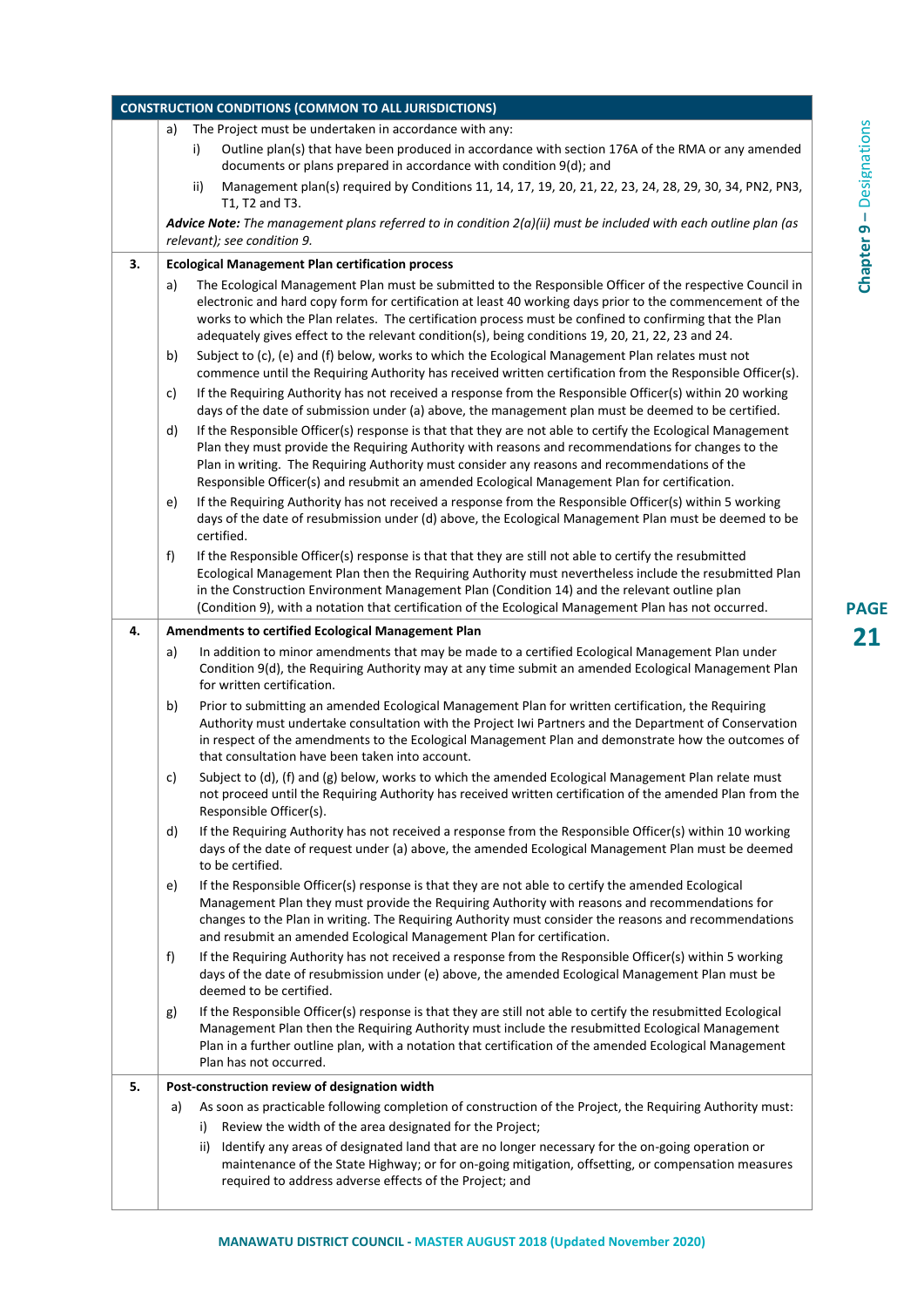|                        |                                              | <b>CONSTRUCTION CONDITIONS (COMMON TO ALL JURISDICTIONS)</b>                                                                                                                                                                                                                        |  |  |  |
|------------------------|----------------------------------------------|-------------------------------------------------------------------------------------------------------------------------------------------------------------------------------------------------------------------------------------------------------------------------------------|--|--|--|
|                        |                                              | iii) Give notice to the Council(s) in accordance with section 182 of the RMA that those parts of the<br>designation identified in (ii) above are no longer wanted.                                                                                                                  |  |  |  |
| 6.                     | [This condition is intentionally left blank] |                                                                                                                                                                                                                                                                                     |  |  |  |
| 7.                     |                                              | Lapse period                                                                                                                                                                                                                                                                        |  |  |  |
|                        |                                              | The designation shall lapse if not given effect to within 10 years from the date on which it is included in a District<br>Plan under section 175 of the RMA.                                                                                                                        |  |  |  |
| <b>Outline plan(s)</b> |                                              |                                                                                                                                                                                                                                                                                     |  |  |  |
| 8.                     |                                              | Outline plan(s) (enabling works)                                                                                                                                                                                                                                                    |  |  |  |
|                        | a)                                           | An outline plan(s) must be prepared and submitted to the relevant Council in accordance with section<br>176A of the RMA for enabling works that are not otherwise a permitted activity pursuant to the relevant<br>District Plan (unless the requirement is waived by the Council). |  |  |  |
|                        | b)                                           | In addition to the matters required by section 176A(3) of the RMA, the outline plan(s) must, to the extent<br>that those matters are relevant to enabling works, demonstrate how the following are achieved:<br>The matters in Condition 9(e) and 24(a);<br>i)                      |  |  |  |
|                        |                                              | Where relevant, compliance with the following conditions:<br>ii)                                                                                                                                                                                                                    |  |  |  |
|                        |                                              | condition PN1: Outline plan - Parahaki Island;<br>A)                                                                                                                                                                                                                                |  |  |  |
|                        |                                              | B)<br>condition M1: Outline plan - Tararua High Pressure Gas Transmission Pipeline;                                                                                                                                                                                                 |  |  |  |
|                        |                                              | condition M2: Outline plan - Palmerston North to Gisborne Rail Corridor;<br>C)                                                                                                                                                                                                      |  |  |  |
|                        |                                              | condition T4: Outline plan - QEII National Trust open space covenants.<br>D)                                                                                                                                                                                                        |  |  |  |
|                        | C)                                           | The outline plan(s) (enabling works) is not required to include:                                                                                                                                                                                                                    |  |  |  |
|                        |                                              | Details of reinstatement of any non-permanent works if that matter will be or is addressed in any<br>i)<br>Outline Plan(s) (construction works); and                                                                                                                                |  |  |  |
|                        |                                              | The management plans required by Conditions 11, 14, 17, 19, 20, 21, 22, 23, 24, 28, 29, 30, 34, PN2,<br>ii)<br>PN3, T1, T2 and T3.                                                                                                                                                  |  |  |  |
| 9                      | Outline plan(s) (construction works)         |                                                                                                                                                                                                                                                                                     |  |  |  |
|                        | a)                                           | An outline plan(s) must be prepared and submitted to the relevant Council in accordance with section<br>176A of the RMA.                                                                                                                                                            |  |  |  |
|                        | b)                                           | The outline plan(s) may be submitted to a territorial authority in relation to all works enabled by the<br>relevant designation or for one or more stages, aspects, sections or locations of works enabled by the<br>designation.                                                   |  |  |  |
|                        | C)                                           | The following must be included in each outline plan(s) as relevant to the particular design or construction<br>matters being addressed:                                                                                                                                             |  |  |  |
|                        |                                              | A Communications Management Plan (Condition 11);<br>i)                                                                                                                                                                                                                              |  |  |  |
|                        |                                              | A Construction Environmental Management Plan (Condition 14);<br>$\mathsf{II}$                                                                                                                                                                                                       |  |  |  |
|                        |                                              | A Landscape Management Plan (Condition 17);<br>iii)                                                                                                                                                                                                                                 |  |  |  |
|                        |                                              | An Ecological Management Plan (Condition 24) which must include:<br>iv)                                                                                                                                                                                                             |  |  |  |
|                        |                                              | a Planting Establishment Management Plan (Condition 19);<br>A)                                                                                                                                                                                                                      |  |  |  |
|                        |                                              | B)<br>a Lizard Management Plan (Condition 20);                                                                                                                                                                                                                                      |  |  |  |
|                        |                                              | a Bat Management Plan (Condition 21);<br>C)                                                                                                                                                                                                                                         |  |  |  |
|                        |                                              | an Avifauna Management Plan (Condition 22);<br>D)                                                                                                                                                                                                                                   |  |  |  |
|                        |                                              | a Terrestrial Invertebrates Management Plan (Condition 23);<br>E)                                                                                                                                                                                                                   |  |  |  |
|                        |                                              | A Construction Noise and Vibration Management Plan (Condition 28);<br>v)                                                                                                                                                                                                            |  |  |  |
|                        |                                              | A Construction Traffic Management Plan (Condition 29);<br>vi)                                                                                                                                                                                                                       |  |  |  |
|                        |                                              | vii)<br>A Tangata Whenua Values Monitoring and Management Plan (Condition 30);                                                                                                                                                                                                      |  |  |  |
|                        |                                              | viii) A Network Integration Plan (Condition 34);                                                                                                                                                                                                                                    |  |  |  |
|                        |                                              | A Western Car Park Construction Management Plan (Condition PN2);<br>ix)                                                                                                                                                                                                             |  |  |  |
|                        |                                              | A Western Car Park Reinstatement Management Plan (Condition PN3);<br>x)                                                                                                                                                                                                             |  |  |  |
|                        |                                              | A Te Āpiti Wind Farm Management Plan (Condition T1);<br>xi)                                                                                                                                                                                                                         |  |  |  |
|                        |                                              | A National Grid Management Plan (Condition T2);<br>xii)                                                                                                                                                                                                                             |  |  |  |
|                        |                                              | A Ballantrae Research Station and Fertiliser Trial Management Plan (Condition T3);<br>xiii)                                                                                                                                                                                         |  |  |  |
|                        |                                              | Details of reinstatement and remediation works, including temporary and enabling works not<br>xiv)<br>covered by any other management plan or condition;                                                                                                                            |  |  |  |
|                        |                                              | The location and design of the shared path (Condition 36);<br>XV)                                                                                                                                                                                                                   |  |  |  |
|                        |                                              | A Cultural and Environmental Design Framework design review completed in accordance with<br>xvi)<br>Condition 16.                                                                                                                                                                   |  |  |  |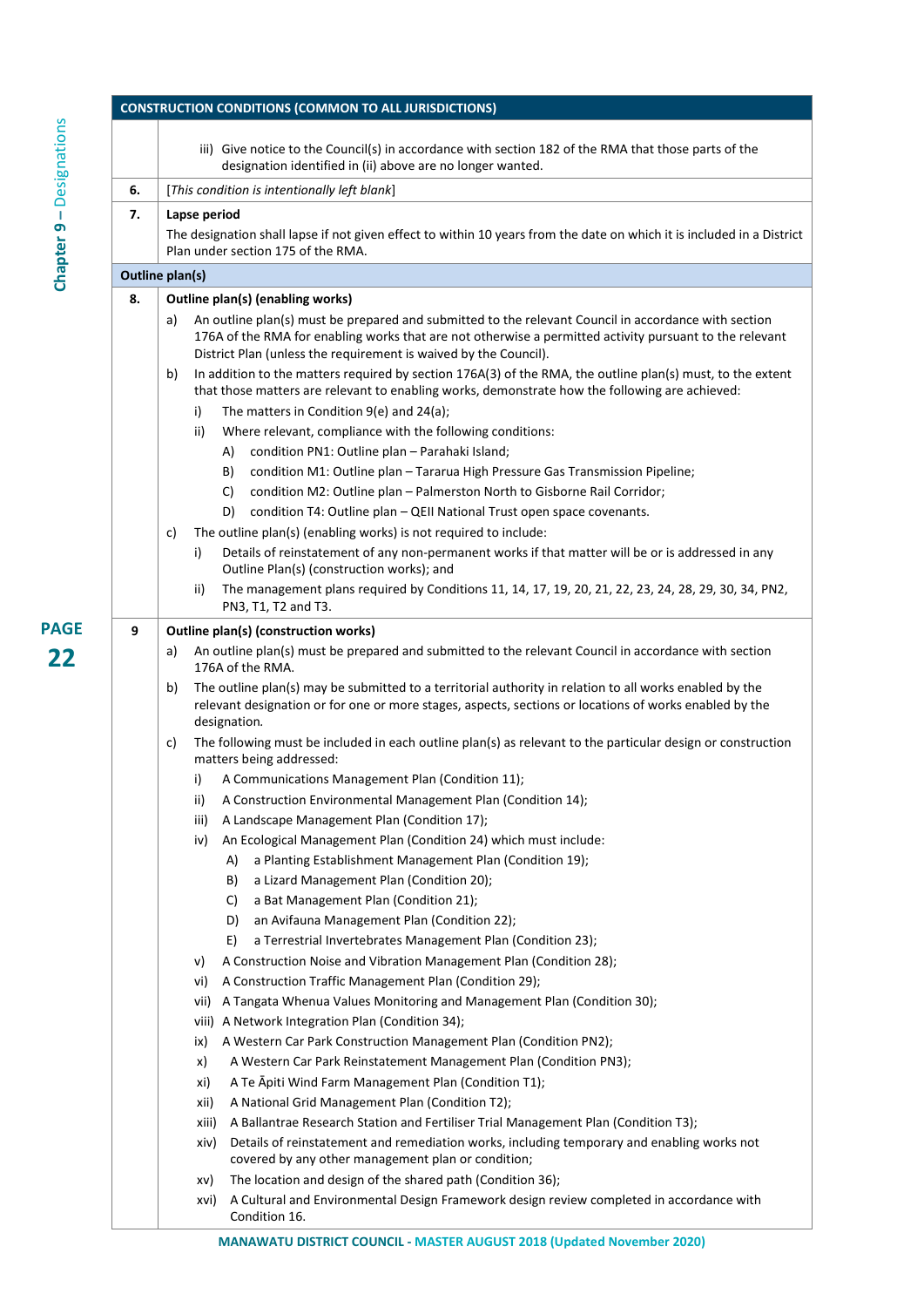|     |    |        | <b>CONSTRUCTION CONDITIONS (COMMON TO ALL JURISDICTIONS)</b>                                                                                                                                                                                                                                                                                                                                                                                                                                                                                                                                                                                              |
|-----|----|--------|-----------------------------------------------------------------------------------------------------------------------------------------------------------------------------------------------------------------------------------------------------------------------------------------------------------------------------------------------------------------------------------------------------------------------------------------------------------------------------------------------------------------------------------------------------------------------------------------------------------------------------------------------------------|
|     | d) | i)     | The documents and plans referred to in clause (c) above may be amended to provide updated information<br>or reflect changes in design or construction methods without the need for a further outline plan, or the<br>need for further certification under condition 4 where the proposed amendment is provided in writing to<br>the Council(s) at least 10 working days prior to the related works being undertaken and:<br>The amendment is in general accordance with the outcome described in the original documents or<br>plans (referred to in clause (c)) and previously included in an outline plan(s) or the purpose of the<br>original plan and, |
|     |    |        | ii) in the case of the Ecological Management Plan:                                                                                                                                                                                                                                                                                                                                                                                                                                                                                                                                                                                                        |
|     |    |        | A) the proposed amendment to the Ecological Management Plan has no, or a de minimis adverse<br>effect on the environment, or is a change that results in an improved environmental outcome; and                                                                                                                                                                                                                                                                                                                                                                                                                                                           |
|     |    |        | B) within 5 working days of receiving the proposed amendment to the Ecological Management Plan,<br>the Council(s) has not advised in writing that the amendment must be made under Condition 4 on<br>the basis that the Council(s) considers the amendment is not in general accordance with relevant<br>outcome or purpose in the original Ecological Management Plan, and/or that the amendment<br>would potentially have a greater than de minimis adverse effect; or                                                                                                                                                                                  |
|     |    |        | iii) The amendment is required to give effect to an amendment to the Cultural and Environmental Design<br>Framework, other than where Conditions 16(g) and 16(h) applies.                                                                                                                                                                                                                                                                                                                                                                                                                                                                                 |
|     | e) |        | In addition to the matters required by section 176A(3) of the RMA, the outline plan(s) must demonstrate<br>how the following are achieved:                                                                                                                                                                                                                                                                                                                                                                                                                                                                                                                |
|     |    | i)     | That the maximum length of the following streams (shown on Drawing C-10) permanently disturbed<br>by diversion or other physical modifications is minimised as far as practicable and does not exceed:                                                                                                                                                                                                                                                                                                                                                                                                                                                    |
|     |    |        | A)<br>QEII Trust west (stem 7A): 350m in total;                                                                                                                                                                                                                                                                                                                                                                                                                                                                                                                                                                                                           |
|     |    |        | B)<br>QEII Trust east (stems 6A, 6B and 6C): 100m in total.                                                                                                                                                                                                                                                                                                                                                                                                                                                                                                                                                                                               |
|     |    | ii)    | That the area of wetlands, indigenous vegetation or habitat removed does not exceed the maximum<br>areas of vegetation or habitat able to be removed provided for in Table 1: Vegetation Removal in<br>Condition $24(a)(i)$ ;                                                                                                                                                                                                                                                                                                                                                                                                                             |
|     |    | iii)   | That in addition to the specific matters addressed in Conditions 34, M1, M2, T1 and T2, the scope,<br>location and timing of works to relocate network utilities and any measures necessary to provide for<br>the identification of, safety and protection of network utilities (in consultation with the network utility<br>operator/Council);                                                                                                                                                                                                                                                                                                           |
|     |    | iv)    | That except where Meridian provides written consent, the Project must not result in the removal of<br>more than two turbines from the Te Apiti wind farm;                                                                                                                                                                                                                                                                                                                                                                                                                                                                                                 |
|     |    | v)     | The maintenance of permanent access to existing and relocated network utilities and Te Apiti wind<br>farm turbines (where the turbines are retained), including reasonable and emergency access during<br>construction of the Project;                                                                                                                                                                                                                                                                                                                                                                                                                    |
|     |    | vi)    | That the design of the new bridge over the Manawatū River includes a shared pathway required by<br>Condition 36 that also connects to the Manawatū Gorge Scenic Reserve (on the northern bank of the<br>Manawatū River), subject to land availability;                                                                                                                                                                                                                                                                                                                                                                                                    |
|     |    | vii)   | Where relevant, compliance with the following conditions:                                                                                                                                                                                                                                                                                                                                                                                                                                                                                                                                                                                                 |
|     |    |        | Condition PN1: Outline plan - Parahaki Island;<br>A)                                                                                                                                                                                                                                                                                                                                                                                                                                                                                                                                                                                                      |
|     |    |        | B)<br>Condition M1: Outline plan - Tararua High Pressure Gas Transmission Pipeline;                                                                                                                                                                                                                                                                                                                                                                                                                                                                                                                                                                       |
|     |    |        | Condition M2: Outline plan - Palmerston North to Gisborne Rail Corridor;<br>C)                                                                                                                                                                                                                                                                                                                                                                                                                                                                                                                                                                            |
|     |    |        | D)<br>Condition T4: Outline plan - QEII National Trust open space covenants.                                                                                                                                                                                                                                                                                                                                                                                                                                                                                                                                                                              |
|     |    |        | <b>Engagement and Participation</b>                                                                                                                                                                                                                                                                                                                                                                                                                                                                                                                                                                                                                       |
| 10. |    |        | <b>Community Liaison Person</b>                                                                                                                                                                                                                                                                                                                                                                                                                                                                                                                                                                                                                           |
|     | a) |        | As soon as practicable, a Community Liaison Person must be appointed by the Requiring Authority as the<br>main and readily accessible point of contact for persons affected by enabling or construction works for the<br>duration of the enabling or construction phase of the Project.                                                                                                                                                                                                                                                                                                                                                                   |
|     | b) |        | The Community Liaison Person is to be available by telephone during reasonable hours per day (for<br>example, 6am to 10pm), seven days per week, determined in consultation with the Community Liaison                                                                                                                                                                                                                                                                                                                                                                                                                                                    |
|     |    | Group. |                                                                                                                                                                                                                                                                                                                                                                                                                                                                                                                                                                                                                                                           |
|     | C) |        | If the Community Liaison Person is not available for any reason, an alternative person must be nominated.                                                                                                                                                                                                                                                                                                                                                                                                                                                                                                                                                 |
|     | d) |        | The Requiring Authority must take appropriate steps to advise the Community Liaison Person's name,<br>telephone and email contact details, so that all members of the community can access the contact details.                                                                                                                                                                                                                                                                                                                                                                                                                                           |
| 11. |    |        | <b>Communications Management Plan</b>                                                                                                                                                                                                                                                                                                                                                                                                                                                                                                                                                                                                                     |
|     |    |        | As soon as practicable, and prior to the commensement of construction work activities, the Pequiring                                                                                                                                                                                                                                                                                                                                                                                                                                                                                                                                                      |

a) As soon as practicable, and prior to the commencement of construction work activities, the Requiring Authority must prepare a Communications Management Plan that sets out procedures detailing how the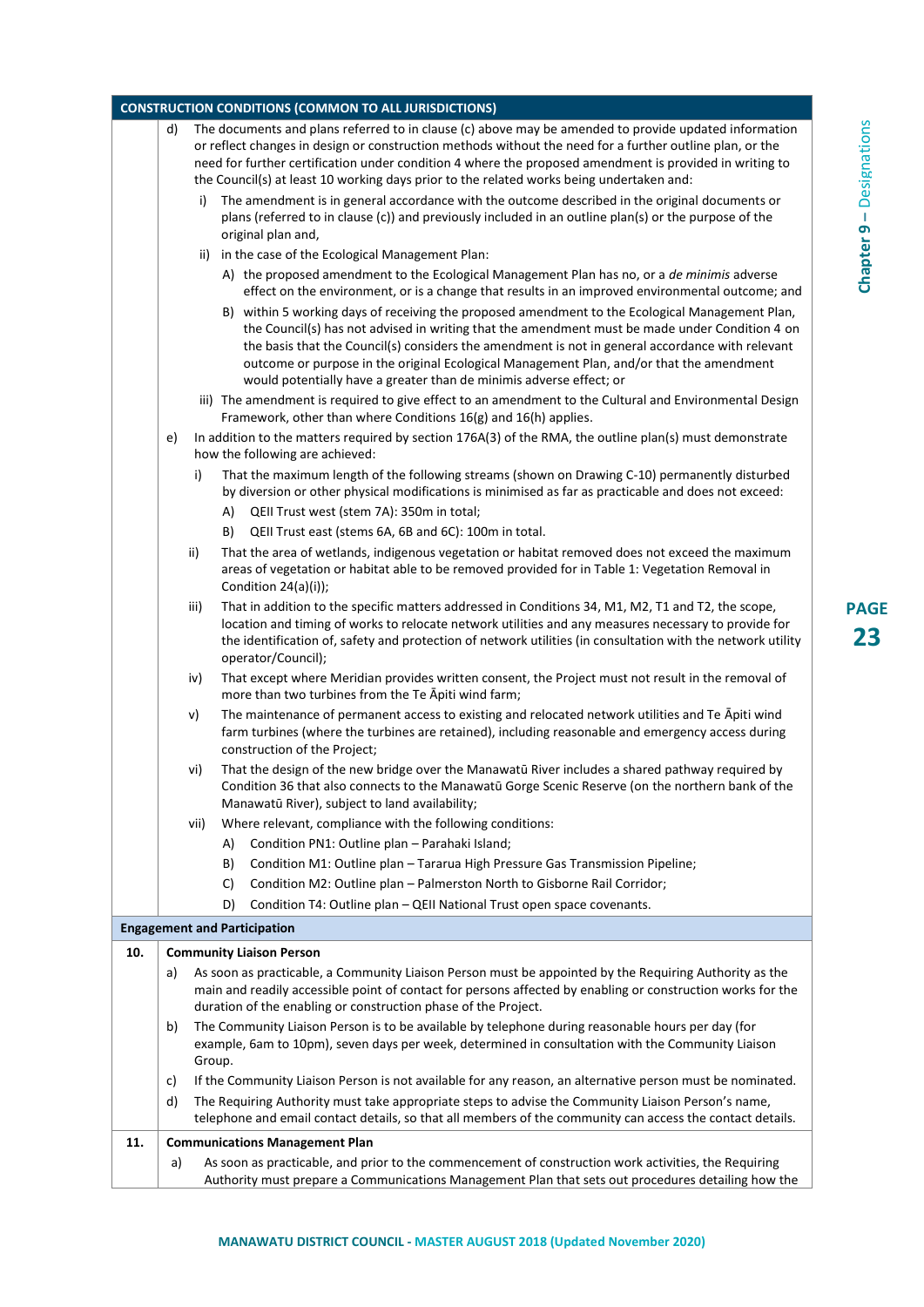|     |                                                                                                                                                                                                                                                                                                                                                            |             | <b>CONSTRUCTION CONDITIONS (COMMON TO ALL JURISDICTIONS)</b>                                                                                                                                                                                                                                                          |  |  |  |  |  |
|-----|------------------------------------------------------------------------------------------------------------------------------------------------------------------------------------------------------------------------------------------------------------------------------------------------------------------------------------------------------------|-------------|-----------------------------------------------------------------------------------------------------------------------------------------------------------------------------------------------------------------------------------------------------------------------------------------------------------------------|--|--|--|--|--|
|     | public, stakeholders and residents will be communicated with throughout the enabling or construction<br>work activities.                                                                                                                                                                                                                                   |             |                                                                                                                                                                                                                                                                                                                       |  |  |  |  |  |
|     | b)                                                                                                                                                                                                                                                                                                                                                         | activities. | The objective of the Communications Management Plan shall be to ensure that potentially affected<br>parties are communicated with about ongoing design and enabling or construction management                                                                                                                        |  |  |  |  |  |
|     | c)                                                                                                                                                                                                                                                                                                                                                         |             | As a minimum, the Communications Management Plan must include:                                                                                                                                                                                                                                                        |  |  |  |  |  |
|     |                                                                                                                                                                                                                                                                                                                                                            | i)          | Details of the Community Liaison Person (Condition 10), including the ways in which their contact<br>details will be found, such as on the Project website and at site access points.                                                                                                                                 |  |  |  |  |  |
|     |                                                                                                                                                                                                                                                                                                                                                            | ii)         | A list of stakeholders, organisations, businesses and residents who will be communicated with.                                                                                                                                                                                                                        |  |  |  |  |  |
|     |                                                                                                                                                                                                                                                                                                                                                            | iii)        | Topics of communication, including but not limited to:                                                                                                                                                                                                                                                                |  |  |  |  |  |
|     |                                                                                                                                                                                                                                                                                                                                                            | A)          | proposed hours of enabling or construction work activities where these are outside of normal<br>working hours or on weekends or public holidays, including night-time heavy vehicle<br>movements;                                                                                                                     |  |  |  |  |  |
|     |                                                                                                                                                                                                                                                                                                                                                            | B)          | proposed routes for enabling or construction vehicles, including the total number of vehicles,<br>proportion of heavy vehicles and the times of day these routes will be used;                                                                                                                                        |  |  |  |  |  |
|     |                                                                                                                                                                                                                                                                                                                                                            | C)          | methods to deal with concerns raised;                                                                                                                                                                                                                                                                                 |  |  |  |  |  |
|     |                                                                                                                                                                                                                                                                                                                                                            |             | D)<br>methods to provide early notification to businesses of enabling or construction work<br>activities, particularly any such activities that will or may impact on Saddle Road (and use of<br>Saddle Road for traffic);                                                                                            |  |  |  |  |  |
|     |                                                                                                                                                                                                                                                                                                                                                            | E)          | methods to communicate on any temporary traffic management measures, including<br>disruption of, or changes to, pedestrian and cycling routes and the reinstatement of those<br>routes disrupted by closure of State Highway 3 through Manawatū Gorge (such as the Saddle<br>Road/Pahīatua cycleway route);           |  |  |  |  |  |
|     |                                                                                                                                                                                                                                                                                                                                                            | F)          | methods to communicate on any disruption of, or changes to, access to the Manawatū Gorge<br>Scenic Reserve walkways (and/or the Western Car Park during enabling or construction<br>works);                                                                                                                           |  |  |  |  |  |
|     |                                                                                                                                                                                                                                                                                                                                                            |             | G)<br>general conceptual design matters including but not limited to landscaping, rest areas,<br>viewing points, and the shared path;                                                                                                                                                                                 |  |  |  |  |  |
|     |                                                                                                                                                                                                                                                                                                                                                            |             | H)<br>progress of any enabling or construction works in comparison to key project milestones and<br>completion dates; and                                                                                                                                                                                             |  |  |  |  |  |
|     |                                                                                                                                                                                                                                                                                                                                                            | I)          | details of communication activities proposed including:                                                                                                                                                                                                                                                               |  |  |  |  |  |
|     |                                                                                                                                                                                                                                                                                                                                                            |             | 1. details of a Project website for providing information to the public, publication of<br>newsletters (or similar), and proposed newsletter delivery areas;                                                                                                                                                          |  |  |  |  |  |
|     |                                                                                                                                                                                                                                                                                                                                                            |             | 2. information days, open days or other mechanisms to facilitate community engagement;                                                                                                                                                                                                                                |  |  |  |  |  |
|     |                                                                                                                                                                                                                                                                                                                                                            |             | 3. newspaper advertising; and                                                                                                                                                                                                                                                                                         |  |  |  |  |  |
|     |                                                                                                                                                                                                                                                                                                                                                            |             | 4. notification and consultation with road user groups, business owners and operators and<br>individual property owners and occupiers with premises/dwellings within 100 metres of<br>active enabling or construction works activities, and for all businesses, pre-schools and<br>schools in Woodville and Ashhurst. |  |  |  |  |  |
| 12. |                                                                                                                                                                                                                                                                                                                                                            |             | <b>Community Liaison Group</b>                                                                                                                                                                                                                                                                                        |  |  |  |  |  |
|     | As soon as practicable, but no later than 30 working days prior to the completion of either a Construction<br>a)<br>Environment Management Plan (Condition 14) or a Western Car Park Construction Management Plan<br>(Condition PN2) the Requiring Authority must establish a Community Liaison Group to allow sufficient<br>opportunity for consultation. |             |                                                                                                                                                                                                                                                                                                                       |  |  |  |  |  |
|     | b)                                                                                                                                                                                                                                                                                                                                                         |             | The purpose of the Community Liaison Group is to:                                                                                                                                                                                                                                                                     |  |  |  |  |  |
|     |                                                                                                                                                                                                                                                                                                                                                            | i)          | enable the Requiring Authority to share information and, except for B), provide opportunity for the<br>Community Liaison Group to comment on:                                                                                                                                                                         |  |  |  |  |  |
|     |                                                                                                                                                                                                                                                                                                                                                            | A)          | detailed design, including planned landscaping, mitigation works (including offset, compensation<br>and replacement planting) and enabling or construction works environmental management<br>(particularly construction traffic);                                                                                     |  |  |  |  |  |
|     |                                                                                                                                                                                                                                                                                                                                                            | B)          | key project milestones;                                                                                                                                                                                                                                                                                               |  |  |  |  |  |
|     |                                                                                                                                                                                                                                                                                                                                                            | C)          | rest areas or viewing points that are integrated with the Project;                                                                                                                                                                                                                                                    |  |  |  |  |  |
|     |                                                                                                                                                                                                                                                                                                                                                            | D)          | opportunities to integrate the Project design with public access / walkway opportunities<br>including to areas such as the Manawatū Gorge;                                                                                                                                                                            |  |  |  |  |  |
|     |                                                                                                                                                                                                                                                                                                                                                            | E)          | provision of pedestrian access across the new Manawatū River bridge to provide views to the<br>Manawatū Gorge;                                                                                                                                                                                                        |  |  |  |  |  |
|     |                                                                                                                                                                                                                                                                                                                                                            | F)          | the design of the walking and cycling facilities required by Conditions 35, 36, 37 and 38;                                                                                                                                                                                                                            |  |  |  |  |  |
|     |                                                                                                                                                                                                                                                                                                                                                            | G)          | the Landscape Management Plan, the Construction Traffic Management Plan and the Western<br>Car Park Reinstatement Management Plan;                                                                                                                                                                                    |  |  |  |  |  |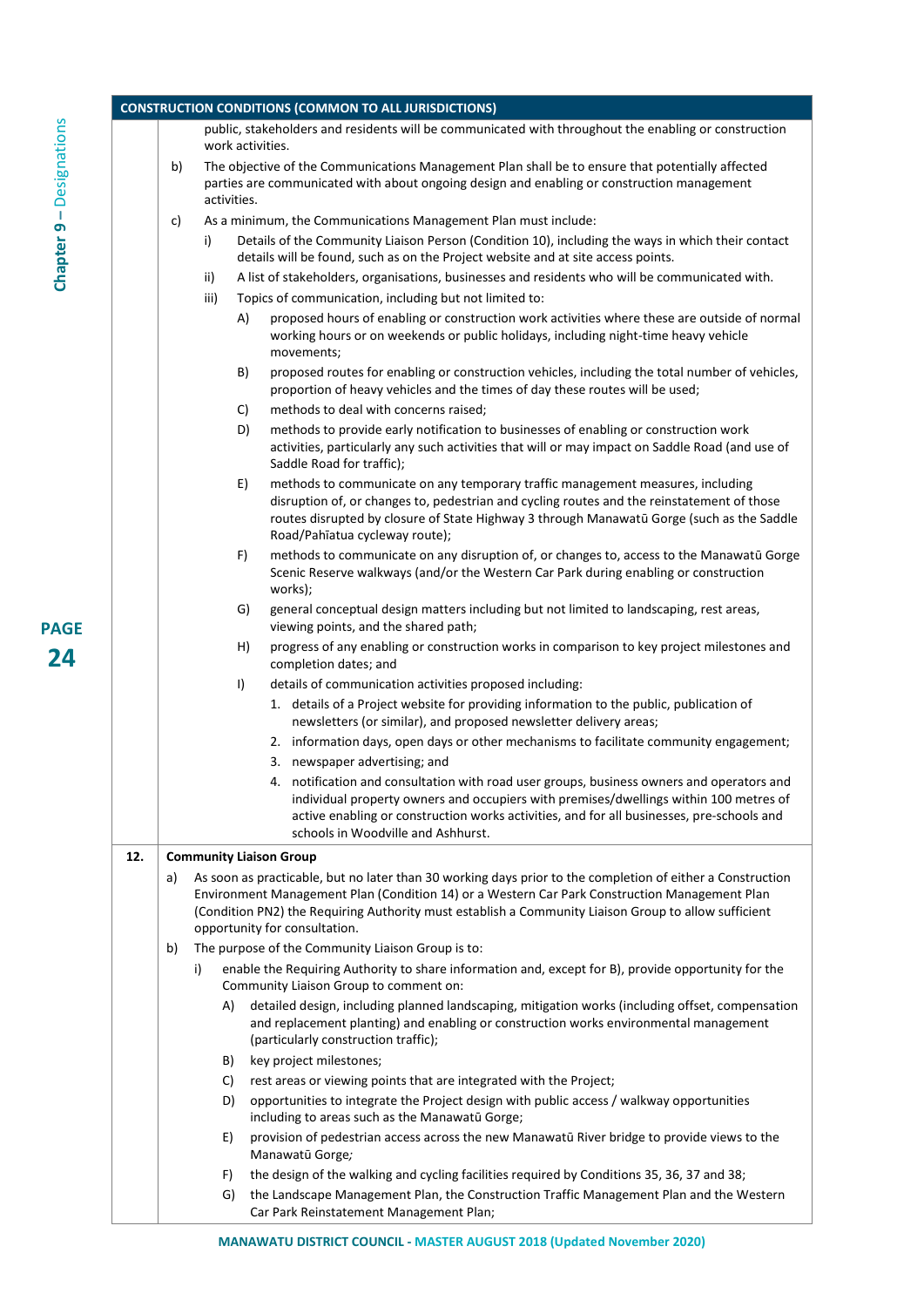|     |                                                                                                                                                                                                                                  | report on and respond to concerns and issues raised in relation to enabling or construction works,<br>ii)<br>particularly in respect of the existing local roads such as Saddle Road and Pahīatua Track; and                                                                                                                                                                                                                                                                                                                                                                                                                             |
|-----|----------------------------------------------------------------------------------------------------------------------------------------------------------------------------------------------------------------------------------|------------------------------------------------------------------------------------------------------------------------------------------------------------------------------------------------------------------------------------------------------------------------------------------------------------------------------------------------------------------------------------------------------------------------------------------------------------------------------------------------------------------------------------------------------------------------------------------------------------------------------------------|
|     |                                                                                                                                                                                                                                  | provide a forum to assist the Requiring Authority to monitor any effects on the community arising<br>iii)                                                                                                                                                                                                                                                                                                                                                                                                                                                                                                                                |
|     |                                                                                                                                                                                                                                  | from enabling or construction works.                                                                                                                                                                                                                                                                                                                                                                                                                                                                                                                                                                                                     |
|     | C)                                                                                                                                                                                                                               | The Community Liaison Group, once established, must hold meetings at least once every three months<br>throughout the enabling and construction works period and up to twelve months following completion of<br>construction works so that on-going monitoring information can be shared, discussed and responded to<br>(noting that the Group may decide to meet less frequently or may be discontinued earlier at the<br>agreement of the majority of non-Project participants, that is the majority of members not including the<br>Project Liaison Person, Requiring Authority representatives and the enabling or construction works |
|     |                                                                                                                                                                                                                                  | contractor).                                                                                                                                                                                                                                                                                                                                                                                                                                                                                                                                                                                                                             |
|     | d)                                                                                                                                                                                                                               | In addition to the Project Liaison Person and representatives of the Requiring Authority and the enabling or<br>construction works contractor, the Requiring Authority will invite representatives of the following entities<br>(at least) to be members of the Community Liaison Group:                                                                                                                                                                                                                                                                                                                                                 |
|     |                                                                                                                                                                                                                                  | i)<br>Ashhurst community (at least 3) and Woodville community (at least 3), Dannevirke (1), Palmerston<br>North $(1)$ – noting for accessibility it may be appropriate for the groups to meet separately in<br>Woodville and Ashhurst;                                                                                                                                                                                                                                                                                                                                                                                                   |
|     |                                                                                                                                                                                                                                  | Local schools, including Ashhurst School, Te Kōhanga Reo o Atawhai, Woodville School, and Learning<br>ii)<br>Adventures;                                                                                                                                                                                                                                                                                                                                                                                                                                                                                                                 |
|     |                                                                                                                                                                                                                                  | The Councils;<br>iii)                                                                                                                                                                                                                                                                                                                                                                                                                                                                                                                                                                                                                    |
|     |                                                                                                                                                                                                                                  | The Manawatū Whanganui Regional Council;<br>iv)                                                                                                                                                                                                                                                                                                                                                                                                                                                                                                                                                                                          |
|     |                                                                                                                                                                                                                                  | The Department of Conservation;<br>v)                                                                                                                                                                                                                                                                                                                                                                                                                                                                                                                                                                                                    |
|     |                                                                                                                                                                                                                                  | Project Iwi Partners;<br>vi)                                                                                                                                                                                                                                                                                                                                                                                                                                                                                                                                                                                                             |
|     |                                                                                                                                                                                                                                  | Mr Tom Shannon;<br>vii)                                                                                                                                                                                                                                                                                                                                                                                                                                                                                                                                                                                                                  |
|     |                                                                                                                                                                                                                                  | viii) Manawatū River Source to Sea; and                                                                                                                                                                                                                                                                                                                                                                                                                                                                                                                                                                                                  |
|     |                                                                                                                                                                                                                                  | Road user group representatives, including accessibility, cycling and walking group representatives.<br>ix)                                                                                                                                                                                                                                                                                                                                                                                                                                                                                                                              |
|     | e)                                                                                                                                                                                                                               | The Requiring Authority must prepare an agenda and record minutes for each meeting.                                                                                                                                                                                                                                                                                                                                                                                                                                                                                                                                                      |
|     | The Requiring Authority must maintain a record of issues raised by the Community Liaison Group and the<br>f)<br>Requiring Authority's response to those issues (including reasons in circumstances where no action is<br>taken). |                                                                                                                                                                                                                                                                                                                                                                                                                                                                                                                                                                                                                                          |
|     | g)                                                                                                                                                                                                                               | The Requiring Authority must meet all reasonable costs associated with resourcing the Community Liaison<br>Group.                                                                                                                                                                                                                                                                                                                                                                                                                                                                                                                        |
| 13. |                                                                                                                                                                                                                                  | <b>Complaints management</b>                                                                                                                                                                                                                                                                                                                                                                                                                                                                                                                                                                                                             |
|     | a)                                                                                                                                                                                                                               | At all times during enabling or construction works, the Requiring Authority must maintain a permanent<br>register of any public or stakeholder complaints received in relation to adverse effects of the enabling or<br>construction works for the Project.                                                                                                                                                                                                                                                                                                                                                                              |
|     | b)                                                                                                                                                                                                                               | The register must include:                                                                                                                                                                                                                                                                                                                                                                                                                                                                                                                                                                                                               |
|     |                                                                                                                                                                                                                                  | The name and contact details (if supplied) of the complainant;<br>i)                                                                                                                                                                                                                                                                                                                                                                                                                                                                                                                                                                     |
|     |                                                                                                                                                                                                                                  | The nature and details of the complaint;<br>ii)                                                                                                                                                                                                                                                                                                                                                                                                                                                                                                                                                                                          |
|     |                                                                                                                                                                                                                                  | Location, date and time of the complaint and the alleged event giving rise to the complaint;<br>iii)                                                                                                                                                                                                                                                                                                                                                                                                                                                                                                                                     |
|     |                                                                                                                                                                                                                                  | The weather conditions at the time of the complaint (as far as practicable), including wind direction;<br>iv)                                                                                                                                                                                                                                                                                                                                                                                                                                                                                                                            |
|     |                                                                                                                                                                                                                                  | Other activities in the area, unrelated to the Project, that may have contributed to the complaint;<br>v)                                                                                                                                                                                                                                                                                                                                                                                                                                                                                                                                |
|     |                                                                                                                                                                                                                                  | The outcome of the Requiring Authority's investigation into the complaint; and<br>vi)                                                                                                                                                                                                                                                                                                                                                                                                                                                                                                                                                    |
|     |                                                                                                                                                                                                                                  | vii) A description of any measures taken to respond to the complaint.                                                                                                                                                                                                                                                                                                                                                                                                                                                                                                                                                                    |
|     | C)                                                                                                                                                                                                                               | The Requiring Authority must respond to the complainant as soon as reasonably practicable, as appropriate<br>to the urgency of the circumstances, and within 10 working days at the latest.                                                                                                                                                                                                                                                                                                                                                                                                                                              |
|     |                                                                                                                                                                                                                                  | <b>Construction Management</b>                                                                                                                                                                                                                                                                                                                                                                                                                                                                                                                                                                                                           |
| 14. |                                                                                                                                                                                                                                  | <b>Construction Environmental Management Plan</b>                                                                                                                                                                                                                                                                                                                                                                                                                                                                                                                                                                                        |
|     | a)                                                                                                                                                                                                                               | As soon as practicable, and prior to the commencement of construction works, the Requiring Authority<br>must prepare a Construction Environmental Management Plan.                                                                                                                                                                                                                                                                                                                                                                                                                                                                       |
|     | b)                                                                                                                                                                                                                               | The objective of the Construction Environmental Management Plan is to set out measures that must be<br>implemented to comply with the designation conditions to appropriately remedy or mitigate any adverse<br>effects of construction work activities and, in the case of the Ecological Management Plan, enabling works.                                                                                                                                                                                                                                                                                                              |
|     |                                                                                                                                                                                                                                  |                                                                                                                                                                                                                                                                                                                                                                                                                                                                                                                                                                                                                                          |
|     | C)                                                                                                                                                                                                                               | The Construction Environmental Management Plan must accompany any relevant outline plan prepared in<br>accordance with Condition 9 and also include the following suite of management plans where they address<br>works that are the subject of the outline plan(s):                                                                                                                                                                                                                                                                                                                                                                     |

**CONSTRUCTION CONDITIONS (COMMON TO ALL JURISDICTIONS)**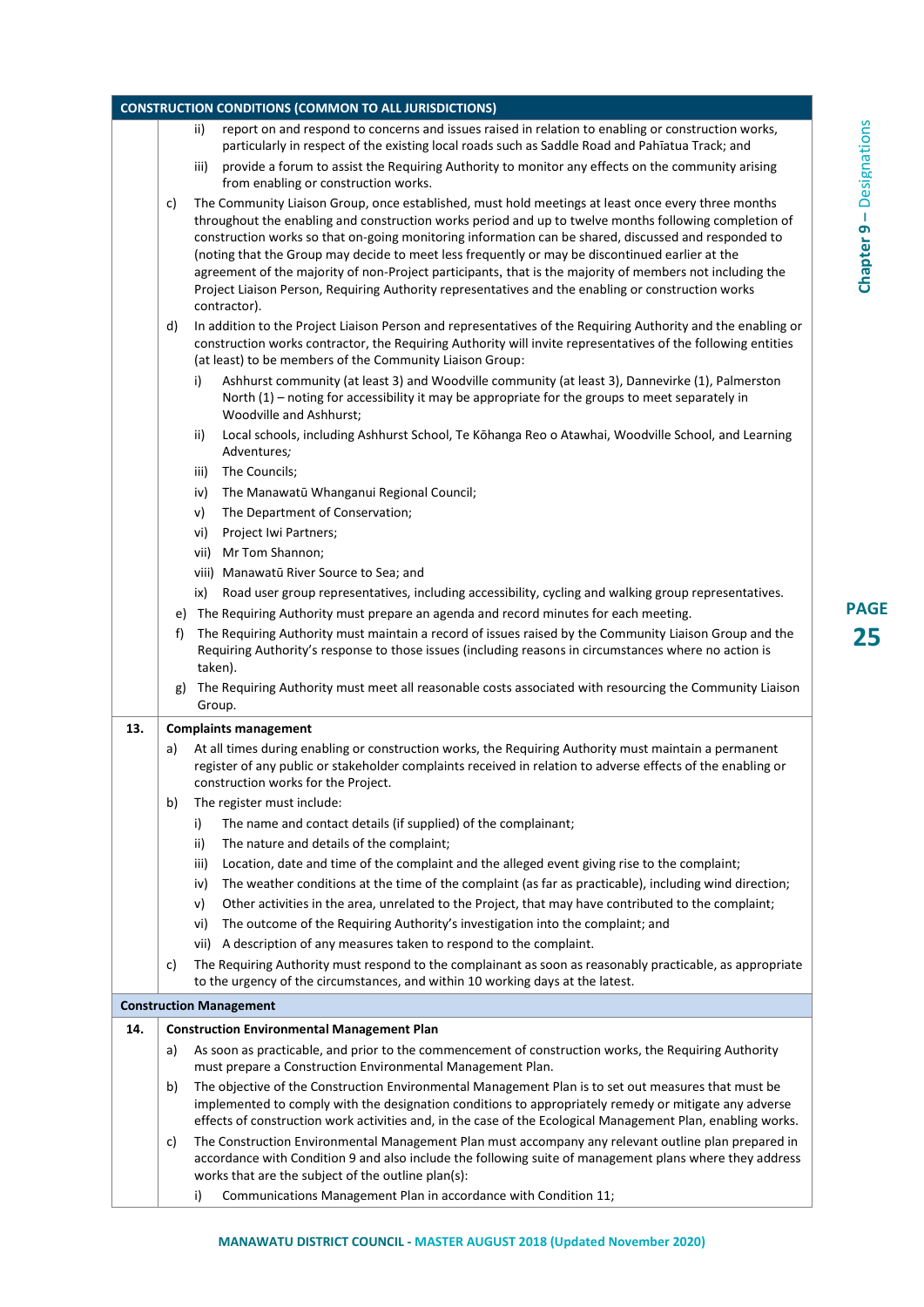| Landscape Management Plan prepared in accordance with Condition 17;<br>ii)<br>Ecological Management Plan prepared in accordance with Condition 24;<br>iii)<br>Construction Noise and Vibration Management Plan prepared in accordance with Condition 28;<br>iv)<br>Construction Traffic Management Plan prepared in accordance with Condition 29;<br>v)<br>Tangata Whenua Values Monitoring and Management Plan prepared in accordance with Condition<br>vi)<br>30;<br>vii) Western Car Park Construction Management Plan prepared in accordance with Condition PN2; and<br>viii) Western Car Park Reinstatement Management Plan prepared in accordance with Condition PN3.<br>The Construction Environmental Management Plan must include (as a minimum):<br>d)<br>the roles and responsibilities of staff and contractors;<br>i)<br>The environmental outcomes anticipated by:<br>ii)<br>the Requiring Authority's 'Environmental and Social Responsibility Policy' (2011) and relevant<br>A)<br>regional and district plan rules and associated performance standards and conditions (including<br>those imposed by other authorisations or permissions),<br>the Cultural and Environmental Design Framework; and<br>B)<br>relevant performance standards and conditions of the designation.<br>C)<br>A description of the Project including:<br>iii)<br>the enabling and construction works programmes and staging approach;<br>A)<br>enabling and construction works methodologies;<br>B)<br>C)<br>a detailed site layout;<br>the design and management specifications for all earthworks on-site, including disposal sites and<br>D)<br>their location;<br>the design of temporary lighting for enabling and construction works and construction support<br>E)<br>areas;<br>the approach to the management of enabling and construction works waste, taking into account<br>F)<br>the waste management hierarchy to reduce, re-use, recycle and recover, along with responsible<br>disposal of residual waste;<br>a description of training requirements for all site personnel (including employees, sub- contractors<br>iv)<br>and visitors);<br>environmental incident and emergency management procedures;<br>v)<br>environmental complaints management measures;<br>vi)<br>compliance monitoring, environmental reporting and environmental auditing, including a<br>vii)<br>requirement to provide the results or outcomes of monitoring, reporting and auditing to the<br>Responsible Officer(s);<br>viii) the details for emergency contact personnel who must be contactable 24 hours, 7 days a week;<br>site security arrangements;<br>ix)<br>an accidental discovery protocol, where required by and in accordance with Condition 31;<br>X)<br>a requirement for a copy of the Construction Environmental Management Plan to be held at all site<br>xi)<br>offices;<br>xii) methods for amending, augmenting and updating the Construction Environmental Management Plan; |  |  |  |  |  |  |  |  |
|--------------------------------------------------------------------------------------------------------------------------------------------------------------------------------------------------------------------------------------------------------------------------------------------------------------------------------------------------------------------------------------------------------------------------------------------------------------------------------------------------------------------------------------------------------------------------------------------------------------------------------------------------------------------------------------------------------------------------------------------------------------------------------------------------------------------------------------------------------------------------------------------------------------------------------------------------------------------------------------------------------------------------------------------------------------------------------------------------------------------------------------------------------------------------------------------------------------------------------------------------------------------------------------------------------------------------------------------------------------------------------------------------------------------------------------------------------------------------------------------------------------------------------------------------------------------------------------------------------------------------------------------------------------------------------------------------------------------------------------------------------------------------------------------------------------------------------------------------------------------------------------------------------------------------------------------------------------------------------------------------------------------------------------------------------------------------------------------------------------------------------------------------------------------------------------------------------------------------------------------------------------------------------------------------------------------------------------------------------------------------------------------------------------------------------------------------------------------------------------------------------------------------------------------------------------------------------------------------------------------------------------------------------------------------------------------------------------------------------------------------------------------------------------------------------------------------------------------------------------------------------------------------------------------------------------------------------------------------------------------|--|--|--|--|--|--|--|--|
|                                                                                                                                                                                                                                                                                                                                                                                                                                                                                                                                                                                                                                                                                                                                                                                                                                                                                                                                                                                                                                                                                                                                                                                                                                                                                                                                                                                                                                                                                                                                                                                                                                                                                                                                                                                                                                                                                                                                                                                                                                                                                                                                                                                                                                                                                                                                                                                                                                                                                                                                                                                                                                                                                                                                                                                                                                                                                                                                                                                            |  |  |  |  |  |  |  |  |
|                                                                                                                                                                                                                                                                                                                                                                                                                                                                                                                                                                                                                                                                                                                                                                                                                                                                                                                                                                                                                                                                                                                                                                                                                                                                                                                                                                                                                                                                                                                                                                                                                                                                                                                                                                                                                                                                                                                                                                                                                                                                                                                                                                                                                                                                                                                                                                                                                                                                                                                                                                                                                                                                                                                                                                                                                                                                                                                                                                                            |  |  |  |  |  |  |  |  |
|                                                                                                                                                                                                                                                                                                                                                                                                                                                                                                                                                                                                                                                                                                                                                                                                                                                                                                                                                                                                                                                                                                                                                                                                                                                                                                                                                                                                                                                                                                                                                                                                                                                                                                                                                                                                                                                                                                                                                                                                                                                                                                                                                                                                                                                                                                                                                                                                                                                                                                                                                                                                                                                                                                                                                                                                                                                                                                                                                                                            |  |  |  |  |  |  |  |  |
|                                                                                                                                                                                                                                                                                                                                                                                                                                                                                                                                                                                                                                                                                                                                                                                                                                                                                                                                                                                                                                                                                                                                                                                                                                                                                                                                                                                                                                                                                                                                                                                                                                                                                                                                                                                                                                                                                                                                                                                                                                                                                                                                                                                                                                                                                                                                                                                                                                                                                                                                                                                                                                                                                                                                                                                                                                                                                                                                                                                            |  |  |  |  |  |  |  |  |
|                                                                                                                                                                                                                                                                                                                                                                                                                                                                                                                                                                                                                                                                                                                                                                                                                                                                                                                                                                                                                                                                                                                                                                                                                                                                                                                                                                                                                                                                                                                                                                                                                                                                                                                                                                                                                                                                                                                                                                                                                                                                                                                                                                                                                                                                                                                                                                                                                                                                                                                                                                                                                                                                                                                                                                                                                                                                                                                                                                                            |  |  |  |  |  |  |  |  |
|                                                                                                                                                                                                                                                                                                                                                                                                                                                                                                                                                                                                                                                                                                                                                                                                                                                                                                                                                                                                                                                                                                                                                                                                                                                                                                                                                                                                                                                                                                                                                                                                                                                                                                                                                                                                                                                                                                                                                                                                                                                                                                                                                                                                                                                                                                                                                                                                                                                                                                                                                                                                                                                                                                                                                                                                                                                                                                                                                                                            |  |  |  |  |  |  |  |  |
|                                                                                                                                                                                                                                                                                                                                                                                                                                                                                                                                                                                                                                                                                                                                                                                                                                                                                                                                                                                                                                                                                                                                                                                                                                                                                                                                                                                                                                                                                                                                                                                                                                                                                                                                                                                                                                                                                                                                                                                                                                                                                                                                                                                                                                                                                                                                                                                                                                                                                                                                                                                                                                                                                                                                                                                                                                                                                                                                                                                            |  |  |  |  |  |  |  |  |
|                                                                                                                                                                                                                                                                                                                                                                                                                                                                                                                                                                                                                                                                                                                                                                                                                                                                                                                                                                                                                                                                                                                                                                                                                                                                                                                                                                                                                                                                                                                                                                                                                                                                                                                                                                                                                                                                                                                                                                                                                                                                                                                                                                                                                                                                                                                                                                                                                                                                                                                                                                                                                                                                                                                                                                                                                                                                                                                                                                                            |  |  |  |  |  |  |  |  |
|                                                                                                                                                                                                                                                                                                                                                                                                                                                                                                                                                                                                                                                                                                                                                                                                                                                                                                                                                                                                                                                                                                                                                                                                                                                                                                                                                                                                                                                                                                                                                                                                                                                                                                                                                                                                                                                                                                                                                                                                                                                                                                                                                                                                                                                                                                                                                                                                                                                                                                                                                                                                                                                                                                                                                                                                                                                                                                                                                                                            |  |  |  |  |  |  |  |  |
|                                                                                                                                                                                                                                                                                                                                                                                                                                                                                                                                                                                                                                                                                                                                                                                                                                                                                                                                                                                                                                                                                                                                                                                                                                                                                                                                                                                                                                                                                                                                                                                                                                                                                                                                                                                                                                                                                                                                                                                                                                                                                                                                                                                                                                                                                                                                                                                                                                                                                                                                                                                                                                                                                                                                                                                                                                                                                                                                                                                            |  |  |  |  |  |  |  |  |
|                                                                                                                                                                                                                                                                                                                                                                                                                                                                                                                                                                                                                                                                                                                                                                                                                                                                                                                                                                                                                                                                                                                                                                                                                                                                                                                                                                                                                                                                                                                                                                                                                                                                                                                                                                                                                                                                                                                                                                                                                                                                                                                                                                                                                                                                                                                                                                                                                                                                                                                                                                                                                                                                                                                                                                                                                                                                                                                                                                                            |  |  |  |  |  |  |  |  |
|                                                                                                                                                                                                                                                                                                                                                                                                                                                                                                                                                                                                                                                                                                                                                                                                                                                                                                                                                                                                                                                                                                                                                                                                                                                                                                                                                                                                                                                                                                                                                                                                                                                                                                                                                                                                                                                                                                                                                                                                                                                                                                                                                                                                                                                                                                                                                                                                                                                                                                                                                                                                                                                                                                                                                                                                                                                                                                                                                                                            |  |  |  |  |  |  |  |  |
|                                                                                                                                                                                                                                                                                                                                                                                                                                                                                                                                                                                                                                                                                                                                                                                                                                                                                                                                                                                                                                                                                                                                                                                                                                                                                                                                                                                                                                                                                                                                                                                                                                                                                                                                                                                                                                                                                                                                                                                                                                                                                                                                                                                                                                                                                                                                                                                                                                                                                                                                                                                                                                                                                                                                                                                                                                                                                                                                                                                            |  |  |  |  |  |  |  |  |
|                                                                                                                                                                                                                                                                                                                                                                                                                                                                                                                                                                                                                                                                                                                                                                                                                                                                                                                                                                                                                                                                                                                                                                                                                                                                                                                                                                                                                                                                                                                                                                                                                                                                                                                                                                                                                                                                                                                                                                                                                                                                                                                                                                                                                                                                                                                                                                                                                                                                                                                                                                                                                                                                                                                                                                                                                                                                                                                                                                                            |  |  |  |  |  |  |  |  |
|                                                                                                                                                                                                                                                                                                                                                                                                                                                                                                                                                                                                                                                                                                                                                                                                                                                                                                                                                                                                                                                                                                                                                                                                                                                                                                                                                                                                                                                                                                                                                                                                                                                                                                                                                                                                                                                                                                                                                                                                                                                                                                                                                                                                                                                                                                                                                                                                                                                                                                                                                                                                                                                                                                                                                                                                                                                                                                                                                                                            |  |  |  |  |  |  |  |  |
|                                                                                                                                                                                                                                                                                                                                                                                                                                                                                                                                                                                                                                                                                                                                                                                                                                                                                                                                                                                                                                                                                                                                                                                                                                                                                                                                                                                                                                                                                                                                                                                                                                                                                                                                                                                                                                                                                                                                                                                                                                                                                                                                                                                                                                                                                                                                                                                                                                                                                                                                                                                                                                                                                                                                                                                                                                                                                                                                                                                            |  |  |  |  |  |  |  |  |
|                                                                                                                                                                                                                                                                                                                                                                                                                                                                                                                                                                                                                                                                                                                                                                                                                                                                                                                                                                                                                                                                                                                                                                                                                                                                                                                                                                                                                                                                                                                                                                                                                                                                                                                                                                                                                                                                                                                                                                                                                                                                                                                                                                                                                                                                                                                                                                                                                                                                                                                                                                                                                                                                                                                                                                                                                                                                                                                                                                                            |  |  |  |  |  |  |  |  |
|                                                                                                                                                                                                                                                                                                                                                                                                                                                                                                                                                                                                                                                                                                                                                                                                                                                                                                                                                                                                                                                                                                                                                                                                                                                                                                                                                                                                                                                                                                                                                                                                                                                                                                                                                                                                                                                                                                                                                                                                                                                                                                                                                                                                                                                                                                                                                                                                                                                                                                                                                                                                                                                                                                                                                                                                                                                                                                                                                                                            |  |  |  |  |  |  |  |  |
|                                                                                                                                                                                                                                                                                                                                                                                                                                                                                                                                                                                                                                                                                                                                                                                                                                                                                                                                                                                                                                                                                                                                                                                                                                                                                                                                                                                                                                                                                                                                                                                                                                                                                                                                                                                                                                                                                                                                                                                                                                                                                                                                                                                                                                                                                                                                                                                                                                                                                                                                                                                                                                                                                                                                                                                                                                                                                                                                                                                            |  |  |  |  |  |  |  |  |
|                                                                                                                                                                                                                                                                                                                                                                                                                                                                                                                                                                                                                                                                                                                                                                                                                                                                                                                                                                                                                                                                                                                                                                                                                                                                                                                                                                                                                                                                                                                                                                                                                                                                                                                                                                                                                                                                                                                                                                                                                                                                                                                                                                                                                                                                                                                                                                                                                                                                                                                                                                                                                                                                                                                                                                                                                                                                                                                                                                                            |  |  |  |  |  |  |  |  |
|                                                                                                                                                                                                                                                                                                                                                                                                                                                                                                                                                                                                                                                                                                                                                                                                                                                                                                                                                                                                                                                                                                                                                                                                                                                                                                                                                                                                                                                                                                                                                                                                                                                                                                                                                                                                                                                                                                                                                                                                                                                                                                                                                                                                                                                                                                                                                                                                                                                                                                                                                                                                                                                                                                                                                                                                                                                                                                                                                                                            |  |  |  |  |  |  |  |  |
|                                                                                                                                                                                                                                                                                                                                                                                                                                                                                                                                                                                                                                                                                                                                                                                                                                                                                                                                                                                                                                                                                                                                                                                                                                                                                                                                                                                                                                                                                                                                                                                                                                                                                                                                                                                                                                                                                                                                                                                                                                                                                                                                                                                                                                                                                                                                                                                                                                                                                                                                                                                                                                                                                                                                                                                                                                                                                                                                                                                            |  |  |  |  |  |  |  |  |
|                                                                                                                                                                                                                                                                                                                                                                                                                                                                                                                                                                                                                                                                                                                                                                                                                                                                                                                                                                                                                                                                                                                                                                                                                                                                                                                                                                                                                                                                                                                                                                                                                                                                                                                                                                                                                                                                                                                                                                                                                                                                                                                                                                                                                                                                                                                                                                                                                                                                                                                                                                                                                                                                                                                                                                                                                                                                                                                                                                                            |  |  |  |  |  |  |  |  |
|                                                                                                                                                                                                                                                                                                                                                                                                                                                                                                                                                                                                                                                                                                                                                                                                                                                                                                                                                                                                                                                                                                                                                                                                                                                                                                                                                                                                                                                                                                                                                                                                                                                                                                                                                                                                                                                                                                                                                                                                                                                                                                                                                                                                                                                                                                                                                                                                                                                                                                                                                                                                                                                                                                                                                                                                                                                                                                                                                                                            |  |  |  |  |  |  |  |  |
|                                                                                                                                                                                                                                                                                                                                                                                                                                                                                                                                                                                                                                                                                                                                                                                                                                                                                                                                                                                                                                                                                                                                                                                                                                                                                                                                                                                                                                                                                                                                                                                                                                                                                                                                                                                                                                                                                                                                                                                                                                                                                                                                                                                                                                                                                                                                                                                                                                                                                                                                                                                                                                                                                                                                                                                                                                                                                                                                                                                            |  |  |  |  |  |  |  |  |
|                                                                                                                                                                                                                                                                                                                                                                                                                                                                                                                                                                                                                                                                                                                                                                                                                                                                                                                                                                                                                                                                                                                                                                                                                                                                                                                                                                                                                                                                                                                                                                                                                                                                                                                                                                                                                                                                                                                                                                                                                                                                                                                                                                                                                                                                                                                                                                                                                                                                                                                                                                                                                                                                                                                                                                                                                                                                                                                                                                                            |  |  |  |  |  |  |  |  |
|                                                                                                                                                                                                                                                                                                                                                                                                                                                                                                                                                                                                                                                                                                                                                                                                                                                                                                                                                                                                                                                                                                                                                                                                                                                                                                                                                                                                                                                                                                                                                                                                                                                                                                                                                                                                                                                                                                                                                                                                                                                                                                                                                                                                                                                                                                                                                                                                                                                                                                                                                                                                                                                                                                                                                                                                                                                                                                                                                                                            |  |  |  |  |  |  |  |  |
| and                                                                                                                                                                                                                                                                                                                                                                                                                                                                                                                                                                                                                                                                                                                                                                                                                                                                                                                                                                                                                                                                                                                                                                                                                                                                                                                                                                                                                                                                                                                                                                                                                                                                                                                                                                                                                                                                                                                                                                                                                                                                                                                                                                                                                                                                                                                                                                                                                                                                                                                                                                                                                                                                                                                                                                                                                                                                                                                                                                                        |  |  |  |  |  |  |  |  |
| The Construction Environmental Management Plan must be updated to incorporate any requirements of<br>e)<br>Regional Council resource consents.                                                                                                                                                                                                                                                                                                                                                                                                                                                                                                                                                                                                                                                                                                                                                                                                                                                                                                                                                                                                                                                                                                                                                                                                                                                                                                                                                                                                                                                                                                                                                                                                                                                                                                                                                                                                                                                                                                                                                                                                                                                                                                                                                                                                                                                                                                                                                                                                                                                                                                                                                                                                                                                                                                                                                                                                                                             |  |  |  |  |  |  |  |  |
| 15.<br><b>Erosion and sediment control measures</b>                                                                                                                                                                                                                                                                                                                                                                                                                                                                                                                                                                                                                                                                                                                                                                                                                                                                                                                                                                                                                                                                                                                                                                                                                                                                                                                                                                                                                                                                                                                                                                                                                                                                                                                                                                                                                                                                                                                                                                                                                                                                                                                                                                                                                                                                                                                                                                                                                                                                                                                                                                                                                                                                                                                                                                                                                                                                                                                                        |  |  |  |  |  |  |  |  |
| All erosion and sediment control measures must be designed, constructed and maintained in accordance<br>a)<br>with Auckland Council GD05 "Erosion and Sediment Control Guide for Land Disturbing Activities in the<br>Auckland Region", June 2016 (GDO5) or any subsequent revisions of that document unless:                                                                                                                                                                                                                                                                                                                                                                                                                                                                                                                                                                                                                                                                                                                                                                                                                                                                                                                                                                                                                                                                                                                                                                                                                                                                                                                                                                                                                                                                                                                                                                                                                                                                                                                                                                                                                                                                                                                                                                                                                                                                                                                                                                                                                                                                                                                                                                                                                                                                                                                                                                                                                                                                              |  |  |  |  |  |  |  |  |
| land disturbance and associated discharges are permitted by a rule(s) in the One Plan; or<br>i)                                                                                                                                                                                                                                                                                                                                                                                                                                                                                                                                                                                                                                                                                                                                                                                                                                                                                                                                                                                                                                                                                                                                                                                                                                                                                                                                                                                                                                                                                                                                                                                                                                                                                                                                                                                                                                                                                                                                                                                                                                                                                                                                                                                                                                                                                                                                                                                                                                                                                                                                                                                                                                                                                                                                                                                                                                                                                            |  |  |  |  |  |  |  |  |
| the erosion and sediment control measures for the Project are designed, constructed and<br>ii)<br>maintained in accordance with resource consent(s) granted by the Manawatū Whanganui Regional<br>Council.                                                                                                                                                                                                                                                                                                                                                                                                                                                                                                                                                                                                                                                                                                                                                                                                                                                                                                                                                                                                                                                                                                                                                                                                                                                                                                                                                                                                                                                                                                                                                                                                                                                                                                                                                                                                                                                                                                                                                                                                                                                                                                                                                                                                                                                                                                                                                                                                                                                                                                                                                                                                                                                                                                                                                                                 |  |  |  |  |  |  |  |  |
| Landscape, Visual Amenity and Natural Character                                                                                                                                                                                                                                                                                                                                                                                                                                                                                                                                                                                                                                                                                                                                                                                                                                                                                                                                                                                                                                                                                                                                                                                                                                                                                                                                                                                                                                                                                                                                                                                                                                                                                                                                                                                                                                                                                                                                                                                                                                                                                                                                                                                                                                                                                                                                                                                                                                                                                                                                                                                                                                                                                                                                                                                                                                                                                                                                            |  |  |  |  |  |  |  |  |
| 16.                                                                                                                                                                                                                                                                                                                                                                                                                                                                                                                                                                                                                                                                                                                                                                                                                                                                                                                                                                                                                                                                                                                                                                                                                                                                                                                                                                                                                                                                                                                                                                                                                                                                                                                                                                                                                                                                                                                                                                                                                                                                                                                                                                                                                                                                                                                                                                                                                                                                                                                                                                                                                                                                                                                                                                                                                                                                                                                                                                                        |  |  |  |  |  |  |  |  |
| <b>Cultural and Environmental Design Framework</b><br>The detailed design of the Project must achieve the corridor design principles and emerging design<br>a)                                                                                                                                                                                                                                                                                                                                                                                                                                                                                                                                                                                                                                                                                                                                                                                                                                                                                                                                                                                                                                                                                                                                                                                                                                                                                                                                                                                                                                                                                                                                                                                                                                                                                                                                                                                                                                                                                                                                                                                                                                                                                                                                                                                                                                                                                                                                                                                                                                                                                                                                                                                                                                                                                                                                                                                                                             |  |  |  |  |  |  |  |  |
| outcomes contained in the Cultural and Environmental Design Framework.<br>Any management plan required by conditions of this designation, or outline plan prepared and submitted<br>b)<br>in accordance with section 176A of the RMA, must demonstrate compliance with (a) through the                                                                                                                                                                                                                                                                                                                                                                                                                                                                                                                                                                                                                                                                                                                                                                                                                                                                                                                                                                                                                                                                                                                                                                                                                                                                                                                                                                                                                                                                                                                                                                                                                                                                                                                                                                                                                                                                                                                                                                                                                                                                                                                                                                                                                                                                                                                                                                                                                                                                                                                                                                                                                                                                                                     |  |  |  |  |  |  |  |  |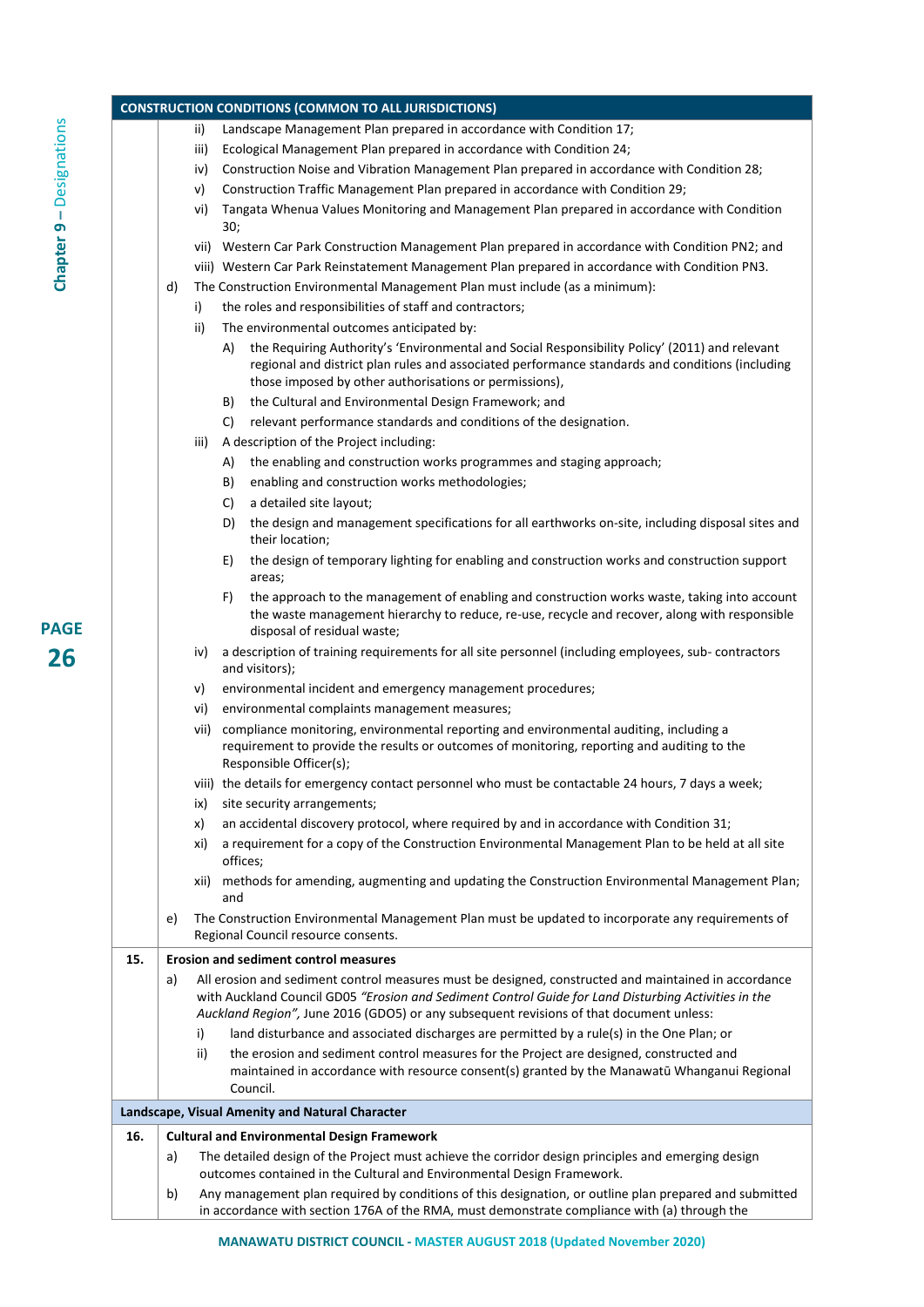|     |    |                           | completion of the 'design review template' (attached as Appendix B to the Cultural and Environmental<br>Design Framework).                                                                                                                                                                                                                                                                                                                                                                                                                                                                                                                                                 |  |  |  |  |  |  |
|-----|----|---------------------------|----------------------------------------------------------------------------------------------------------------------------------------------------------------------------------------------------------------------------------------------------------------------------------------------------------------------------------------------------------------------------------------------------------------------------------------------------------------------------------------------------------------------------------------------------------------------------------------------------------------------------------------------------------------------------|--|--|--|--|--|--|
|     | c) | and AgResearch.           | Subject to (d) below, the Cultural and Environmental Design Framework may be amended to take into<br>account the outcomes of consultation with Project Iwi Partners, the Department of Conservation, the<br>Councils, the Manawatu-Whanganui Regional Council, the QEII National Trust, the Te Apiti Manawatu<br>Gorge Governance Group, the Community Liaison Group, affected network utility providers, Meridian,                                                                                                                                                                                                                                                        |  |  |  |  |  |  |
|     | d) | i)<br>ii)                 | Sections 1.5 'Iwi Crown Partnership and Treaty of Waitangi Settlements'; 2.1 'Tangata Whenua Principles';<br>Appendix A.2 'Cultural Values and Narratives'; and Appendix A.3 'Sites of Significance to Tangata Whenua'<br>of the Cultural and Environmental Design Framework may be amended, including to incorporate<br>outcomes of cultural management and monitoring activities undertaken in accordance with Tangata<br>Whenua Values Monitoring and Management Plan required by Condition 30, if the amendment:<br>is an agreed outcome of consultation with Project Iwi Partners; and<br>does not delete content of the Cultural and Environmental Design Framework. |  |  |  |  |  |  |
|     | e) |                           | In the event that agreement to amend the Cultural and Environmental Design Framework as provided in<br>(d)(i) above is not obtained with the Project Iwi Partner(s) then the April 2019 version of the Cultural and<br>Environmental Design Framework applies.                                                                                                                                                                                                                                                                                                                                                                                                             |  |  |  |  |  |  |
|     | f) |                           | If the Cultural and Environmental Design Framework is amended in accordance with (c) or (d) above, a<br>copy of the amended Cultural and Environmental Design Framework must be provided to the Responsible<br>Officer of each Council.                                                                                                                                                                                                                                                                                                                                                                                                                                    |  |  |  |  |  |  |
|     | g) | must either:              | If an amendment to the Cultural and Environmental Design Framework requires a consequential<br>amendment to a certified Ecological Management Plan, then an amended Ecological Management Plan                                                                                                                                                                                                                                                                                                                                                                                                                                                                             |  |  |  |  |  |  |
|     |    | i)<br>ii)                 | be submitted for certification in accordance with Condition 4; or<br>be made in accordance with the process set out in Condition 9(d).                                                                                                                                                                                                                                                                                                                                                                                                                                                                                                                                     |  |  |  |  |  |  |
|     | h) |                           | If an amendment to the Cultural and Environmental Design Framework would materially affect the<br>content of an outline plan, then an amended outline plan must be submitted to the relevant Council in<br>accordance with Condition 9.                                                                                                                                                                                                                                                                                                                                                                                                                                    |  |  |  |  |  |  |
| 17. |    | Landscape Management Plan |                                                                                                                                                                                                                                                                                                                                                                                                                                                                                                                                                                                                                                                                            |  |  |  |  |  |  |
|     |    |                           | a) The objective of the Landscape Management Plan is to address the potential adverse effects of the Project<br>on landscape, visual amenity and natural character values by describing the integration of the Project's<br>permanent works into the surrounding landscape and establishing the requirements for landscape<br>mitigation works and to ensure that planting is completed as soon as is reasonably practicable following<br>the completion of each stage of, or discrete location of, construction works.                                                                                                                                                    |  |  |  |  |  |  |
|     | b) |                           | The Landscape Management Plan forms part of the Construction Environmental Management Plan<br>required by Condition 14 and must:                                                                                                                                                                                                                                                                                                                                                                                                                                                                                                                                           |  |  |  |  |  |  |
|     |    | i)                        | be prepared by an independent, suitably qualified and experienced person;                                                                                                                                                                                                                                                                                                                                                                                                                                                                                                                                                                                                  |  |  |  |  |  |  |
|     |    |                           | ii) have particular regard to the outcomes of consultation with landowners within the Designation, the<br>Project Iwi Partners the Department of Conservation, the Council(s), the Manawatū-Whanganui<br>Regional Council, the QEII National Trust, the Te Apiti Manawatū Gorge Governance Group, the<br>Community Liaison Group, Meridian, and Manawatū River Source to Sea;                                                                                                                                                                                                                                                                                              |  |  |  |  |  |  |
|     |    | iii)                      | As a minimum, the Landscape Management Plan must:                                                                                                                                                                                                                                                                                                                                                                                                                                                                                                                                                                                                                          |  |  |  |  |  |  |
|     |    | A)                        | describe how permanent works, such as earthworks areas, are integrated into the surrounding<br>landscape and topography, including (but not limited to) the restoration of areas used for<br>temporary work and enabling or construction works yards and the opportunity for the<br>permanent exposure of valuable geological profiles to provide geosites;                                                                                                                                                                                                                                                                                                                |  |  |  |  |  |  |
|     |    | B)                        | describe and map indigenous vegetation that is to be retained (consistent with vegetation<br>mapping undertaken as part of the Planting Establishment Management Plan required by<br>Condition 19(d)(iii) and any proposed new landscape and visual amenity plantings;                                                                                                                                                                                                                                                                                                                                                                                                     |  |  |  |  |  |  |
|     |    | C)                        | require any proposed new landscape or visual amenity planting to be undertaken as soon as is<br>reasonably practicable following the completion of works and in accordance with the Planting<br>Establishment Management Plan required by Condition 19;                                                                                                                                                                                                                                                                                                                                                                                                                    |  |  |  |  |  |  |
|     |    | D)                        | describe proposed planting at 75 Hope Road, developed in consultation with the owners of 75<br>Hope Road, to screen views of the new road;                                                                                                                                                                                                                                                                                                                                                                                                                                                                                                                                 |  |  |  |  |  |  |
|     |    | E)                        | demonstrate the integration of:                                                                                                                                                                                                                                                                                                                                                                                                                                                                                                                                                                                                                                            |  |  |  |  |  |  |
|     |    |                           | works and planting required by the Landscape Management Plan with any replacement,<br>1.<br>offset or compensation planting and measures required by Conditions 19 and 24;                                                                                                                                                                                                                                                                                                                                                                                                                                                                                                 |  |  |  |  |  |  |

**CONSTRUCTION CONDITIONS (COMMON TO ALL JURISDICTIONS)** 

2. the planting of stream riparian and wetland margins to restore natural character values.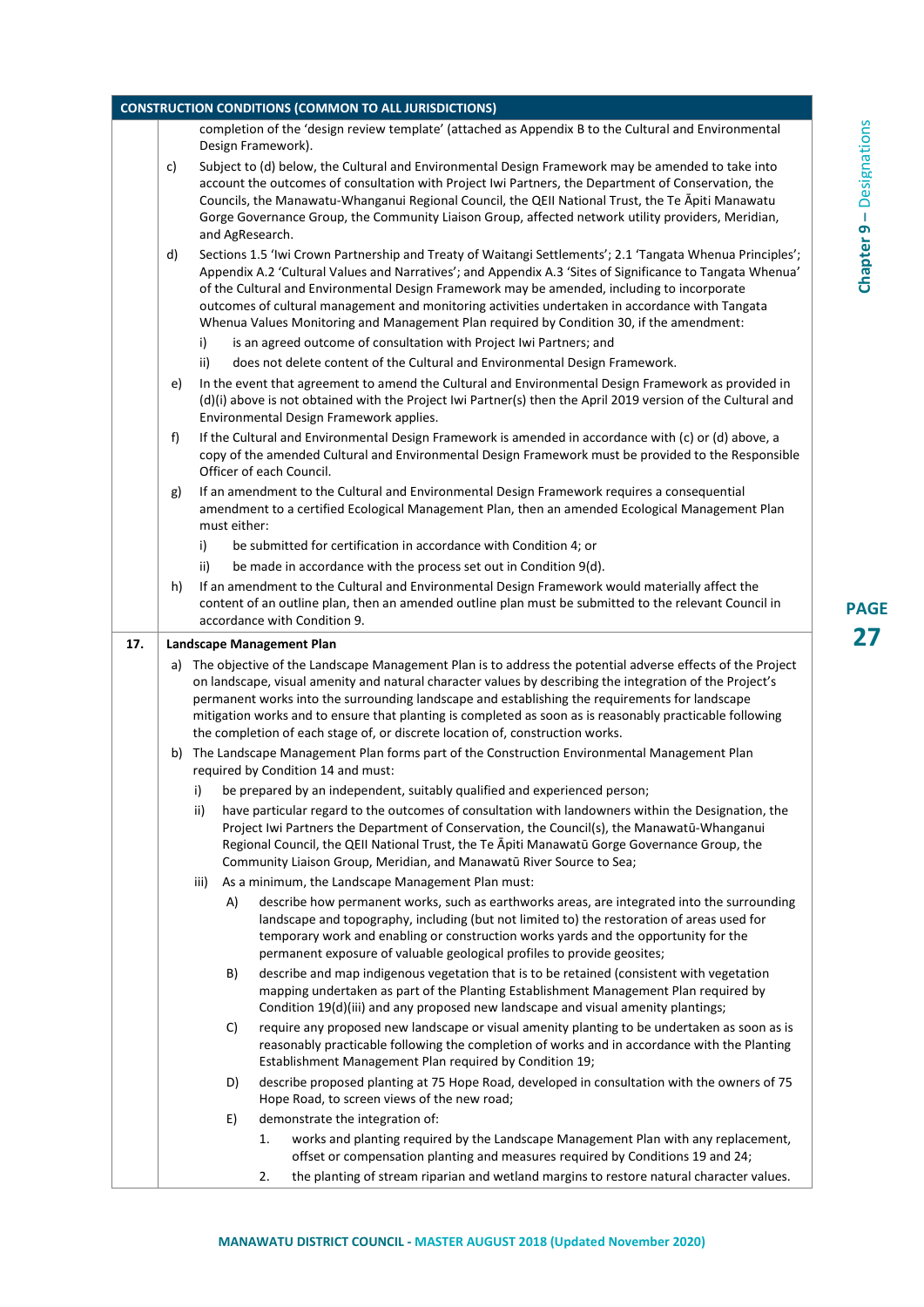|     |                            |                                              | <b>CONSTRUCTION CONDITIONS (COMMON TO ALL JURISDICTIONS)</b>                                                                                                                                                                                                                                                                             |  |  |  |  |  |
|-----|----------------------------|----------------------------------------------|------------------------------------------------------------------------------------------------------------------------------------------------------------------------------------------------------------------------------------------------------------------------------------------------------------------------------------------|--|--|--|--|--|
|     | <b>Terrestrial Ecology</b> |                                              |                                                                                                                                                                                                                                                                                                                                          |  |  |  |  |  |
| 18. |                            | [This condition is intentionally left blank] |                                                                                                                                                                                                                                                                                                                                          |  |  |  |  |  |
| 19. | a)                         |                                              | <b>Planting Establishment Management Plan</b><br>The Planting Establishment Management Plan covers the establishment of planting and (where required)<br>the on-going legal protection of that planting. Planting required by Conditions of this designation must:                                                                       |  |  |  |  |  |
|     |                            | i)                                           | When required by Condition 24, not be located within a portion of the Te Apiti wind farm indicated by<br>property reference numbers 8, 9, 10, 11, and 12 on Land Requirement Plans TAT-2-DG-E-0100-A to<br>TAT-2-DG-E-0108-A dated 14 October 2019 except where:                                                                         |  |  |  |  |  |
|     |                            | A)                                           | Meridian provides the Requiring Authority with its written consent to such planting; or                                                                                                                                                                                                                                                  |  |  |  |  |  |
|     |                            | B)                                           | The planting is for the restoration of areas subject to QEII Trust open space covenants at 31<br>October 2018 and shown on Plan C-06 dated October 2018 (where the planting is in a similar<br>location as exists on 31 October 2018 and Meridian and the QEII Trust are consulted in respect<br>of the species proposed to be planted); |  |  |  |  |  |
|     |                            | ii)                                          | When required by the Landscape Management Plan within a portion of the Te Apiti wind farm<br>indicated by property reference numbers 8, 9, 10, 11, and 12 on Land Requirement Plans TAT-2-DG-<br>E-0100-A to TAT-2-DG-E-0108-A dated 14 October 2019 must:                                                                               |  |  |  |  |  |
|     |                            |                                              | A)<br>be within the Designation boundary; and                                                                                                                                                                                                                                                                                            |  |  |  |  |  |
|     |                            |                                              | B)<br>not exceed a height of 1.5 metres at maturity except where:                                                                                                                                                                                                                                                                        |  |  |  |  |  |
|     |                            |                                              | the planting is for the restoration of areas subject to QEII Trust open space covenants at<br>1.<br>31 October 2018 and shown on Plan C-06 dated October 2018 (where the planting is in a<br>similar location and as exists on 31 October 2018 and Meridian is consulted in respect of<br>the species proposed to be planted); or        |  |  |  |  |  |
|     |                            |                                              | the requirements of clauses A) or B) are not met and Meridian provides the Requiring<br>2.<br>Authority with its written consent to such planting; or                                                                                                                                                                                    |  |  |  |  |  |
|     |                            |                                              | the planting is within areas of existing vegetation habitat types that are expected to<br>3.<br>grow higher than 1.5m.                                                                                                                                                                                                                   |  |  |  |  |  |
|     |                            | iii)                                         | Be completed within the three planting seasons following the completion of construction works,<br>except where succession planting is being undertaken in accordance with the Planting<br>Establishment Management Plan;                                                                                                                 |  |  |  |  |  |
|     |                            | iv)                                          | Be undertaken with plants eco-sourced from the Manawatū Gorge Ecological Region, where<br>reasonably available, or be locally extinct species introduced for cultural or genetic reasons;                                                                                                                                                |  |  |  |  |  |
|     |                            | v)                                           | Be protected from livestock grazing by fencing or other physical works;                                                                                                                                                                                                                                                                  |  |  |  |  |  |
|     |                            | vi)                                          | Over a 5-year period, include the replacement of plants that fail to establish;                                                                                                                                                                                                                                                          |  |  |  |  |  |
|     |                            | vii)                                         | in respect of planting required by Condition 24(a), achieve 80% canopy cover and, in the period until<br>this canopy cover is achieved, manage possums and rats to achieve and maintain a 5% or better<br>residual trap catch/tracking index score (or equivalent monitoring method);                                                    |  |  |  |  |  |
|     |                            |                                              | viii) not include kōwhai, tawa, harakeke, rimu, kahikatea, mātai planted within 20 metres of the formed<br>carriageway of the new road;                                                                                                                                                                                                  |  |  |  |  |  |
|     | b)                         |                                              | Planting required by condition 24, or the conditions of any regional resource consents granted for the<br>Project, must be legally protected in perpetuity;                                                                                                                                                                              |  |  |  |  |  |
|     | c)                         |                                              | The objective of the Planting Establishment Management Plan is to ensure that any planting required by<br>Conditions of this Designation is undertaken in a manner that achieves the standards set out in clause (a)<br>and (b) above and the outcomes required by Conditions 17 and 24.                                                 |  |  |  |  |  |
|     | d)                         |                                              | The Planting Establishment Management Plan forms part of the Ecological Management Plan required by<br>Condition 24 and must:                                                                                                                                                                                                            |  |  |  |  |  |
|     |                            | i)                                           | Be prepared by an independent, suitably qualified and experienced expert or experts (which must<br>include a terrestrial ecologist and may include other experts such as an arborist or landscape<br>architect) in consultation with the Department of Conservation and the Project Iwi Partners;                                        |  |  |  |  |  |
|     |                            | ii)                                          | Take into account the outcomes of that consultation with the Department of Conservation and the<br>Project Iwi Partners;                                                                                                                                                                                                                 |  |  |  |  |  |
|     |                            | iii)                                         | Identify areas (including legal boundaries) where planting is to occur including:                                                                                                                                                                                                                                                        |  |  |  |  |  |
|     |                            |                                              | where planting is to be staged with reference to the construction works programme; and<br>A)                                                                                                                                                                                                                                             |  |  |  |  |  |
|     |                            |                                              | canopy gap planting in retired areas and any areas of edge buffer planting;<br>B)                                                                                                                                                                                                                                                        |  |  |  |  |  |
|     |                            |                                              | areas for planting required by Conditions 17 and 24;<br>C)                                                                                                                                                                                                                                                                               |  |  |  |  |  |
|     |                            | iv)                                          | Describe where the plants will be eco-sourced from (including species genetic source and<br>propagation methodology);                                                                                                                                                                                                                    |  |  |  |  |  |
|     |                            | v)                                           | Describe plant species mixes; plant spacing, density and layout; plant size (at time of planting); and<br>planting methods (including ground preparation, mulching and trials);                                                                                                                                                          |  |  |  |  |  |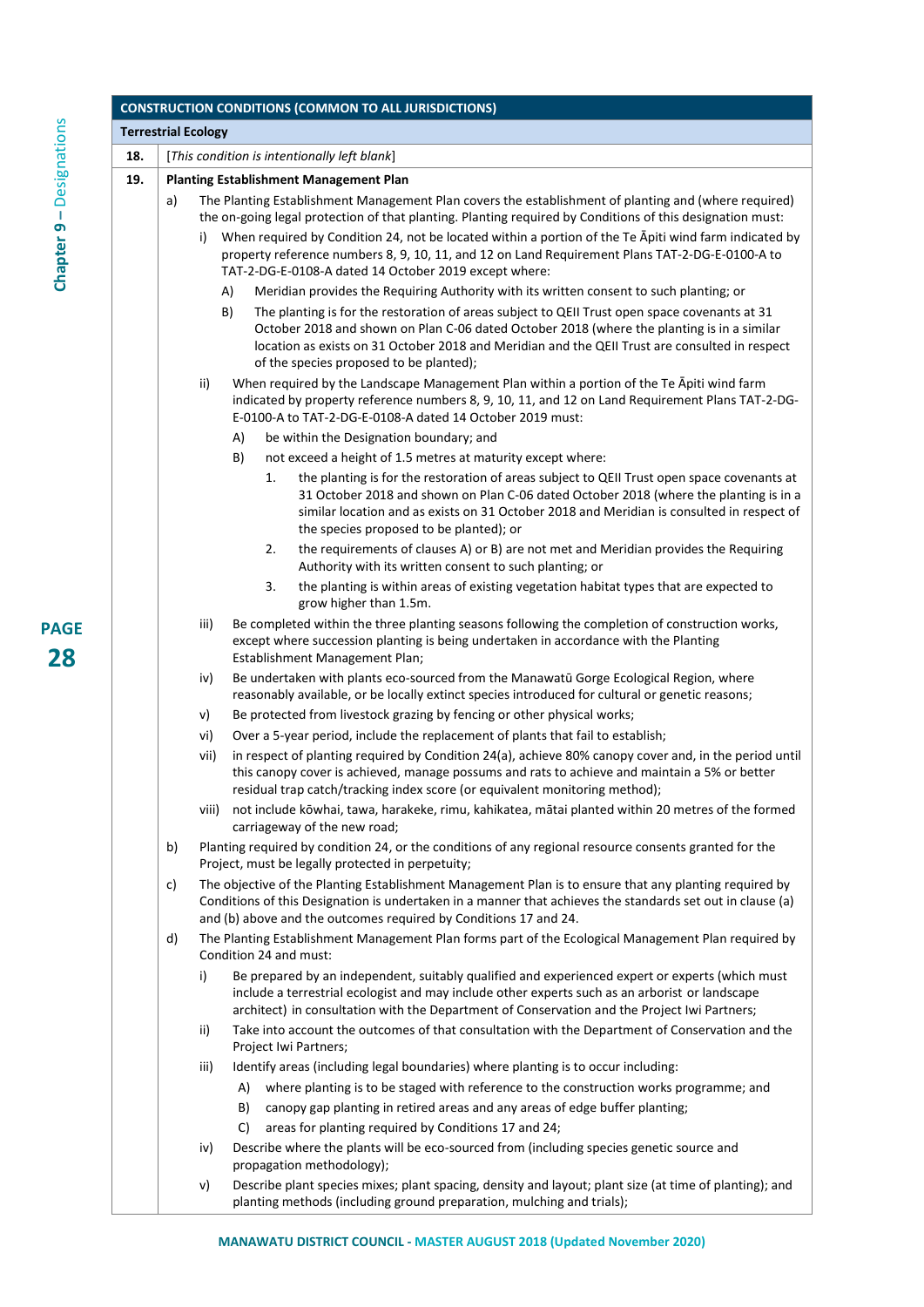|     |                 | <b>CONSTRUCTION CONDITIONS (COMMON TO ALL JURISDICTIONS)</b>                                                                                                                                                                                                                                                                                                                       |
|-----|-----------------|------------------------------------------------------------------------------------------------------------------------------------------------------------------------------------------------------------------------------------------------------------------------------------------------------------------------------------------------------------------------------------|
|     | vi)             | Describe fencing, stock exclusion, or any other physical works necessary to protect planted areas<br>from livestock;                                                                                                                                                                                                                                                               |
|     | vii)            | Describe the legal arrangements (land purchase, covenanting or similar registered title instrument)<br>to be entered into in order to ensure the-planted areas are retained in perpetuity;                                                                                                                                                                                         |
|     | viii)           | Include a plant pest management programme that as a minimum targets species that threaten new<br>or replacement plantings, forest regeneration, wetland restoration, forest succession, and the<br>regeneration of any retirement areas;                                                                                                                                           |
|     | ix)             | Include an animal pest management programme to manage possums and rats to achieve and<br>maintain a 5% or better residual trap catch/tracking index score (or equivalent monitoring method);                                                                                                                                                                                       |
|     | x)              | Describe the ongoing maintenance and management of planted areas, including a requirement that<br>over a 5-year period plants that fail to establish are replaced; and, in the case of planting required<br>under Condition 24, until 80% canopy cover is achieved;                                                                                                                |
|     | xi)             | Describe how the potential for bird strike from vehicles using the road will be reduced through plant<br>species selection in proximity of the new road;                                                                                                                                                                                                                           |
|     | xii)            | Include a species list for divaricating shrubland replacement planting that has a high representation<br>of the indigenous plant genera/species Coprosma rhamnoides, Melicytus, Olearia virgata, Olearia<br>solandri, Muehlenbeckia, Parsonsia and Rubus, (subject to the reasonable availability of those<br>genera/species).                                                     |
|     |                 | Advice Note: Additional requirements for the Planting Establishment Management Plan may be contained in<br>regional consents necessary to provide for the construction of the Project.                                                                                                                                                                                             |
| 20. |                 | <b>Lizard Management Plan</b>                                                                                                                                                                                                                                                                                                                                                      |
|     | a)              | The objective of the Lizard Management Plan is to achieve the standards set out in Condition 24(a) and to<br>avoid, remedy or mitigate the potential adverse effects of the Project on lizards.                                                                                                                                                                                    |
|     | b)<br>must:     | The Lizard Management Plan forms part of the Ecological Management Plan required by Condition 24 and                                                                                                                                                                                                                                                                               |
|     | i)              | Be prepared by an independent, suitably qualified and experienced ecologist in consultation with the<br>Department of Conservation and the Project Iwi Partners;                                                                                                                                                                                                                   |
|     | ii)             | Take into account the outcomes of any consultation with the Project Iwi Partners-and the Department<br>of Conservation;                                                                                                                                                                                                                                                            |
|     | iii)            | Describe the methodology for survey, salvage, transfer and release, including the identification of<br>potential habitats for survey and planned and opportunistic relocations;                                                                                                                                                                                                    |
|     | iv)             | Identify release sites that can support additional released individuals (which may include, if suitable,<br>the Manawatū Gorge Scenic Reserve, subject to permission being granted by the Department of<br>Conservation) and confirm any works necessary to protect such sites from predation or disturbance<br>(when the sites are not in the Manawatū Gorge Scenic Reserve); and |
|     | V)              | Be updated to achieve consistency with any authorisation given by the Director-General of<br>Conservation under section 53 of the Wildlife Act 1953 where any such authorisation is required.                                                                                                                                                                                      |
|     |                 | Advice Note: Additional requirements for the Lizard Management Plan may be contained in regional consents<br>necessary to provide for the construction of the Project.                                                                                                                                                                                                             |
| 21. |                 | <b>Bat Management Plan</b>                                                                                                                                                                                                                                                                                                                                                         |
|     | a)              | The objective of the Bat Management Plan is to achieve the standards set out in Condition 24(a) and to<br>avoid, remedy or mitigate the potential adverse effects of the Project on bats.                                                                                                                                                                                          |
|     | b)<br>must:     | The Bat Management Plan forms part of the Ecological Management Plan required by Condition 24 and                                                                                                                                                                                                                                                                                  |
|     | i)              | Be prepared by an independent, suitably qualified and experienced ecologist in consultation with the<br>Department of Conservation and the Project Iwi Partners;                                                                                                                                                                                                                   |
|     | ii)             | Include procedures for the removal of any bat roosts (including measures to retain and monitor any<br>active roosting site) identified in the Designation;                                                                                                                                                                                                                         |
|     | iii)            | Where necessary, set out an approach to habitat replacement and pest control; and                                                                                                                                                                                                                                                                                                  |
|     | iv)             | Be updated to achieve consistency with any authorisation given by the Director-General of<br>Conservation under section 53 of the Wildlife Act 1953 where any such authorisation is required.                                                                                                                                                                                      |
|     |                 | Advice Note: Additional requirements for the Bat Management Plan may be contained in regional consents<br>necessary to provide for the construction of the Project.                                                                                                                                                                                                                |
| 22. |                 | Avifauna Management Plan                                                                                                                                                                                                                                                                                                                                                           |
|     | a)              | The objective of the Avifauna Management Plan is to achieve the standards set out in Condition 24(a) and<br>to avoid, remedy or mitigate the potential adverse effects of the Project on avifauna.                                                                                                                                                                                 |
|     | b)<br>and must: | The Avifauna Management Plan forms part of the Ecological Management Plan required by Condition 24                                                                                                                                                                                                                                                                                 |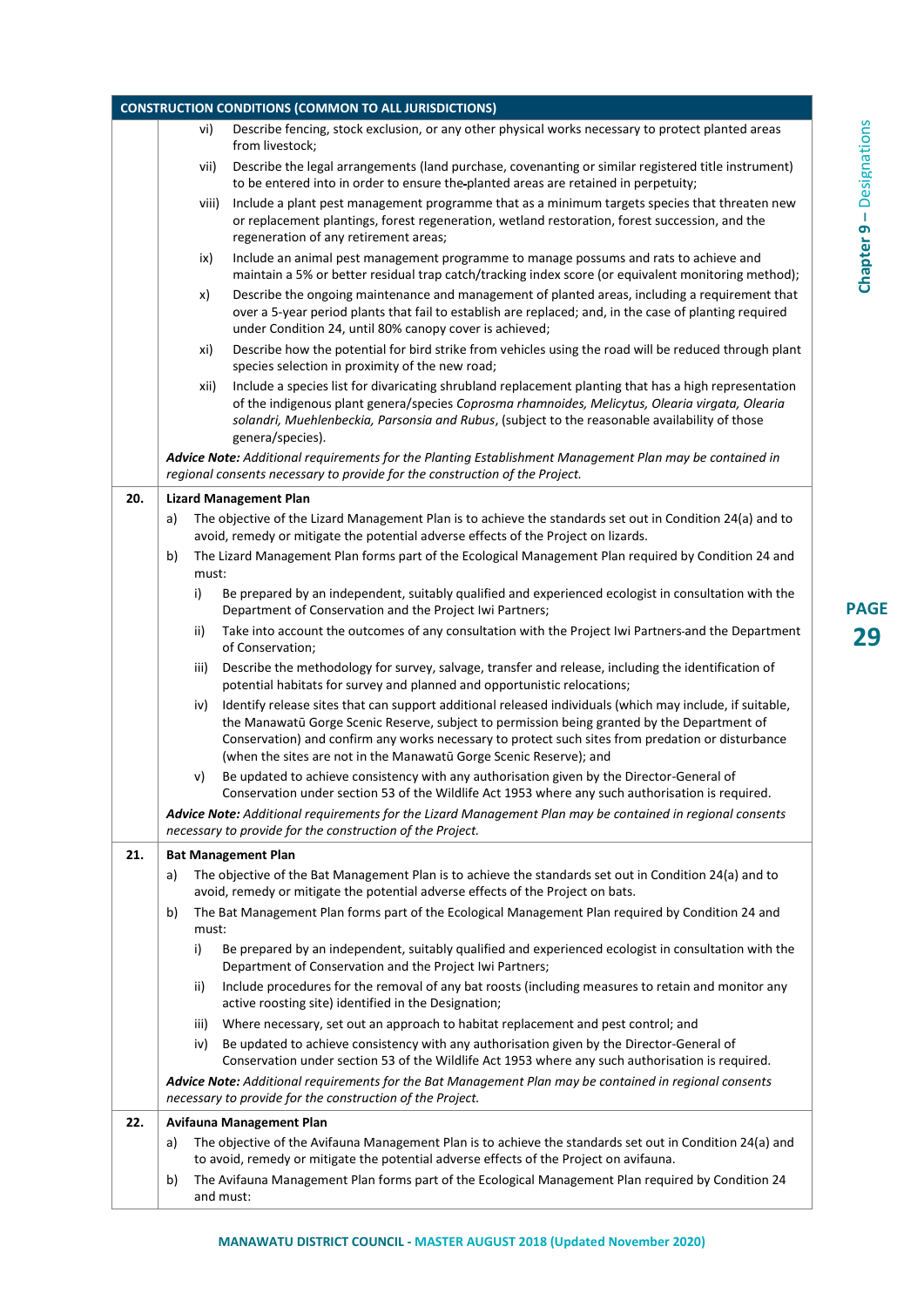|     |       | <b>CONSTRUCTION CONDITIONS (COMMON TO ALL JURISDICTIONS)</b>                                                                                                                                                                                                                                                                   |  |  |  |  |  |
|-----|-------|--------------------------------------------------------------------------------------------------------------------------------------------------------------------------------------------------------------------------------------------------------------------------------------------------------------------------------|--|--|--|--|--|
|     | i)    | Be prepared by an independent, suitably qualified and experienced ecologist in consultation with the<br>Department of Conservation and the Project Iwi Partners;                                                                                                                                                               |  |  |  |  |  |
|     | ii)   | In the Manawatū River riverbed:                                                                                                                                                                                                                                                                                                |  |  |  |  |  |
|     |       | describe the measures necessary (prior to the July to March breeding season) to deter black-<br>A)<br>fronted dotterels and banded dotterels from nesting;                                                                                                                                                                     |  |  |  |  |  |
|     |       | set out the methodology for a pre-construction survey to identify any nesting dotterels;<br>B)                                                                                                                                                                                                                                 |  |  |  |  |  |
|     |       | if nesting dotterels are present, in accordance with the NZTA's 'Guidance in relation to New<br>C)<br>Zealand dotterels on NZTA land' dated November 2012:                                                                                                                                                                     |  |  |  |  |  |
|     |       | require the establishment an exclusion area around the nesting area within which works<br>1.<br>may not be undertaken until nesting activities are completed; and                                                                                                                                                              |  |  |  |  |  |
|     |       | provide for the relocation (by driving away under the supervision of an suitably qualified<br>2.<br>and experienced person) of the dotterels that are not actively nesting;                                                                                                                                                    |  |  |  |  |  |
|     | iii)  | For any vegetation clearance between the months of September and January in potential whitehead<br>nesting habitats:                                                                                                                                                                                                           |  |  |  |  |  |
|     |       | set out the methodology for a pre-construction survey to identify any nesting whiteheads;<br>A)                                                                                                                                                                                                                                |  |  |  |  |  |
|     |       | if nesting whiteheads are present, require the establishment of an exclusion area around the tree<br>B)<br>containing the nest and immediately adjacent trees within which works may not be undertaken<br>until nesting activities are completed.                                                                              |  |  |  |  |  |
|     | iv)   | For any clearance of old-growth forest or secondary broadleaved forests occurring between the<br>months of September and December (inclusive):                                                                                                                                                                                 |  |  |  |  |  |
|     |       | set out a methodology for a pre-construction survey to identify any indigenous nesting birds<br>A)<br>protected by the Wildlife Act 1953; and                                                                                                                                                                                  |  |  |  |  |  |
|     |       | if indigenous nesting birds protected by the Wildlife Act 1953 are present, require the<br>B)<br>establishment of an exclusion area around the nesting area within which works may not be<br>undertaken until nesting activities are completed and all chicks have fledged.                                                    |  |  |  |  |  |
|     | v)    | For any clearance or mowing of rank grass between the months of August and March:                                                                                                                                                                                                                                              |  |  |  |  |  |
|     |       | set out the methodology for a pre-construction survey to identify any nesting pipit;<br>A)                                                                                                                                                                                                                                     |  |  |  |  |  |
|     |       | if nesting pipit are present, require the establishment of an exclusion area around the nesting<br>B)<br>area within which works may not be undertaken until nesting activities are completed.                                                                                                                                 |  |  |  |  |  |
|     | vi)   | Prior to any works occurring in the raupo dominated seepage wetlands, as shown on Designation Plan<br>TAT-2-DG-E-0111-A dated 14 October 2019:                                                                                                                                                                                 |  |  |  |  |  |
|     |       | set out the methodology for a pre-construction survey for cryptic bird species;<br>A)                                                                                                                                                                                                                                          |  |  |  |  |  |
|     |       | if nesting cryptic bird species are present, require the establishment of an exclusion area around<br>B)<br>the nesting area within which works may not be undertaken until nesting activities are<br>completed.                                                                                                               |  |  |  |  |  |
|     | vii)  | Minimise disturbance as far as is practicable to the freshwater ponds located between CH9200 and<br>CH9600 in order to maintain possible habitat for Australian coot and New Zealand dabchick.                                                                                                                                 |  |  |  |  |  |
|     | viii) | Be updated to achieve consistency with any authorisation given by the Director-General of<br>Conservation under section 53 of the Wildlife Act 1953 where any such authorisation is required.                                                                                                                                  |  |  |  |  |  |
|     |       | Advice Note: Additional requirements for the Avifauna Management Plan may be contained in regional consents<br>necessary to provide for the construction of the Project.                                                                                                                                                       |  |  |  |  |  |
| 23. |       | Terrestrial Invertebrate Management Plan                                                                                                                                                                                                                                                                                       |  |  |  |  |  |
|     | a)    | The objective of the Terrestrial Invertebrate Management Plan is to achieve the standards set out in<br>Condition 24(a) and to avoid, remedy or mitigate the potential adverse effects of the Project on At-Risk or<br>Threatened terrestrial invertebrates.                                                                   |  |  |  |  |  |
|     | b)    | The Terrestrial Invertebrate Management Plan forms part of the Ecological Management Plan required by<br>Condition 24 and must:                                                                                                                                                                                                |  |  |  |  |  |
|     | i)    | Be prepared by an independent, suitably qualified and experienced ecologist in consultation with the<br>Department of Conservation and the Project Iwi Partners;                                                                                                                                                               |  |  |  |  |  |
|     | ii)   | Require, prior to the commencement of construction works, pre-construction surveys to determine:                                                                                                                                                                                                                               |  |  |  |  |  |
|     |       | invertebrate community composition;<br>A)                                                                                                                                                                                                                                                                                      |  |  |  |  |  |
|     |       | the presence of 'At Risk' or 'Threatened' taxa (as defined by the Department of Conservation's<br>B)<br>New Zealand Threat Classification System).                                                                                                                                                                             |  |  |  |  |  |
|     | iii)  | Inform any mitigation monitoring and any offsetting or compensation proposed under Condition 24(b)<br>or 24(c);                                                                                                                                                                                                                |  |  |  |  |  |
|     | iv)   | Define the timing and locations of surveys intended to identify the presence of At-Risk or Threatened<br>terrestrial invertebrates (including periods between August and December for Meterana exquisita;<br>periods between April and June for Meterana grandiosa; and shrubland habitats that may support<br>these species); |  |  |  |  |  |
|     |       |                                                                                                                                                                                                                                                                                                                                |  |  |  |  |  |

**Chapter 9–** Designations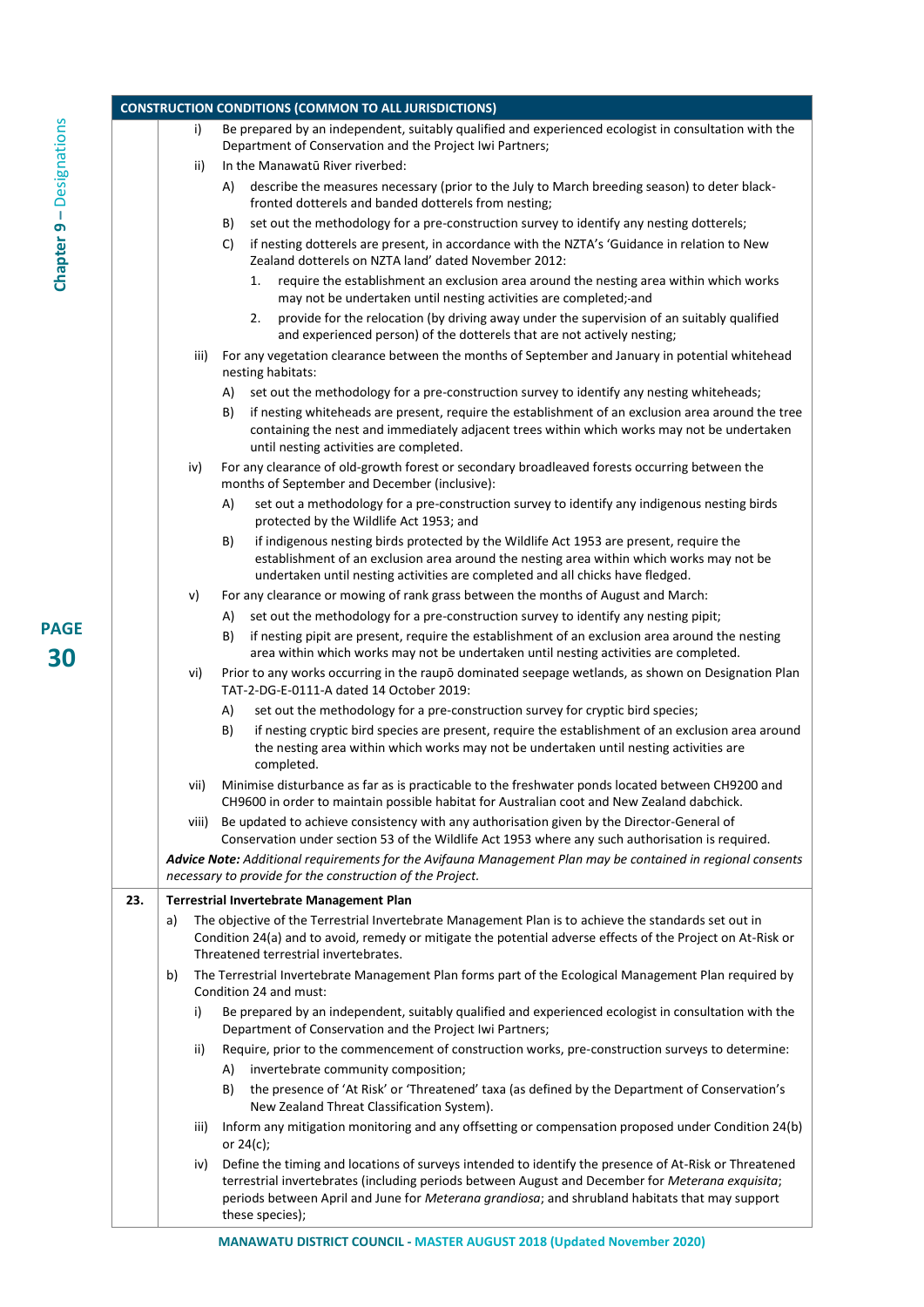|      | <b>CONSTRUCTION CONDITIONS (COMMON TO ALL JURISDICTIONS)</b>                                                                                                                                                       |                                                                  |
|------|--------------------------------------------------------------------------------------------------------------------------------------------------------------------------------------------------------------------|------------------------------------------------------------------|
| v)   | Set out the appropriate levels of taxonomic resolution and/or community composition indices to be<br>applied if At-Risk or Threatened terrestrial invertebrates are identified;                                    |                                                                  |
| vi)  | Where the pre-construction surveys detect the presence of 'At-Risk' or 'Threatened' taxa:                                                                                                                          |                                                                  |
|      | identify the vegetation or habitats that should be avoided in the first instance;<br>A)                                                                                                                            |                                                                  |
|      | B)<br>outline the optimal timing of vegetation clearance based on the 'At-Risk' or 'Threatened' taxa<br>present;                                                                                                   |                                                                  |
|      | where appropriate, describe the methods of direct invertebrate management;<br>C)                                                                                                                                   |                                                                  |
|      | D)<br>identify areas where measures to manage enabling or construction works activities apply;                                                                                                                     |                                                                  |
|      | set out approaches to the restoration of invertebrate taxa/community composition in planting<br>E)<br>and retirement areas required by Condition 24, including but not limited to:                                 |                                                                  |
|      | wood disk stepping stones and long grass or shrubland corridors;<br>1.                                                                                                                                             |                                                                  |
|      | the salvage and transfer of soils, coarse woody material or debris and leaf litter; and<br>2.                                                                                                                      |                                                                  |
|      | detailed measures to create and/or restore habitats for populations of 'At-Risk' or<br>3.                                                                                                                          |                                                                  |
|      | 'Threatened' taxa impacted by the Project;                                                                                                                                                                         |                                                                  |
|      | monitoring protocol for populations of 'At-Risk' or 'Threatened' taxa impacted by the<br>4.                                                                                                                        |                                                                  |
|      | Project, where monitoring forms part of the measures determined by Condition 24(b);<br>and                                                                                                                         |                                                                  |
|      | 5.<br>biosecurity measures required in carrying out these activities.                                                                                                                                              |                                                                  |
|      | Advice Note: Additional requirements for the Terrestrial Invertebrate Management Plan may be contained in<br>regional consents necessary to provide for the construction of the Project.                           |                                                                  |
|      | Ecology, Ecological Management Plan and offset and/or compensation measures                                                                                                                                        |                                                                  |
|      | a) The following standards apply in respect of terrestrial ecology (and natural character in respect of<br>clause $(v)$ :                                                                                          |                                                                  |
| i)   | The area of wetlands, indigenous vegetation or habitats removed must not exceed the maximum                                                                                                                        |                                                                  |
|      | areas provided for in Table 1: Vegetation Removal, except that the maximum area of exotic                                                                                                                          |                                                                  |
|      | dominated wetlands able to be removed must be updated to take into account any additional exotic                                                                                                                   |                                                                  |
|      | dominated wetlands identified in pre-construction surveys undertaken by the Requiring Authority;                                                                                                                   |                                                                  |
|      | <b>Table 1: Vegetation Removal</b>                                                                                                                                                                                 |                                                                  |
|      | <b>Ecosystem type</b>                                                                                                                                                                                              | Maximum area of vegetation or<br>habitat able to be removed (ha) |
|      | Secondary broadleaved forests with old-growth signatures                                                                                                                                                           | 2.39                                                             |
|      | Old-growth treelands                                                                                                                                                                                               | 0.26                                                             |
|      | Kānuka forests (CH4000 - 4400)                                                                                                                                                                                     | 1.00                                                             |
|      | Kānuka forests (elsewhere)                                                                                                                                                                                         | 0.59                                                             |
|      | Advanced secondary broadleaved forests (CH5600 -5800)                                                                                                                                                              | 0.09                                                             |
|      | Advanced secondary broadleaved forests (elsewhere)                                                                                                                                                                 | 0.41                                                             |
|      | Secondary broadleaved forests and scrublands (CH6100 - 6400)                                                                                                                                                       | 0.03                                                             |
|      | Secondary broadleaved forests and scrublands (elsewhere)                                                                                                                                                           | 14.12                                                            |
|      | Mānuka and kānuka shrublands (CH6100 - 6400)                                                                                                                                                                       | 0                                                                |
|      | Mānuka and kānuka shrublands (elsewhere)                                                                                                                                                                           | 3.63                                                             |
|      | Divaricating shrublands                                                                                                                                                                                            | 0.33                                                             |
|      | Old-growth forests (alluvial)                                                                                                                                                                                      | 0.15                                                             |
|      | Old-growth forests (hill country)                                                                                                                                                                                  | 0.86                                                             |
|      | Raupō dominated seepage wetlands (high value)                                                                                                                                                                      | 0.13                                                             |
|      | Indigenous-dominated seepage wetlands (moderate value)                                                                                                                                                             | 1.12                                                             |
|      | Exotic-dominated-wetlands (low value)                                                                                                                                                                              | 2.74                                                             |
| ii)  | Swamp maire must be planted at the following rates:                                                                                                                                                                |                                                                  |
|      | A) 100 swamp maire trees for any existing swamp maire tree affected by more than 10% of live                                                                                                                       |                                                                  |
|      | growth pruning as determined by an independent, suitably qualified and experienced arborist;                                                                                                                       |                                                                  |
|      | B) 200 swamp maire trees for any existing swamp maire tree that dies as a result of enabling or<br>construction works activities, as determined by an independent, suitably qualified and<br>experienced arborist; |                                                                  |
| iii) | Where any ramarama greater than 15 centimetres tall is removed as a result of enabling or<br>construction works activities, replacement planting of ramarama must be undertaken at a rate of<br>1:100;             |                                                                  |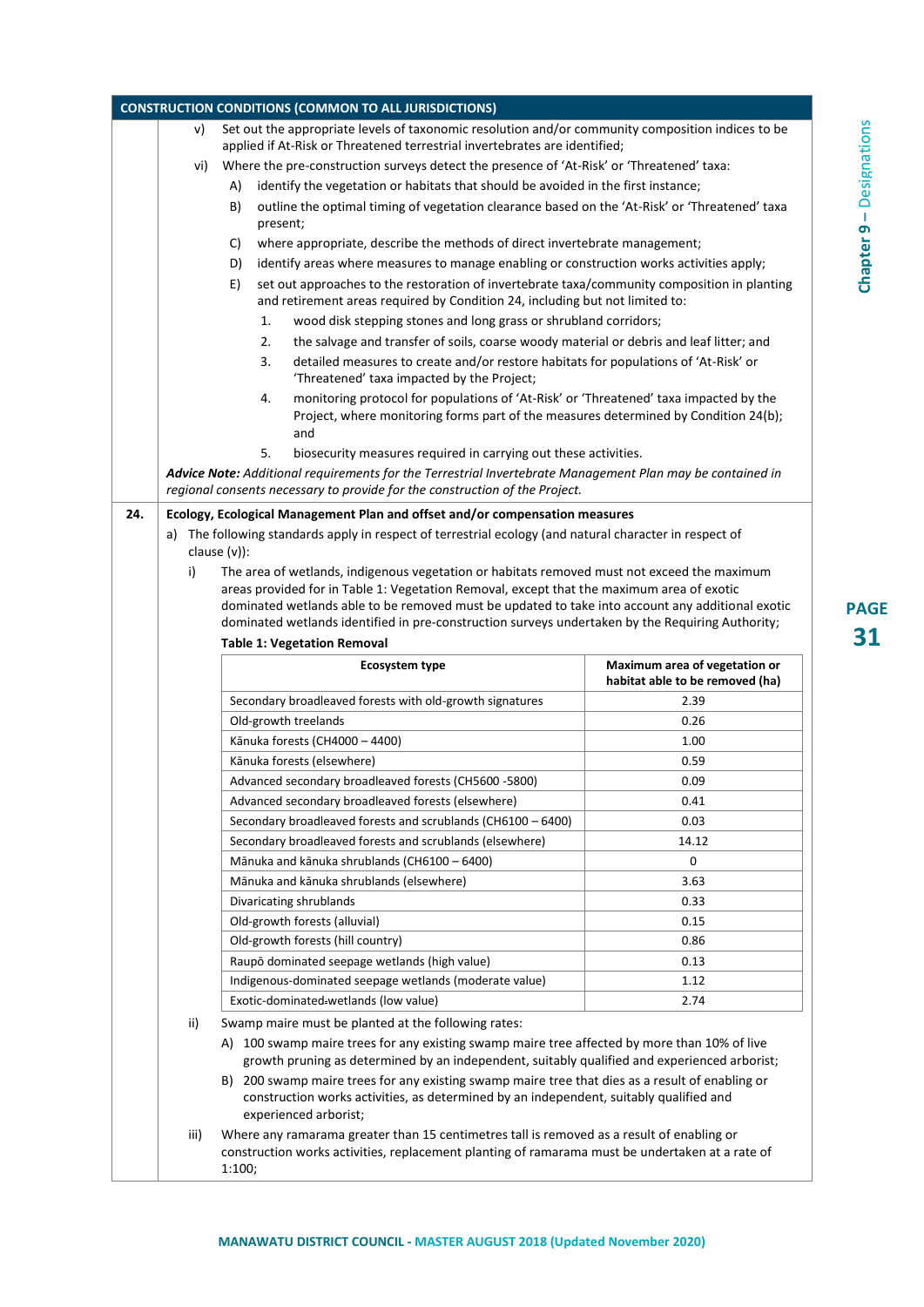|    |       | <b>CONSTRUCTION CONDITIONS (COMMON TO ALL JURISDICTIONS)</b>                                                                                                                                                                                                                                                                                                                                                                                                                                           |
|----|-------|--------------------------------------------------------------------------------------------------------------------------------------------------------------------------------------------------------------------------------------------------------------------------------------------------------------------------------------------------------------------------------------------------------------------------------------------------------------------------------------------------------|
|    | iv)   | Planting must be provided in order to mitigate edge effects associated with indigenous vegetation<br>removal;                                                                                                                                                                                                                                                                                                                                                                                          |
|    | v)    | That the maximum length of the following streams (shown on Drawing C-10) permanently disturbed<br>by diversion or other physical modifications is minimised as far as practicable and does not exceed:                                                                                                                                                                                                                                                                                                 |
|    |       | QEII Trust west (stem 7A): 350m in total;<br>A)                                                                                                                                                                                                                                                                                                                                                                                                                                                        |
|    |       | QEII Trust east (stems 6A, 6B and 6C): 100m in total;<br>B)                                                                                                                                                                                                                                                                                                                                                                                                                                            |
|    | vi)   | Pre-construction surveys must be undertaken in the relevant habitats to detect the presence of:                                                                                                                                                                                                                                                                                                                                                                                                        |
|    |       | A) lizards;                                                                                                                                                                                                                                                                                                                                                                                                                                                                                            |
|    |       | B) At Risk or Threatened terrestrial invertebrates;                                                                                                                                                                                                                                                                                                                                                                                                                                                    |
|    |       | C) cryptic bird species;                                                                                                                                                                                                                                                                                                                                                                                                                                                                               |
|    |       | D) nesting dotterels, pipit and whiteheads;                                                                                                                                                                                                                                                                                                                                                                                                                                                            |
|    |       | E) indigenous nesting bird species that are protected by the Wildlife Act 1953 and are in old-growth<br>forest or secondary broadleaved forest that is to be cleared between the months of September<br>and December;                                                                                                                                                                                                                                                                                  |
|    |       | The pre-construction surveys required by C) to E) above must be undertaken within 2 working days<br>before the relevant proposed habitat clearance works;                                                                                                                                                                                                                                                                                                                                              |
|    | vii)  | Any bat roosting site that is discovered must be retained when active;                                                                                                                                                                                                                                                                                                                                                                                                                                 |
|    | viii) | Lizards discovered, including through pre-construction surveys of lizard habitats, must be salvaged<br>and released to an identified release site;                                                                                                                                                                                                                                                                                                                                                     |
|    | ix)   | Active nesting sites of bird species identified by the pre-construction surveys required by clause (a)(vi)<br>above, or active nesting sites of the species listed in clause (a)(vi)(C) and (D) that are identified during<br>construction works, must not be disturbed and must be protected by the establishment of an<br>exclusion area within which works cannot be undertaken;                                                                                                                    |
|    | x)    | Within the areas subject to the QEII Trust open space covenants (shown on Plan C-06 dated October                                                                                                                                                                                                                                                                                                                                                                                                      |
|    |       | 2018) that are within the Designation:                                                                                                                                                                                                                                                                                                                                                                                                                                                                 |
|    |       | A) a pre-construction baseline survey of pest plants must be undertaken; and                                                                                                                                                                                                                                                                                                                                                                                                                           |
|    |       | B) all new pest plants must be controlled both during construction and for five years following the<br>completion of construction works to the same level or better than found in the pre-construction<br>baseline survey;                                                                                                                                                                                                                                                                             |
|    | xi)   | Where more than minor adverse effects on indigenous biological diversity are not reasonably avoided,<br>remedied or mitigated, they are offset and, if they cannot be offset, they are compensated to result in<br>a net indigenous biological diversity gain. The offset and compensation measures must be described in<br>the Ecological Management Plan in accordance with clause (d) and (e) including in respect of effects of<br>enabling works on indigenous biological diversity and wetlands. |
| b) |       | The Requiring Authority must confirm to the Responsible Officer(s) prior to the commencement of<br>construction that it has secured the legal agreements and/or other authorisations necessary to carry out,<br>continue and maintain, as required, all the measures provided for in the Ecological Management Plan.                                                                                                                                                                                   |
| C) |       | The Objective of the Ecological Management Plan is to achieve the standards set out in clause (a) and<br>address the potential adverse effects of the Project on ecological and biodiversity values.                                                                                                                                                                                                                                                                                                   |
| d) |       | The Ecological Management Plan must be certified in accordance with Condition 3 and form part of the<br>Construction Environmental Management Plan required by Condition 14. It must:                                                                                                                                                                                                                                                                                                                  |
|    | i)    | Be prepared by an independent, suitably qualified and experienced ecologist(s);                                                                                                                                                                                                                                                                                                                                                                                                                        |
|    | ii)   | As a minimum:                                                                                                                                                                                                                                                                                                                                                                                                                                                                                          |
|    |       | summarise the terrestrial ecology and biodiversity values and effects of the Project;<br>A)                                                                                                                                                                                                                                                                                                                                                                                                            |
|    |       | take into account the outcomes of any consultation with the Project Iwi Partners, the<br>B)<br>Department of Conservation, the Te Apiti Manawatū Gorge Governance Group and any other<br>party having a direct interest in the land subject to any replacement, offset or compensation<br>planting required;                                                                                                                                                                                           |
|    |       | include the Planting Establishment, Bat, Lizard, Avifauna, and Terrestrial Invertebrate<br>C)<br>Management Plans required by Conditions 19, 20, 21, 22 and 23;                                                                                                                                                                                                                                                                                                                                        |
|    |       | detail how vegetation to be removed will be identified on site;<br>D)                                                                                                                                                                                                                                                                                                                                                                                                                                  |
|    |       | set out site staff induction procedures in respect of ecological requirements, including measures<br>E)<br>to prevent the introduction of pest plants and pest animals;                                                                                                                                                                                                                                                                                                                                |
|    |       | consider opportunities for:<br>F)                                                                                                                                                                                                                                                                                                                                                                                                                                                                      |
|    |       | 1.<br>the reuse of natural materials and felled trees by the Project Iwi Partners; and                                                                                                                                                                                                                                                                                                                                                                                                                 |
|    |       | 2.<br>community participation in planting;                                                                                                                                                                                                                                                                                                                                                                                                                                                             |
|    |       | provide for the salvage and transfer of soils, coarse woody material or debris and leaf litter for<br>G)<br>use in areas of replacement and retirement planting;                                                                                                                                                                                                                                                                                                                                       |
|    |       | confirm the location of any areas to be retired from grazing.<br>H)                                                                                                                                                                                                                                                                                                                                                                                                                                    |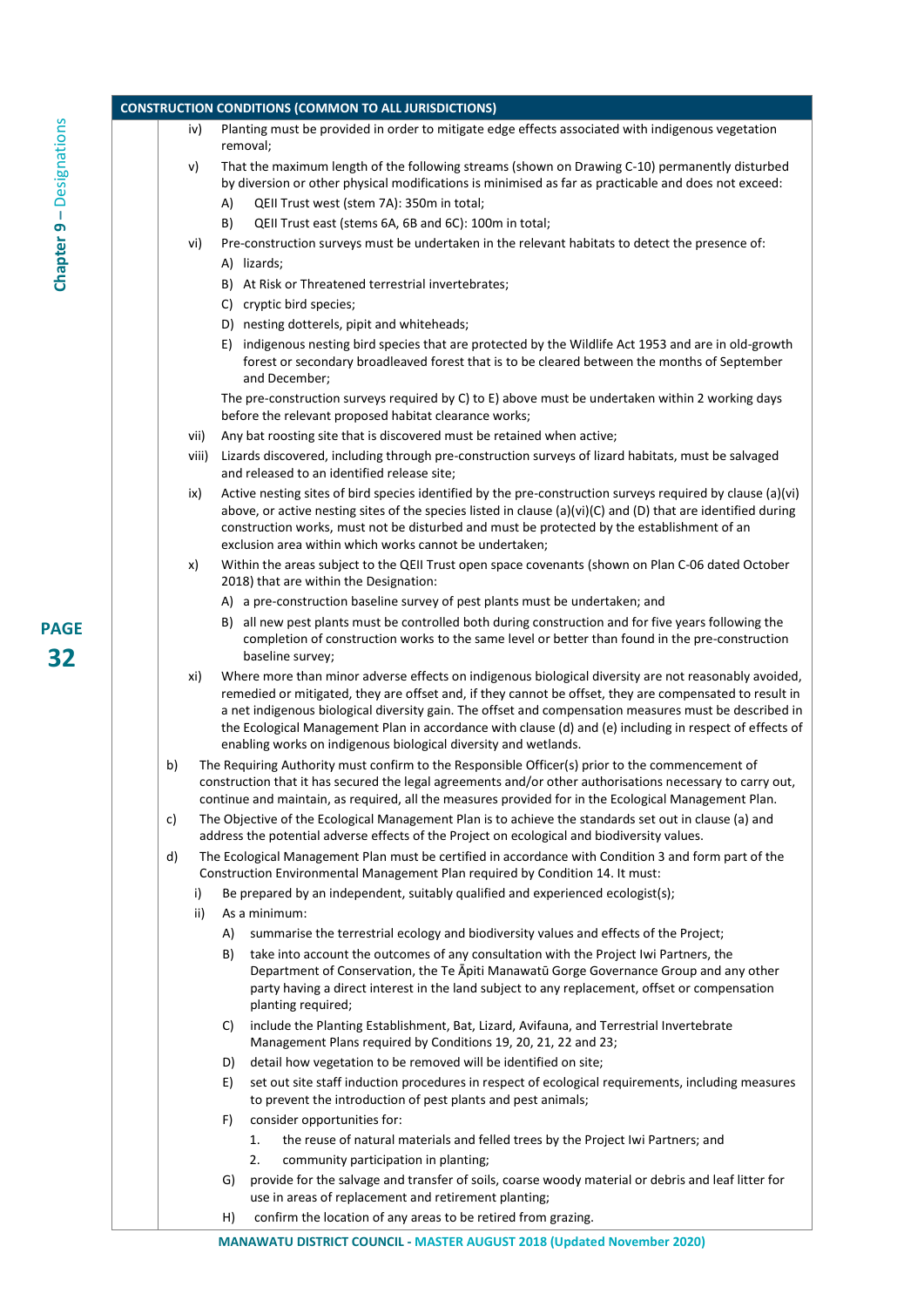|     | e) |                      |                                                                                                | The Requiring Authority must, in consultation with the Project Iwi Partners, the QEII National Trust (where                                                                                                       |
|-----|----|----------------------|------------------------------------------------------------------------------------------------|-------------------------------------------------------------------------------------------------------------------------------------------------------------------------------------------------------------------|
|     |    |                      | relevant to the management of existing or proposed open space covenants) and the Department of |                                                                                                                                                                                                                   |
|     |    |                      |                                                                                                | Conservation describe in the Ecological Management Plan the extent of any offsetting or compensation<br>necessary to achieve a net indigenous biological diversity gain (including in respect of residual adverse |
|     |    |                      |                                                                                                | effects of enabling works) with reference to:                                                                                                                                                                     |
|     |    | i)                   |                                                                                                | the direction given by the relevant provisions of Policy 13-4 of the One Plan - Part II;                                                                                                                          |
|     |    | ii)                  |                                                                                                | the conditions of any regional resource consents granted for the Project;                                                                                                                                         |
|     |    | iii)                 |                                                                                                | 'Biodiversity Offsetting under the Resource Management Act: A guidance document', published                                                                                                                       |
|     |    |                      |                                                                                                | by Local Government New Zealand in September 2018;                                                                                                                                                                |
|     | f) |                      |                                                                                                | Where offsetting or compensation is necessary, and requires measures additional to those required by<br>these conditions, this may include (but not be limited to):                                               |
|     |    | i)                   |                                                                                                | the retirement of areas (where available) within the areas shown for this purpose in Appendix C                                                                                                                   |
|     |    |                      |                                                                                                | to the Statement of Evidence of Dr Forbes dated 8 March 2019, provided additionality can be<br>achieved in those areas;                                                                                           |
|     |    | ii)                  |                                                                                                | the retirement of additional areas in an alternative location, offset or compensation planting                                                                                                                    |
|     |    |                      |                                                                                                | and/or additional pest management measures;                                                                                                                                                                       |
|     |    | iii)                 |                                                                                                | funding provided to the Manawatū Gorge Governance Group to undertake activities described                                                                                                                         |
|     |    |                      |                                                                                                | in the 'Te Apiti - Manawatū Gorge Biodiversity Management Plan' dated 8 August 2017<br>including, but not limited to, items that are consistent with the section 4 of that Plan and the                           |
|     |    |                      |                                                                                                | following items listed in section 6.1 of that Plan:                                                                                                                                                               |
|     |    |                      | A)                                                                                             | weed and animal pest survey and planning;                                                                                                                                                                         |
|     |    |                      | B)                                                                                             | weed control;                                                                                                                                                                                                     |
|     |    |                      | C)                                                                                             | animal control;                                                                                                                                                                                                   |
|     |    |                      | D)                                                                                             | monitoring and reporting;                                                                                                                                                                                         |
|     |    |                      | E)                                                                                             | biodiversity enhancement;                                                                                                                                                                                         |
|     |    |                      | F)                                                                                             | landscape level linkages.                                                                                                                                                                                         |
|     |    | iv)                  |                                                                                                | the use of restoration planting techniques to:                                                                                                                                                                    |
|     |    |                      | A)                                                                                             | improve native species diversity;                                                                                                                                                                                 |
|     |    |                      | B)                                                                                             | mimic native succession;                                                                                                                                                                                          |
|     |    |                      | C)                                                                                             | accelerate succession;                                                                                                                                                                                            |
|     |    |                      | D)                                                                                             | achieve self-sustaining, successional native ecosystems; and/or                                                                                                                                                   |
|     |    |                      | E)                                                                                             | restore ecological linkages, buffers and corridors.                                                                                                                                                               |
|     | g) |                      |                                                                                                | The required offsetting or compensation activities must be managed, where appropriate, in accordance<br>with the management framework set out in the Ecological Management Plan.                                  |
|     | h) |                      |                                                                                                | The Requiring Authority must not submit a finalised Ecological Management Plan for certification under                                                                                                            |
|     |    |                      |                                                                                                | Condition 3, or as part of an Outline Plan under Condition 9, until regional resource consents necessary to                                                                                                       |
|     |    | ecological matters). |                                                                                                | provide for the construction of Project have been granted and are beyond challenge (in respect of                                                                                                                 |
| 25. |    |                      |                                                                                                | At risk or threatened flora and fauna discovery protocol                                                                                                                                                          |
|     | a) |                      |                                                                                                | In the event of discovery or any 'At-Risk' or 'Threatened' flora or fauna (as defined by the Department of                                                                                                        |
|     |    |                      |                                                                                                | Conservation's New Zealand Threat Classification System) within the Designation that is not specifically                                                                                                          |
|     |    |                      |                                                                                                | addressed by Conditions 20, 21, 22, 23 or 24, the Requiring Authority must determine a course of action:                                                                                                          |
|     |    | i)                   |                                                                                                | Based on the advice of an independent, suitably qualified and experienced ecologist;                                                                                                                              |
|     |    | ii)                  |                                                                                                | With reference to the Ecological Management Plan framework; and                                                                                                                                                   |
|     |    | iii)                 | Conservation.                                                                                  | Taking into account the outcomes of any consultation the Project Iwi Partners and the Department of                                                                                                               |
|     | b) |                      |                                                                                                | The Requiring Authority must provide written advice to the Responsible Officer(s) setting out the course of<br>action determined in accordance with clause (a).                                                   |

**CONSTRUCTION CONDITIONS (COMMON TO ALL JURISDICTIONS)**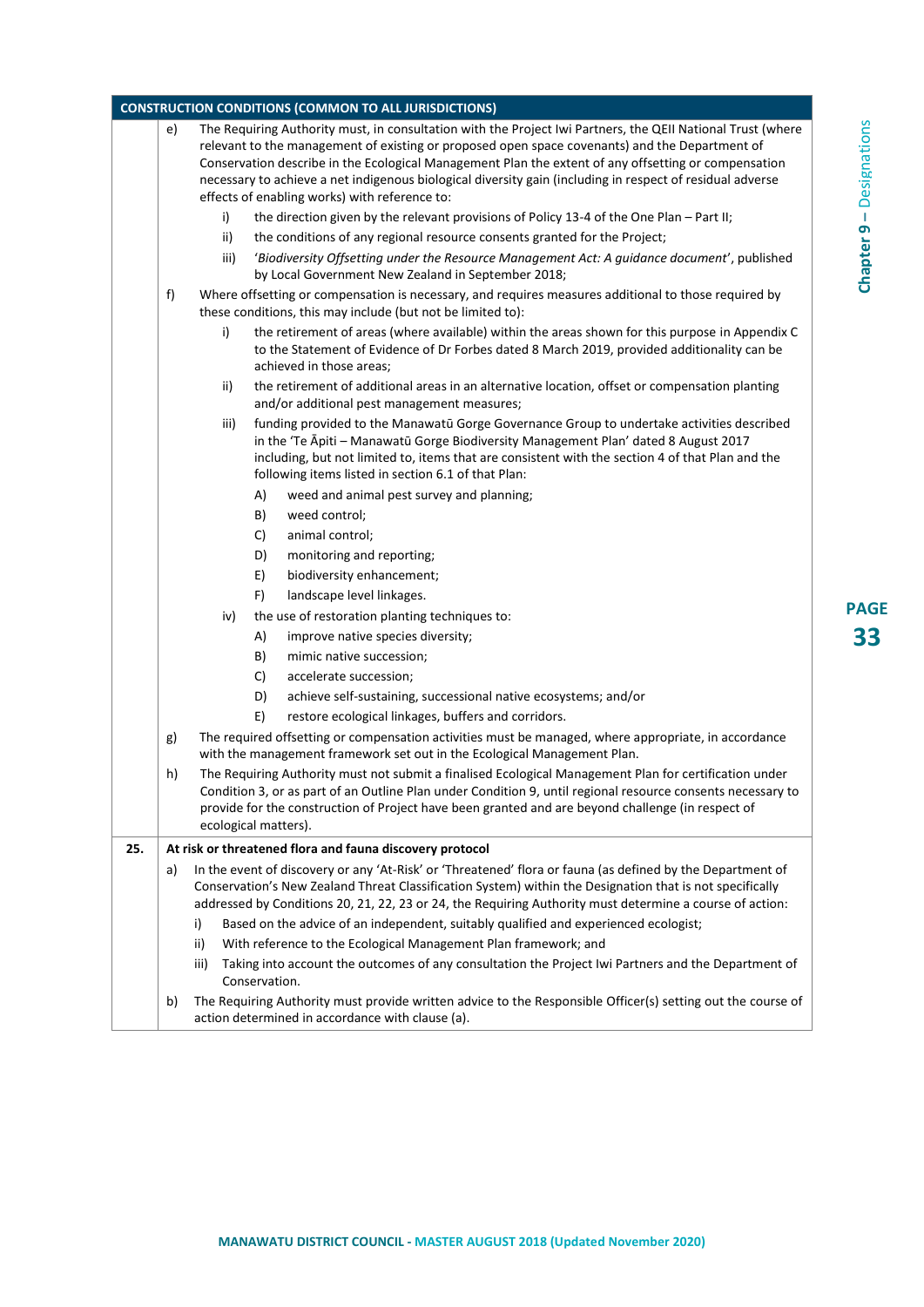#### **CONSTRUCTION CONDITIONS (COMMON TO ALL JURISDICTIONS)**

## **Construction Noise and Vibration**

#### **26. Limits and assessment – construction noise**

All construction works must be designed and conducted to ensure that, as far as practicable, construction noise does not exceed the limits in Table 2. Sound levels must be measured and assessed in accordance with NZS 6803:1999 Acoustics –Construction noise as follows (at occupied dwellings).

**Table 2: Construction Noise Limits**

| Time of week                | Time period | $L_{Aeq}$ | $L_{A}$ <i>fmax</i> |
|-----------------------------|-------------|-----------|---------------------|
| Weekdays                    | 0630-0730   | 55 dB     | 75 dB               |
|                             | 0730-1800   | 70 dB     | 85 dB               |
|                             | 1800-2000   | 65 dB     | 80 dB               |
|                             | 2000-0630   | 45 dB     | 75 dB               |
| Saturdays                   | 0630-0730   | 45 dB     | 75 dB               |
|                             | 0730-1800   | 70 dB     | 85 dB               |
|                             | 1800-2000   | 45 dB     | 75 dB               |
|                             | 2000-0630   | 45 dB     | 75 dB               |
| Sundays and public holidays | 0630-0730   | 45 dB     | 75 dB               |
|                             | 0730-1800   | 55 dB     | 85 dB               |
|                             | 1800-2000   | 45 dB     | 75 dB               |
|                             | 2000-0630   | 45 dB     | 75 dB               |

#### **27. Limits and assessment – construction vibration**

a) Construction vibration must, as far as practicable, comply with the criteria in Table 3, where:

- i) Measurement is in accordance with ISO 4866:2010 *Mechanical vibration and shock – Vibration of fixed structures – Guidelines for the measurement of vibrations and evaluation of their effects on structures*; and
- ii) BS 5228-2 is British Standard BS 5228-2:2009 *Code of practice for noise and vibration control on construction and open sites – Part 2: Vibration*.

|  | Table 3: Vibration Criteria |  |
|--|-----------------------------|--|
|  |                             |  |

|                                                                                                                                                                 | <b>Receiver</b>             |              | Location                                                | <b>Details</b>                                                                                                                                                                                           | <b>Category A PPV</b>                                                                                                                                                                                                                                                                                                                                                                                                                 | <b>Category B PPV</b>         |  |
|-----------------------------------------------------------------------------------------------------------------------------------------------------------------|-----------------------------|--------------|---------------------------------------------------------|----------------------------------------------------------------------------------------------------------------------------------------------------------------------------------------------------------|---------------------------------------------------------------------------------------------------------------------------------------------------------------------------------------------------------------------------------------------------------------------------------------------------------------------------------------------------------------------------------------------------------------------------------------|-------------------------------|--|
|                                                                                                                                                                 |                             |              |                                                         | Night 2000h to 0630h                                                                                                                                                                                     | $0.3$ mm/s                                                                                                                                                                                                                                                                                                                                                                                                                            | $1$ mm/s                      |  |
| <b>Occupied PPFs</b>                                                                                                                                            |                             |              | Inside the building                                     | Day 0630h to 2000h                                                                                                                                                                                       | $1$ mm/s                                                                                                                                                                                                                                                                                                                                                                                                                              | $5 \text{ mm/s}$              |  |
|                                                                                                                                                                 | Other occupied<br>buildings |              | Inside the building                                     | Day 0630h to 2000h<br>$2 \text{ mm/s}$                                                                                                                                                                   |                                                                                                                                                                                                                                                                                                                                                                                                                                       | $5 \text{ mm/s}$              |  |
|                                                                                                                                                                 | Unoccupied                  |              |                                                         | <b>Vibration transient</b>                                                                                                                                                                               |                                                                                                                                                                                                                                                                                                                                                                                                                                       | BS 5228-2<br>Table B.2        |  |
|                                                                                                                                                                 | buildings                   |              | <b>Building foundation</b>                              | <b>Vibration continuous</b>                                                                                                                                                                              | $5 \, \text{mm/s}$                                                                                                                                                                                                                                                                                                                                                                                                                    | 50% of BS 5228-2<br>Table B.2 |  |
|                                                                                                                                                                 |                             |              |                                                         |                                                                                                                                                                                                          | criteria, an independent, suitably qualified and experienced person must assess and manage construction<br>vibration during those activities. If measured or predicted vibration from construction activities exceeds<br>the Category B criteria those activities must only proceed if vibration effects on affected buildings are<br>assessed, monitored and mitigated by an independent, suitably qualified and experienced person. |                               |  |
|                                                                                                                                                                 |                             |              | <b>Construction Noise and Vibration Management Plan</b> |                                                                                                                                                                                                          |                                                                                                                                                                                                                                                                                                                                                                                                                                       |                               |  |
| a)                                                                                                                                                              |                             |              |                                                         | As soon as practicable, and prior to the commencement of construction works activities, the Requiring<br>Authority must prepare a Construction Noise and Vibration Management Plan.                      |                                                                                                                                                                                                                                                                                                                                                                                                                                       |                               |  |
| b)                                                                                                                                                              |                             |              | Management Plan required by Condition 14.               | The Construction Noise and Vibration Management Plan forms part of the Construction Environmental                                                                                                        |                                                                                                                                                                                                                                                                                                                                                                                                                                       |                               |  |
| c)                                                                                                                                                              |                             | the Project. |                                                         | The objective of the Construction Noise and Vibration Management Plan is to demonstrate how<br>compliance with the criteria in Conditions 26 and 27 will be achieved for the duration of construction of |                                                                                                                                                                                                                                                                                                                                                                                                                                       |                               |  |
| d)                                                                                                                                                              |                             |              |                                                         | The Construction Noise and Vibration Management Plan must:                                                                                                                                               |                                                                                                                                                                                                                                                                                                                                                                                                                                       |                               |  |
| Be prepared by an independent, suitably qualified and experienced person and in general accordance<br>i)<br>with the requirements of Annex E2 of NZS 6803:1999; |                             |              |                                                         |                                                                                                                                                                                                          |                                                                                                                                                                                                                                                                                                                                                                                                                                       |                               |  |
|                                                                                                                                                                 | ii)                         |              | Include, as a minimum:                                  |                                                                                                                                                                                                          |                                                                                                                                                                                                                                                                                                                                                                                                                                       |                               |  |
|                                                                                                                                                                 |                             | A)           |                                                         | a description of the likely construction noise and vibration emissions;                                                                                                                                  |                                                                                                                                                                                                                                                                                                                                                                                                                                       |                               |  |
|                                                                                                                                                                 |                             | B)           | durations;                                              | a description of the construction work, anticipated equipment and processes and their scheduled                                                                                                          |                                                                                                                                                                                                                                                                                                                                                                                                                                       |                               |  |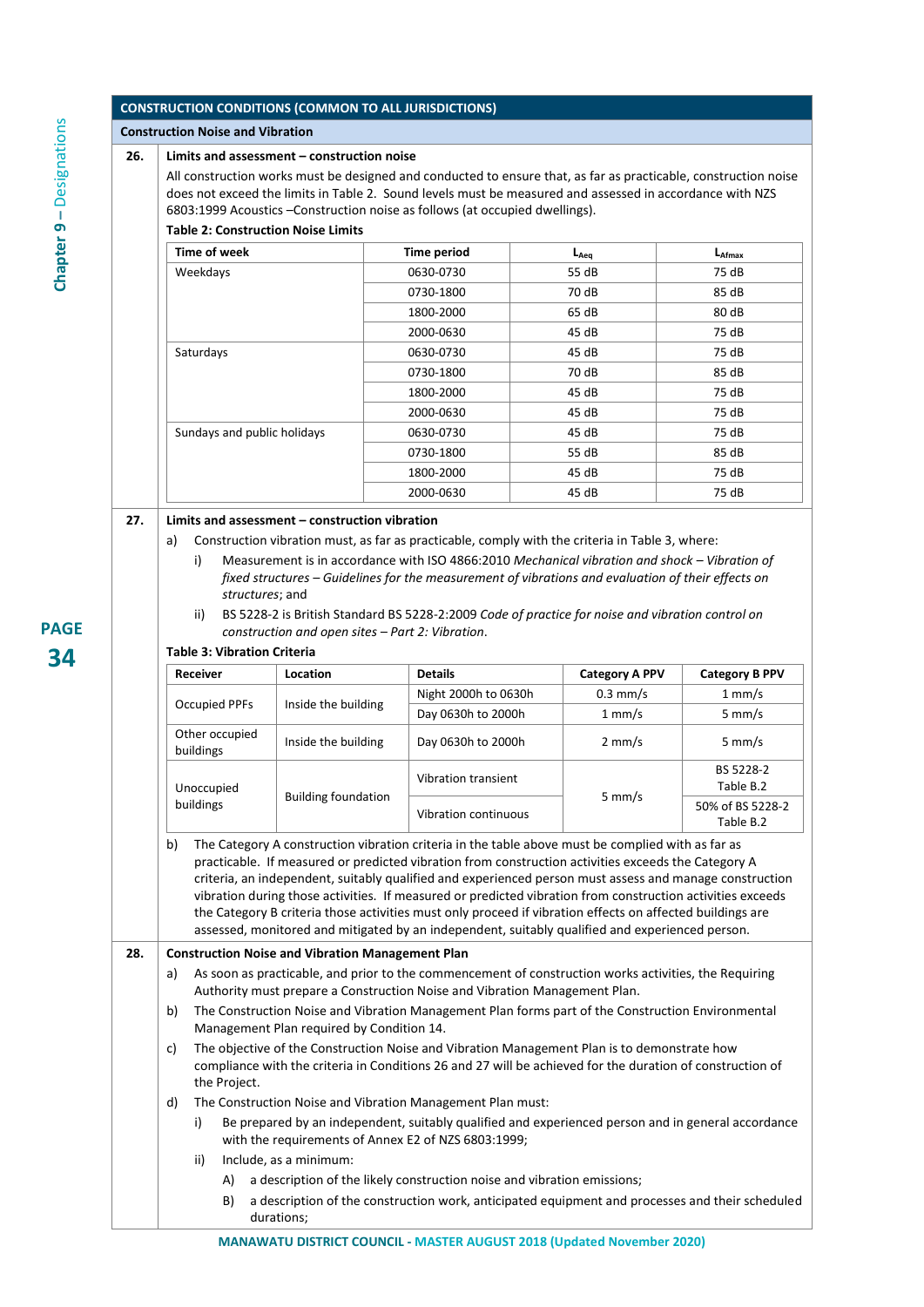|     |    |                             |          | <b>CONSTRUCTION CONDITIONS (COMMON TO ALL JURISDICTIONS)</b>                                                                                                                                                                                                                                                                                                         |
|-----|----|-----------------------------|----------|----------------------------------------------------------------------------------------------------------------------------------------------------------------------------------------------------------------------------------------------------------------------------------------------------------------------------------------------------------------------|
|     |    |                             | C)       | a description of noise or vibration suppression devices to be used on equipment or processes;                                                                                                                                                                                                                                                                        |
|     |    |                             | D)       | the hours of operation, including times and days when activities causing noise and/or vibration<br>would occur;                                                                                                                                                                                                                                                      |
|     |    |                             | E)       | the construction noise and vibration criteria for the Project;                                                                                                                                                                                                                                                                                                       |
|     |    |                             | F)       | identification of affected houses and other sensitive locations where noise and vibration criteria<br>apply;                                                                                                                                                                                                                                                         |
|     |    |                             | G)       | methods and frequency for monitoring and reporting on construction noise and vibration;                                                                                                                                                                                                                                                                              |
|     |    |                             | H)       | procedures for maintaining contact with stakeholders, notifying or proposed construction<br>activities and handling noise and vibration complaints (consistent with the Communications<br>Management Plan and complaints register);                                                                                                                                  |
|     |    |                             | I)       | a description of alternative mitigation strategies where compliance with the criteria in Conditions<br>26 or 27 may not be achieved;                                                                                                                                                                                                                                 |
|     |    |                             | J)       | procedures, developed in consultation with TPR, to-remedy or mitigate any potential adverse<br>effects in instances where the construction vibration criteria set out in Condition 27 might not be<br>complied with in respect of the Mangamaire - Woodville A 110kV National Grid transmission line<br>support structures;                                          |
|     |    |                             | K)       | procedures, developed in consultation with Meridian, to remedy or mitigate any potential<br>adverse effects in instances where the construction vibration criteria set out in Condition 27<br>might not be complied with in respect of Te Apiti wind farm turbines;                                                                                                  |
|     |    |                             | L)<br>M) | construction equipment operator training procedures and expected construction site behaviours;<br>contact numbers for key construction staff, staff responsible for noise assessment and the<br>Responsible Officer(s).                                                                                                                                              |
|     |    | <b>Construction Traffic</b> |          |                                                                                                                                                                                                                                                                                                                                                                      |
| 29. |    |                             |          | <b>Construction Traffic Management Plan</b>                                                                                                                                                                                                                                                                                                                          |
|     | a) |                             |          | As soon as practicable, and prior to the commencement of construction works activities, the Requiring<br>Authority must prepare a Construction Traffic Management Plan.                                                                                                                                                                                              |
|     | b) |                             |          | The objective of the Construction Traffic Management Plan is to minimise adverse effects on property<br>access, traffic safety and efficiency as a result of enabling or construction works activities. The Construction<br>Traffic Management Plan forms part of the Construction Environmental Management Plan required by<br>Condition 14 and must, as a minimum: |
|     |    | i)                          |          | Be prepared by a suitably qualified and experienced person;                                                                                                                                                                                                                                                                                                          |
|     |    | ii)                         |          | Take into account the outcomes of any consultation with the Community Liaison Group (Condition<br>12), the Responsible Officer(s), and any relevant issues arising from the implementation of the<br>Communications Management Plan (Condition 11);                                                                                                                  |
|     |    | iii)                        |          | Set out the numbers, frequencies, routes and timing of enabling or construction works traffic<br>movements;                                                                                                                                                                                                                                                          |
|     |    | iv)                         |          | Identify site access routes and access points for heavy vehicles in a manner consistent with the NZTA's<br>Code of Practice for Temporary Traffic Management and describe measures to:                                                                                                                                                                               |
|     |    |                             | A)       | monitor and manage, as necessary, the movements of heavy vehicles on Saddle Road during<br>peak times;                                                                                                                                                                                                                                                               |
|     |    |                             | B)       | provide for access to the site to be gained (where possible) from both sides of the Ruahine<br>Ranges;                                                                                                                                                                                                                                                               |
|     |    |                             | C)       | minimise, as far as practicable, any adverse effects of the movements of heavy vehicles accessing<br>the site from Hope Road, including by:                                                                                                                                                                                                                          |
|     |    |                             |          | restricting construction related heavy vehicle movements to between the hours of 0730 and<br>1.<br>1800; and                                                                                                                                                                                                                                                         |
|     |    |                             |          | consulting with the owners/occupiers of 29 Hope Road and 75 Hope Road to identify any<br>2.<br>further practicable measures to manage adverse effects on these properties;                                                                                                                                                                                           |
|     |    | v)                          |          | Describe methods to manage local and network wide effects of the construction of individual<br>elements of the Project including, as a minimum, the roundabout connections at Ashhurst and<br>Woodville including temporary traffic management measures;                                                                                                             |
|     |    | vi)                         |          | Describe methods to limit the movement of construction related heavy vehicles through Ashhurst at<br>night and peak times, including limiting night-time movements to oversized loads and essential<br>movements (such as concrete trucks for continuous pours);                                                                                                     |
|     |    | vii)                        |          | Describe methods to limit the movement of construction related heavy vehicles through Woodville at<br>night, including limiting night-time movements to oversized loads and essential movements (such as<br>concrete trucks for continuous pours);                                                                                                                   |
|     |    |                             |          | viii) Require all heavy construction vehicles to have effective noise suppression devices for engine brakes;                                                                                                                                                                                                                                                         |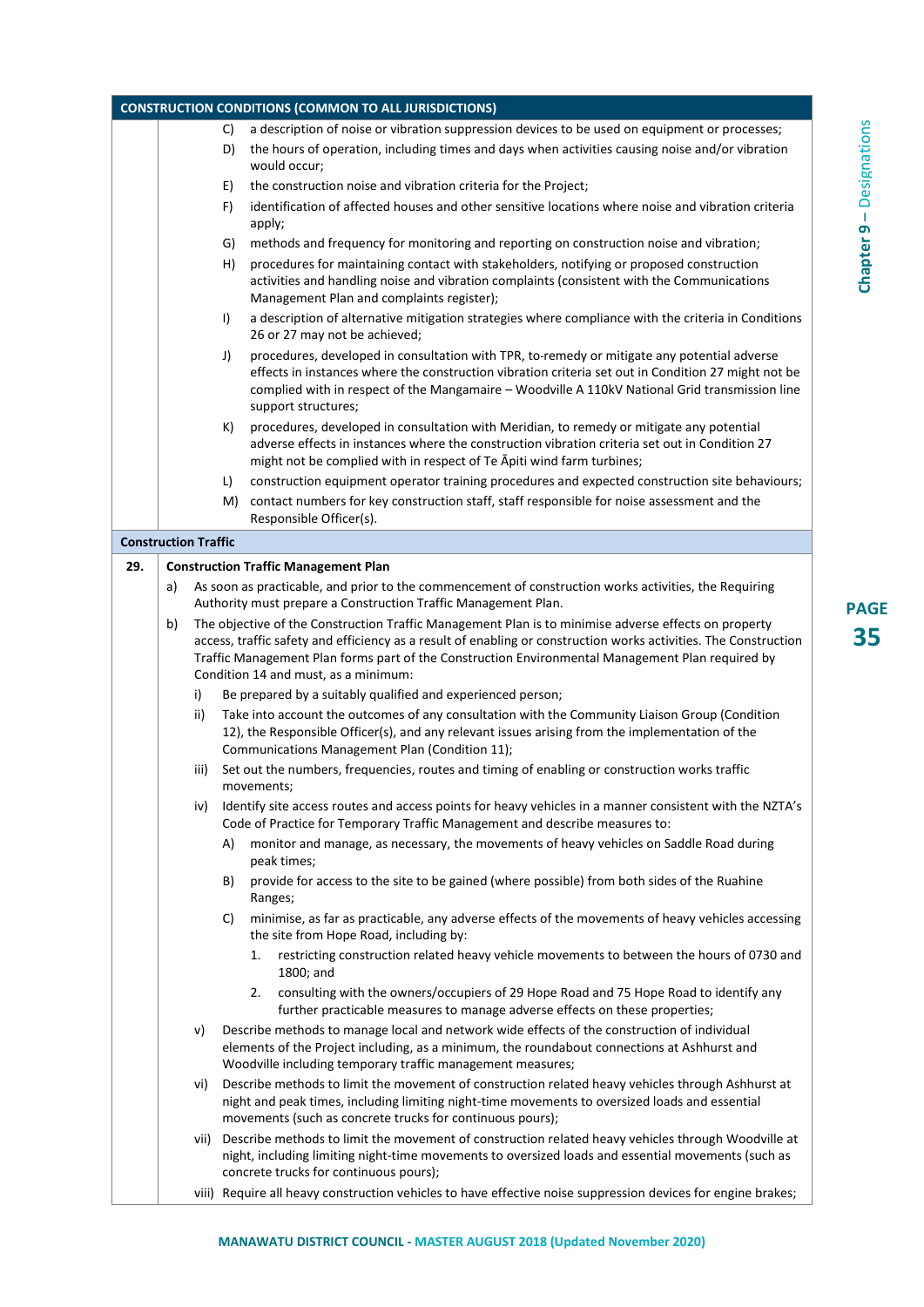|     |    |       | <b>CONSTRUCTION CONDITIONS (COMMON TO ALL JURISDICTIONS)</b>                                                                                                                                                                                                                                                                                                                  |
|-----|----|-------|-------------------------------------------------------------------------------------------------------------------------------------------------------------------------------------------------------------------------------------------------------------------------------------------------------------------------------------------------------------------------------|
|     |    | ix)   | Give consideration to opportunities to reduce adverse effects though:                                                                                                                                                                                                                                                                                                         |
|     |    |       | use of KRH's infrastructure to deliver construction materials to the Manawatū River bridge site;<br>A)                                                                                                                                                                                                                                                                        |
|     |    |       | accelerated construction of the Manawatū River bridge and Hope Road bridge so that these<br>B)<br>bridges may be used to access the site;                                                                                                                                                                                                                                     |
|     |    | x)    | Set out how the current provision for pedestrians and cyclists is maintained;                                                                                                                                                                                                                                                                                                 |
|     |    | xi)   | Detail measures to provide on-going vehicle access to private and adjacent properties, including the<br>Te Apiti wind farm and the Western Car Park, and limit the adverse effects of construction and<br>severance, including by forming any new permanent accesses at the earliest opportunity; and                                                                         |
|     |    | xii)  | Confirm the management approach to loads on heavy vehicles, including covering loads of fine<br>material and the timely removal of any material deposited or spilled on public roads.                                                                                                                                                                                         |
|     |    |       | <b>Tangata Whenua Values</b>                                                                                                                                                                                                                                                                                                                                                  |
| 30. |    |       | Tangata Whenua Values Monitoring and Management Plan                                                                                                                                                                                                                                                                                                                          |
|     | a) |       | A Tangata Whenua Values Monitoring and Management Plan must form part of the Construction                                                                                                                                                                                                                                                                                     |
|     |    |       | Environmental Management Plan (Condition 14).                                                                                                                                                                                                                                                                                                                                 |
|     | b) |       | The objective of the Tangata Whenua Values Monitoring and Management Plan is to recognise and provide<br>for the tangata whenua values of the area affected by the Project and to develop mechanisms and<br>processes to seek to avoid or minimise potential impacts on those values through the implementation of<br>agreed monitoring and mitigation measures.              |
|     | C) |       | The Tangata Whenua Values Monitoring and Management Plan must be prepared by a person (or persons)<br>endorsed by the Project Iwi Partners and must include (but not be limited to):                                                                                                                                                                                          |
|     |    | i)    | Enabling activities, including site dedications;                                                                                                                                                                                                                                                                                                                              |
|     |    | ii)   | Cultural protocols and procedures for cultural inductions;                                                                                                                                                                                                                                                                                                                    |
|     |    | iii)  | A description of specific monitoring activities to be undertaken;                                                                                                                                                                                                                                                                                                             |
|     |    | iv)   | Confirmation of the roles and responsibilities of personnel in respect of clauses(i) to (iii);                                                                                                                                                                                                                                                                                |
|     |    | v)    | Approaches to realising opportunities to reuse natural materials/trees, participation in planting, fish<br>surveys and/or transfer, species monitoring and translocation;                                                                                                                                                                                                     |
|     |    | vi)   | Setting out the detailed accidental discovery protocol procedures development under Condition 31;                                                                                                                                                                                                                                                                             |
|     |    | vii)  | Consideration of potential effects on taonga species, or other species of significance to tangata<br>whenua, including, but not limited to:                                                                                                                                                                                                                                   |
|     |    |       | A)<br>koura;                                                                                                                                                                                                                                                                                                                                                                  |
|     |    |       | B)<br>tuna;                                                                                                                                                                                                                                                                                                                                                                   |
|     |    |       | C)<br>kererū;                                                                                                                                                                                                                                                                                                                                                                 |
|     |    |       | D)<br>parapara (P. brunoniana);                                                                                                                                                                                                                                                                                                                                               |
|     |    |       | E)<br>tī kōuka;                                                                                                                                                                                                                                                                                                                                                               |
|     |    |       | F)<br>toitoi;                                                                                                                                                                                                                                                                                                                                                                 |
|     |    |       | G)<br>karaka;                                                                                                                                                                                                                                                                                                                                                                 |
|     |    |       | H)<br>mataī;                                                                                                                                                                                                                                                                                                                                                                  |
|     |    |       | puku tawai;<br>I)                                                                                                                                                                                                                                                                                                                                                             |
|     |    |       | northern rātā; and<br>J)                                                                                                                                                                                                                                                                                                                                                      |
|     |    | viii) | Any other matters or measure to avoid or mitigate potential impacts on tangata whenua values,<br>customs and practices.                                                                                                                                                                                                                                                       |
|     |    |       | <b>Archaeology and Historic Heritage</b>                                                                                                                                                                                                                                                                                                                                      |
| 31. |    |       | Accidental discovery protocol and archaeological authority                                                                                                                                                                                                                                                                                                                    |
|     | a) |       | Where an area of the Designation is not subject to an archaeological authority (sought under section 44(a)                                                                                                                                                                                                                                                                    |
|     |    |       | and granted under section 48 of the Heritage New Zealand Pouhere Taonga Act 2014), an accidental<br>discovery protocol must apply to all works in that area.                                                                                                                                                                                                                  |
|     | b) |       | The accidental discovery protocol must be prepared in consultation with the Project Iwi Partners and<br>Heritage New Zealand Pouhere Taonga and must include, but not be limited to:                                                                                                                                                                                          |
|     |    | i)    | Details of contractor training regarding the skills necessary to be aware of the possible presence of<br>cultural or archaeological sites or material;                                                                                                                                                                                                                        |
|     |    | ii)   | General procedures following the accidental discovery of possible archaeological sites, kōiwi tangata,<br>wāhi tapu or wāhi taonga, including the requirement to immediately cease enabling or construction<br>works activities in the vicinity of the discovery and the requirement to notify parties including, but not<br>limited to, Heritage New Zealand Pouhere Taonga; |
|     |    | iii)  | Specific procedures in the event that koiwi tangata are discovered;                                                                                                                                                                                                                                                                                                           |
|     |    | iv)   | Procedures for the custody of taonga (excluding koiwi tangata) or material found at an archaeological<br>site;                                                                                                                                                                                                                                                                |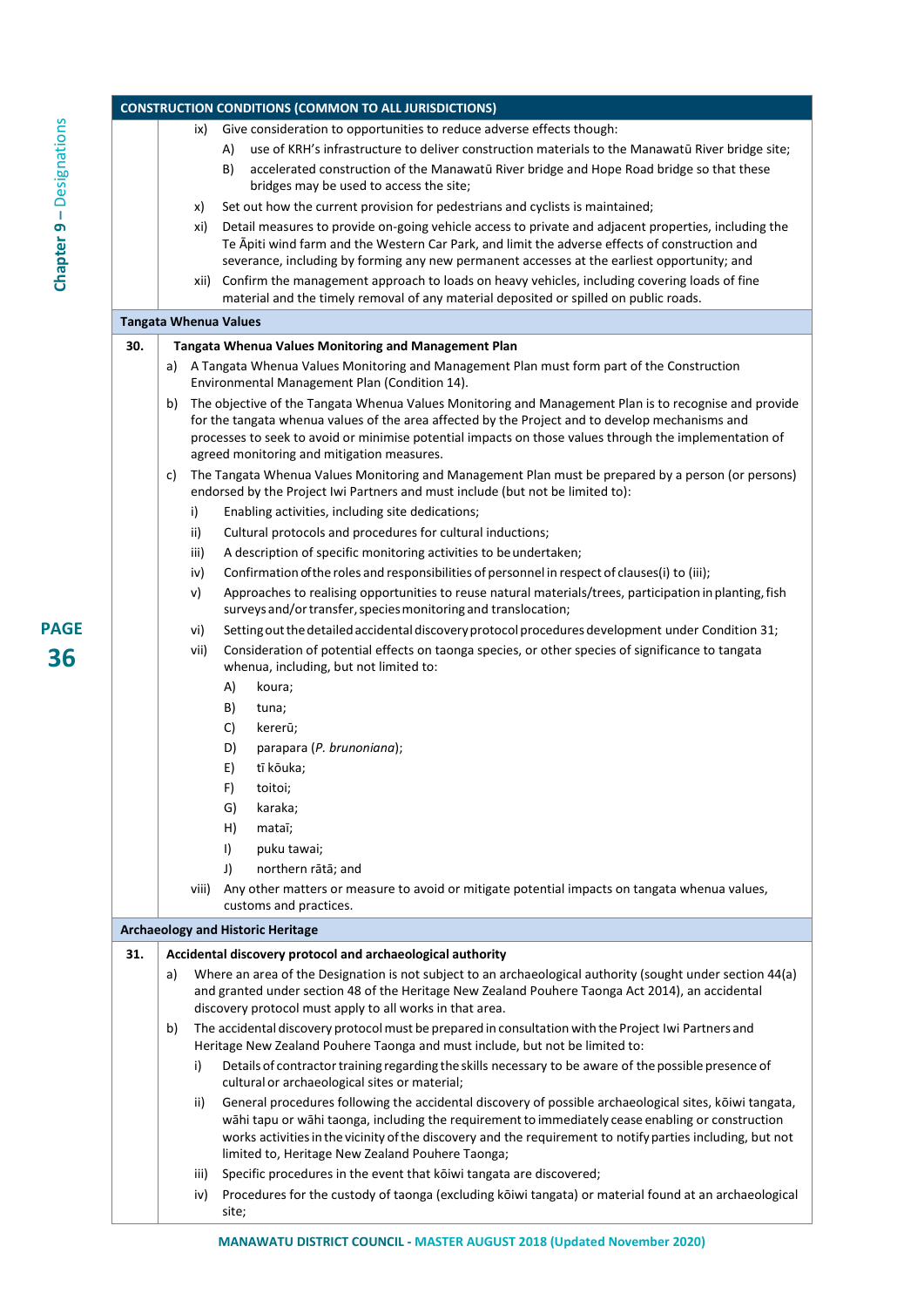|     |    |                                           | <b>CONSTRUCTION CONDITIONS (COMMON TO ALL JURISDICTIONS)</b>                                                                                                                                                                                                                                                |
|-----|----|-------------------------------------------|-------------------------------------------------------------------------------------------------------------------------------------------------------------------------------------------------------------------------------------------------------------------------------------------------------------|
|     |    | v)                                        | Activities (including a review of available and relevant archaeological information) that must be<br>undertaken before enabling or construction works activities in the vicinity of the discovery can<br>recommence, including appropriate tikanga, recording, recovery of artefacts and consultation.      |
|     | c) |                                           | In the event of koiwi tangata being discovered, work must cease immediately in the vicinity of the remains<br>and the Project Iwi Partners, Heritage New Zealand Pouhere Taonga, New Zealand Police and the relevant<br>Council(s) must be contacted.                                                       |
|     |    |                                           | <b>Network Utilities and Roading Infrastructure</b>                                                                                                                                                                                                                                                         |
| 32. |    | <b>Electrical clearances</b>              |                                                                                                                                                                                                                                                                                                             |
|     | a) |                                           | Enabling or construction works activities and structures must be designed and undertaken to comply with<br>the New Zealand Electrical Code of Practice for Electrical Safe Distances (NZECP 34:2001).                                                                                                       |
|     | b) |                                           | The planting required by, and managed by, Conditions 17, 18, 19 and 24 must be selected, located and<br>managed to ensure that it will not result in that vegetation breaching the Electricity (Hazards from Trees)<br>Regulations 2003, including at full maturity.                                        |
| 33. |    |                                           | National Code of Practice for Network Utility Operators' Access to Transport Corridors                                                                                                                                                                                                                      |
|     |    |                                           | All works must be undertaken in accordance with the National Code of Practice for Utility Operators' Access to<br>Transport Corridors (September 2016), or any approved update to the Code.                                                                                                                 |
| 34. |    |                                           | <b>Network Integration Plan</b>                                                                                                                                                                                                                                                                             |
|     | a) | Plan.                                     | Prior to the commencement of construction, the Requiring Authority must prepare a Network Integration                                                                                                                                                                                                       |
|     | b) | Condition 36).                            | The objective of the Network Integration Plan is to demonstrate how the Project integrates with the<br>existing local road network including pedestrian and cycling facilities and with future, planned,<br>improvements to the network (including the shared path that will be provided in accordance with |
|     | c) |                                           | The Network Integration Plan must be prepared in consultation with the relevant road controlling<br>authority and include:                                                                                                                                                                                  |
|     |    | i)                                        | Details of proposed works at the interface between the State Highway and the local road network,<br>including road surfacing, road markings and signs;                                                                                                                                                      |
|     |    | ii)                                       | The outcomes of any consultation with the Community Liaison Group established by Condition 12;                                                                                                                                                                                                              |
|     |    | iii)                                      | Confirmation that the Project design does not preclude the future development of the balance of the<br>Lindauer Arts Trail (Woodville to Manawatū Gorge walkway);                                                                                                                                           |
|     |    | iv)                                       | Specification of how the following requirements will be met:                                                                                                                                                                                                                                                |
|     |    | A)                                        | prior to the opening of the new road, the improvement of the intersections of State Highway 3<br>with York Street and Cambridge Avenue to redirect traffic onto the new road;                                                                                                                               |
|     |    | B)                                        | the extension of the existing walkway from Hampson Street, Woodville to west of the eastern<br>roundabout;                                                                                                                                                                                                  |
|     |    | C)                                        | the provision of a shared path along the northern side of SH3 from the intersection of Cambridge<br>Avenue to the Western Car Park; and                                                                                                                                                                     |
|     |    | D)                                        | the upgrading of the Ashhurst Bridge required by Condition 35.                                                                                                                                                                                                                                              |
| 35. |    | <b>Ashhurst Bridge</b><br>cyclist access. | Prior to the opening of the new road, and subject to any necessary resource consents for the upgrade works<br>being granted, the Ashhurst Bridge on State Highway 3 must be improved to provide separated pedestrian and                                                                                    |
| 36. |    |                                           | Provision of shared path(s)                                                                                                                                                                                                                                                                                 |
|     | a) |                                           | Prior to the opening of the new road a safe shared path(s) must be in place along the entire length of the<br>new road including across any bridges; and                                                                                                                                                    |
|     |    | i)                                        | starting at the northern side of SH3 at the intersection of Cambridge Avenue in Ashhurst;                                                                                                                                                                                                                   |
|     |    | ii)                                       | connecting to the Western Car Park; and                                                                                                                                                                                                                                                                     |
|     |    | iii)                                      | ending at Hampson Street in Woodville.                                                                                                                                                                                                                                                                      |
|     | b) |                                           | The shared path(s) must:                                                                                                                                                                                                                                                                                    |
|     |    | i)<br>ii)                                 | be separated from the carriageway of the new road by, at minimum, a wire barrier;<br>subject to the area of land available and constraints imposed by Condition 9(e)(i) to (iii) and Condition                                                                                                              |
|     |    | T3:                                       |                                                                                                                                                                                                                                                                                                             |
|     |    | A)                                        | be designed and constructed in accordance with Austroads Guide to Road Design Part 6A<br>Appendix A Figure A1: Bicycle Path Operation or any subsequent revisions of that document; and                                                                                                                     |
|     |    | B)                                        | have a minimum sealed width of 3.0 metres for the entire length of the new road and have a<br>minimum width of 0.2m clearance from any barrier.                                                                                                                                                             |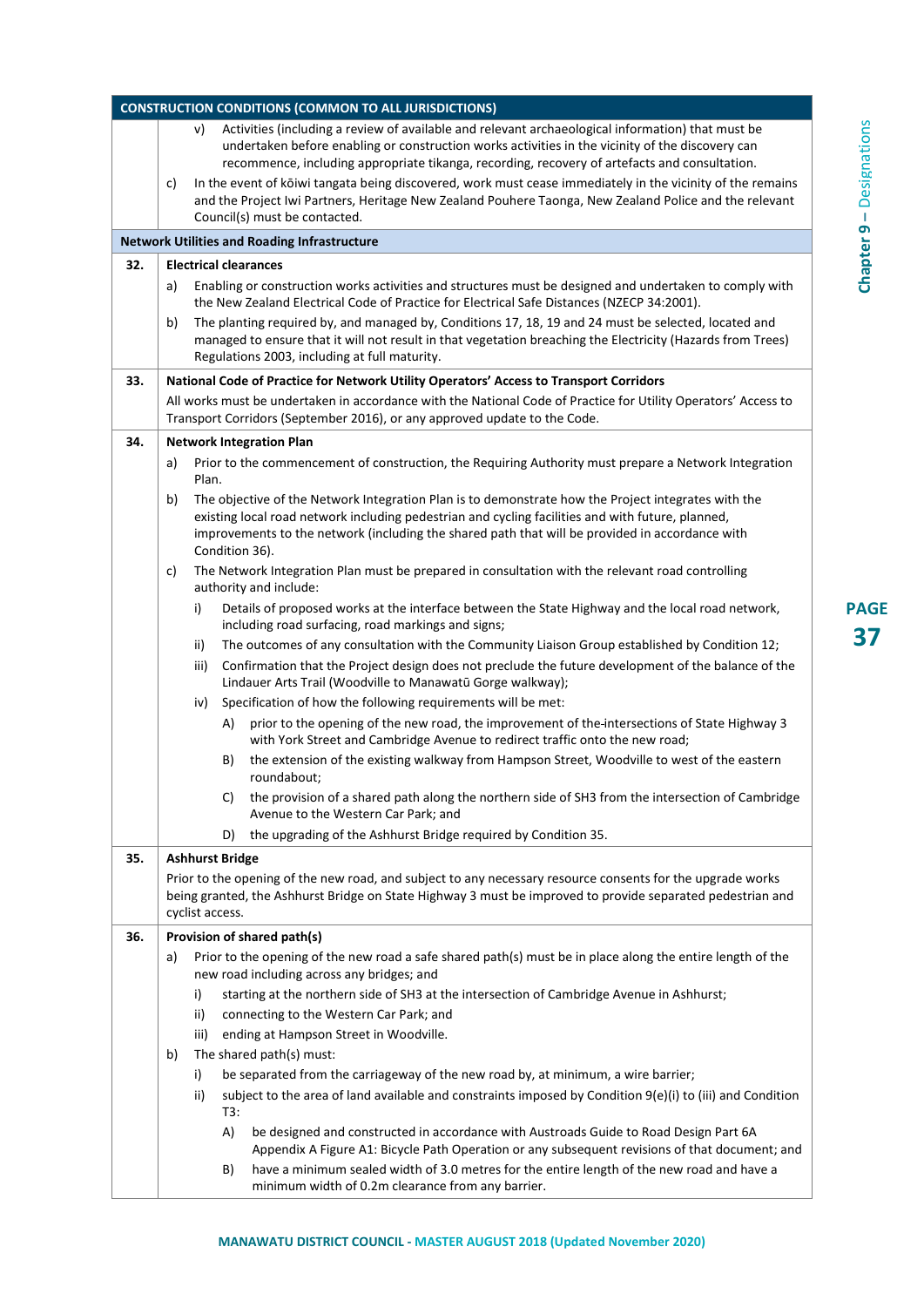|     |                                                                                                                                                                                                                                                                                                                                                  | <b>CONSTRUCTION CONDITIONS (COMMON TO ALL JURISDICTIONS)</b>                                                                                                                                                                                                                                                      |  |  |
|-----|--------------------------------------------------------------------------------------------------------------------------------------------------------------------------------------------------------------------------------------------------------------------------------------------------------------------------------------------------|-------------------------------------------------------------------------------------------------------------------------------------------------------------------------------------------------------------------------------------------------------------------------------------------------------------------|--|--|
|     |                                                                                                                                                                                                                                                                                                                                                  | Advice Note: This Condition was offered by the Requiring Authority to provide additional Project benefits, rather<br>than being necessary to avoid, remedy or mitigate an adverse effect of the Project on the environment or<br>otherwise meet the requirements of the Resource Management Act 1991.             |  |  |
| 37. | <b>New Manawatu River Bridge</b>                                                                                                                                                                                                                                                                                                                 |                                                                                                                                                                                                                                                                                                                   |  |  |
|     | The new Manawatu River Bridge must include a pedestrian viewing platform(s) providing views upstream or<br>downstream. The viewing platform(s) must be physically separated from shared path and the carriageway for<br>pedestrian safety reasons. The viewing platform(s) must have direct access for pedestrians from the Western<br>Car Park. |                                                                                                                                                                                                                                                                                                                   |  |  |
|     |                                                                                                                                                                                                                                                                                                                                                  | Advice Note: This Condition was offered by the Requiring Authority to provide additional Project benefits, rather<br>than being necessary to avoid, remedy or mitigate an adverse effect of the Project on the environment or<br>otherwise meet the requirements of the Resource Management Act 1991.             |  |  |
| 38. |                                                                                                                                                                                                                                                                                                                                                  | <b>Recreational Paths Fund</b>                                                                                                                                                                                                                                                                                    |  |  |
|     | a)                                                                                                                                                                                                                                                                                                                                               | As soon as practicable, the Requiring Authority must establish and administer a Recreational Paths Fund of<br>\$1 million.                                                                                                                                                                                        |  |  |
|     | b)                                                                                                                                                                                                                                                                                                                                               | The purpose of the Fund is to enable the investigation and construction of recreational paths that<br>potentially connect to the shared path required by Condition 36.                                                                                                                                            |  |  |
|     | c)                                                                                                                                                                                                                                                                                                                                               | Activities under (b) are to be undertaken in consultation with the Project Iwi Partners, Te Apiti Manawatū<br>Gorge Governance Group, the Councils, and relevant landowners.                                                                                                                                      |  |  |
|     | d)                                                                                                                                                                                                                                                                                                                                               | Construction activities under (b) are subject to land availability and obtaining any necessary statutory<br>approvals.                                                                                                                                                                                            |  |  |
|     | e)                                                                                                                                                                                                                                                                                                                                               | The Fund must remain available until the opening of the new road only.                                                                                                                                                                                                                                            |  |  |
|     |                                                                                                                                                                                                                                                                                                                                                  | Advice Note: This Condition was offered by the Requiring Authority to provide additional Project benefits, rather<br>than being necessary to avoid, remedy or mitigate an adverse effect of the Project on the environment or<br>otherwise meet the requirements of the Resource Management Act 1991.             |  |  |
| 39. |                                                                                                                                                                                                                                                                                                                                                  | <b>Noise bunds</b>                                                                                                                                                                                                                                                                                                |  |  |
|     | a)                                                                                                                                                                                                                                                                                                                                               | Prior to undertaking construction works activities in the vicinity of 1213 Fitzherbert East Road or 49846<br>State Highway 3 (subject to reasonable property access and land availability):                                                                                                                       |  |  |
|     |                                                                                                                                                                                                                                                                                                                                                  | An extended earth bund must be designed and constructed along the roadside boundary of the<br>i)<br>designation with 1213 Fitzherbert East Road for the purpose of operational noise mitigation and visual<br>screening. The design must be undertaken in consultation with the owners/occupiers of the property. |  |  |
|     |                                                                                                                                                                                                                                                                                                                                                  | An earth bund must be designed and constructed along the roadside boundary of the designation<br>ii)<br>with 49846 State Highway 3, Woodville, for the purpose of operational noise mitigation and visual<br>screening. The design must be undertaken in consultation with the owners/occupiers of the property.  |  |  |
|     | b)                                                                                                                                                                                                                                                                                                                                               | An independent, suitably qualified and experienced person must design the bunds provided for 1213<br>Fitzherbert East Road and 49846 State Highway 3 required by i) and ii).                                                                                                                                      |  |  |

|             | <b>CONSTRUCTION CONDITIONS (PALMERSTON NORTH CITY ONLY)</b> |                                                                                                                                                                                                                                           |  |  |  |
|-------------|-------------------------------------------------------------|-------------------------------------------------------------------------------------------------------------------------------------------------------------------------------------------------------------------------------------------|--|--|--|
|             | Parahaki Island                                             |                                                                                                                                                                                                                                           |  |  |  |
| <b>PN1.</b> |                                                             | Outline Plan - Parahaki Island                                                                                                                                                                                                            |  |  |  |
|             | a)                                                          | Where an Outline Plan(s) describes works related to the bridging of the Manawatū River, including any<br>piers, abutments and the northern and southern approaches (and associated construction access), the<br>Requiring Authority must: |  |  |  |
|             | i)                                                          | Consult with the Te Apiti Ahu Whenua Trust for the purpose of recognising the values of Parahaki Island<br>and providing for those values including by:                                                                                   |  |  |  |
|             |                                                             | minimising, as far as practicable, any impact of the enabling or construction works activities or<br>A)<br>Manawatū River bridge piers on Parahaki Island;                                                                                |  |  |  |
|             |                                                             | identifying opportunities to recognise the historical and cultural significance of Parahaki Island in<br>B)<br>the design of Manawatū River bridge and approaches to the bridge;                                                          |  |  |  |
|             |                                                             | identifying opportunities for landscape or ecological mitigation planting required by Conditions 17,<br>C)<br>18 and 24 on Parahaki Island.                                                                                               |  |  |  |
|             | ii)                                                         | As a minimum, include the following in the Outline Plan(s):                                                                                                                                                                               |  |  |  |
|             |                                                             | details of the consultation undertaken with the Te Apiti Ahu Whenua Trust, including comments<br>A)<br>made in relation to the matters listed in a) and any measures taken by the Requiring Authority to<br>respond to these comments.    |  |  |  |
|             |                                                             | <b>Recreation and Open Space</b>                                                                                                                                                                                                          |  |  |  |
| <b>PN2.</b> |                                                             | <b>Western Car Park Construction Management Plan</b>                                                                                                                                                                                      |  |  |  |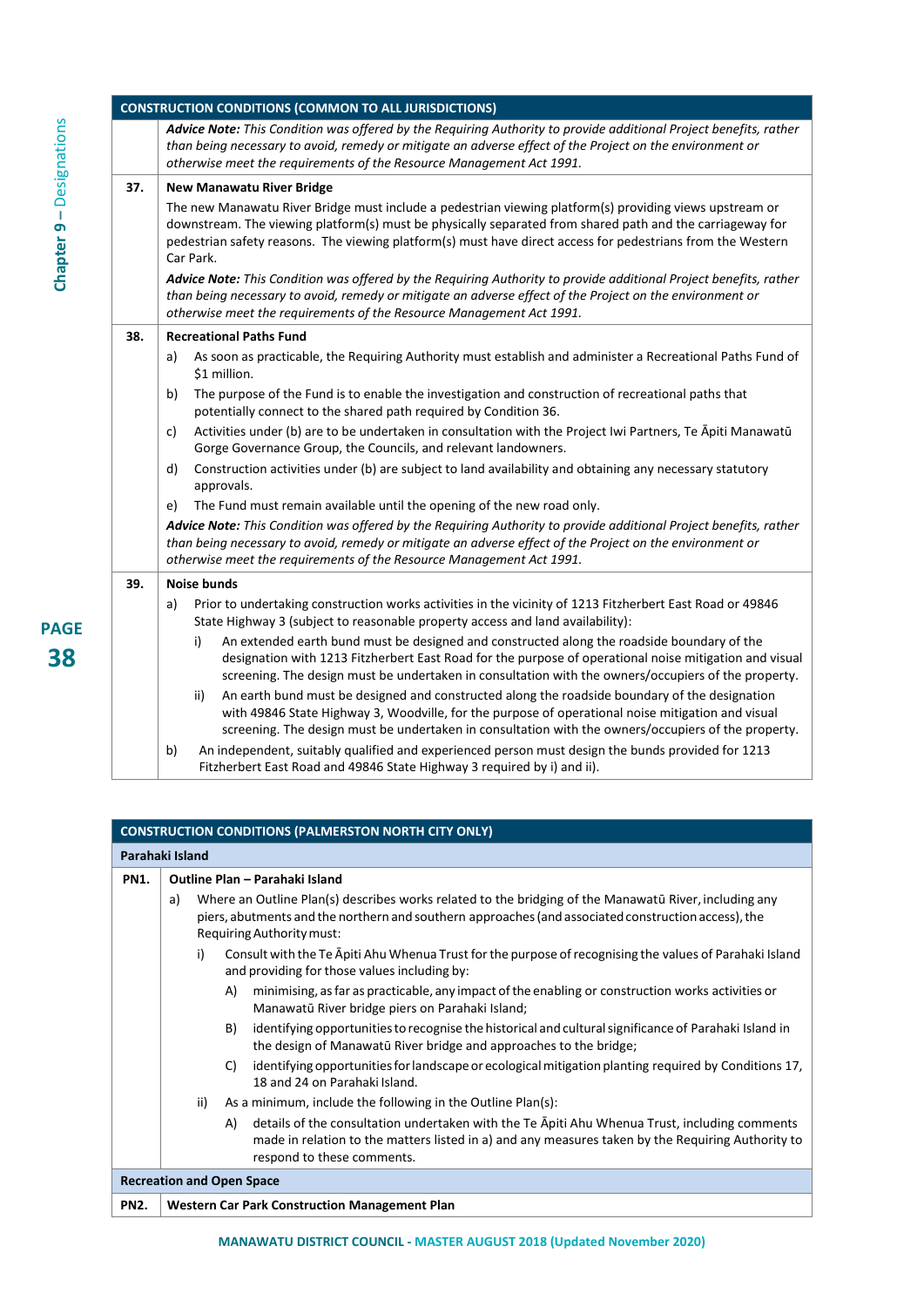|             |    | <b>CONSTRUCTION CONDITIONS (PALMERSTON NORTH CITY ONLY)</b>            |                                                                                                                                                                                                                                                                                                                                                                                                         |
|-------------|----|------------------------------------------------------------------------|---------------------------------------------------------------------------------------------------------------------------------------------------------------------------------------------------------------------------------------------------------------------------------------------------------------------------------------------------------------------------------------------------------|
|             | a) |                                                                        | Prior to any enabling or construction works that affect access to or use of the car park at the western                                                                                                                                                                                                                                                                                                 |
|             |    |                                                                        | boundary of the Manawatū Gorge Scenic Reserve and/or access to the Manawatū Gorge walking tracks, a<br>Western Car Park Construction Management Plan must be prepared.                                                                                                                                                                                                                                  |
|             | b) |                                                                        | The objective of the Western Car Park Construction Management Plan is to detail how public access will<br>be maintained for the duration of enabling and construction works activities.                                                                                                                                                                                                                 |
|             | c) |                                                                        | The Western Car Park Construction Management Plan must be prepared in consultation with the<br>landowner, Department of Conservation, Palmerston North City Council, Te Apiti Manawatū Gorge<br>Governance Group, the Project Iwi Partners, and the Community Liaison Group.                                                                                                                            |
|             | d) |                                                                        | The Western Car Park Construction Management Plan must include, as a minimum:                                                                                                                                                                                                                                                                                                                           |
|             |    | i)                                                                     | While allowing for construction activities, provision of a temporary car park that is generally of the<br>same standard of surface and parking capacity that the existing car park had at 31 October 2018;                                                                                                                                                                                              |
|             |    | ii)<br>will be provided;                                               | Details of how public access between any temporary carpark and the Manawatū Gorge Walking Track                                                                                                                                                                                                                                                                                                         |
|             |    |                                                                        | iii) A Crime Prevention Through Environmental Design Safety Site Assessment; and                                                                                                                                                                                                                                                                                                                        |
|             |    | upcoming closure information.                                          | iv) Details of any changes to or temporary relocation of existing way finding and interpretation signs<br>within and adjacent to the Western Car Park (including signs to existing walking tracks and to any<br>pedestrian access or viewpoints for pedestrians on the new Manawatū River bridge) and any                                                                                               |
|             | e) |                                                                        | If a temporary closure to the Western Car Park is required, this must only occur during weekdays and for<br>no more than two consecutive working weeks at a time. The Department of Conservation, the Te Apiti<br>Manawatū Gorge Governance Group and the Responsible Officer(s) must be made aware of the details of<br>the temporary closure at least 10 working days prior to the closure occurring. |
| <b>PN3.</b> |    | Western Car Park Reinstatement Management Plan                         |                                                                                                                                                                                                                                                                                                                                                                                                         |
|             | a) |                                                                        | Within one year of commencing the construction of works in the proximity of the Western Car Park that<br>will directly affect that car park, a Western Car Park Reinstatement Management Plan must be prepared.                                                                                                                                                                                         |
|             | b) |                                                                        | The Western Car Park Reinstatement Management Plan must be prepared in consultation with the<br>landowner, Department of Conservation, Palmerston North City Council, the Te Apiti Manawatū Gorge<br>Governance Group, the Project Iwi Partners and the Community Liaison Group and be consistent with the<br>design principles and design outcomes in the Cultural and Environmental Design Framework. |
|             | c) | The Western Car Park Reinstatement Management Plan must, as a minimum: |                                                                                                                                                                                                                                                                                                                                                                                                         |
|             |    | i)                                                                     | Provide for at least the same number of car parks as the number that existed at 31 October 2018;                                                                                                                                                                                                                                                                                                        |
|             |    | ii)<br>2018;                                                           | Provide for at least the same number of toilet and bike parking facilities that existed at 31 October                                                                                                                                                                                                                                                                                                   |
|             |    | iii)                                                                   | Provide for at least the same public access to the Manawatu River that existed at 31 October 2018;                                                                                                                                                                                                                                                                                                      |
|             |    | iv)                                                                    | Include a Crime Prevention Through Environmental Design (CPTED) Safety Site Assessment;                                                                                                                                                                                                                                                                                                                 |
|             |    | v)                                                                     | Incorporate any decisions regarding the future status of the closed section of State Highway 3<br>immediately adjacent to the car park that existed at 31 October 2018;                                                                                                                                                                                                                                 |
|             |    | vi)                                                                    | Take into account the final masterplan prepared by the Te Apiti Manawatū Gorge Governance Group;                                                                                                                                                                                                                                                                                                        |
|             |    | vii)                                                                   | Describe the reinstatement of land used for construction including:                                                                                                                                                                                                                                                                                                                                     |
|             |    | A)<br>with the landowner);                                             | removal of structures, plant and materials associated with construction (unless otherwise agreed                                                                                                                                                                                                                                                                                                        |
|             |    | B)<br>Manawatū River bridge);                                          | replacement or reinstatement of formal parking areas, boundary fences, landscaping and way<br>finding and interpretation signs within and adjacent to the Western Car Park (including signs to<br>existing walking tracks and to any pedestrian access or viewpoints for pedestrians on the new                                                                                                         |
|             |    | C)                                                                     | reinstatement of grassed areas to a similar condition as existed prior to construction; and                                                                                                                                                                                                                                                                                                             |
|             |    | D)                                                                     | replacement of trees and other planting removed as part of construction activities.                                                                                                                                                                                                                                                                                                                     |
|             |    |                                                                        | viii) Include details of the consultation undertaken under clause (b) above, including the comments made<br>and any measures taken by the Requiring Authority to respond to these matters.                                                                                                                                                                                                              |

|     | CONSTRUCTION CONDITIONS (MANAWATŪ DISTRICT ONLY)                                                              |  |  |
|-----|---------------------------------------------------------------------------------------------------------------|--|--|
|     | <b>Network Utilities</b>                                                                                      |  |  |
| M1. | Outline Plan - Tararua High Pressure Gas Transmission Pipeline                                                |  |  |
|     | Where an Outline Plan(s) describes enabling or construction works that traverse the Tararua High Pressure Gas |  |  |
|     | Transmission Pipeline, the Requiring Authority must:                                                          |  |  |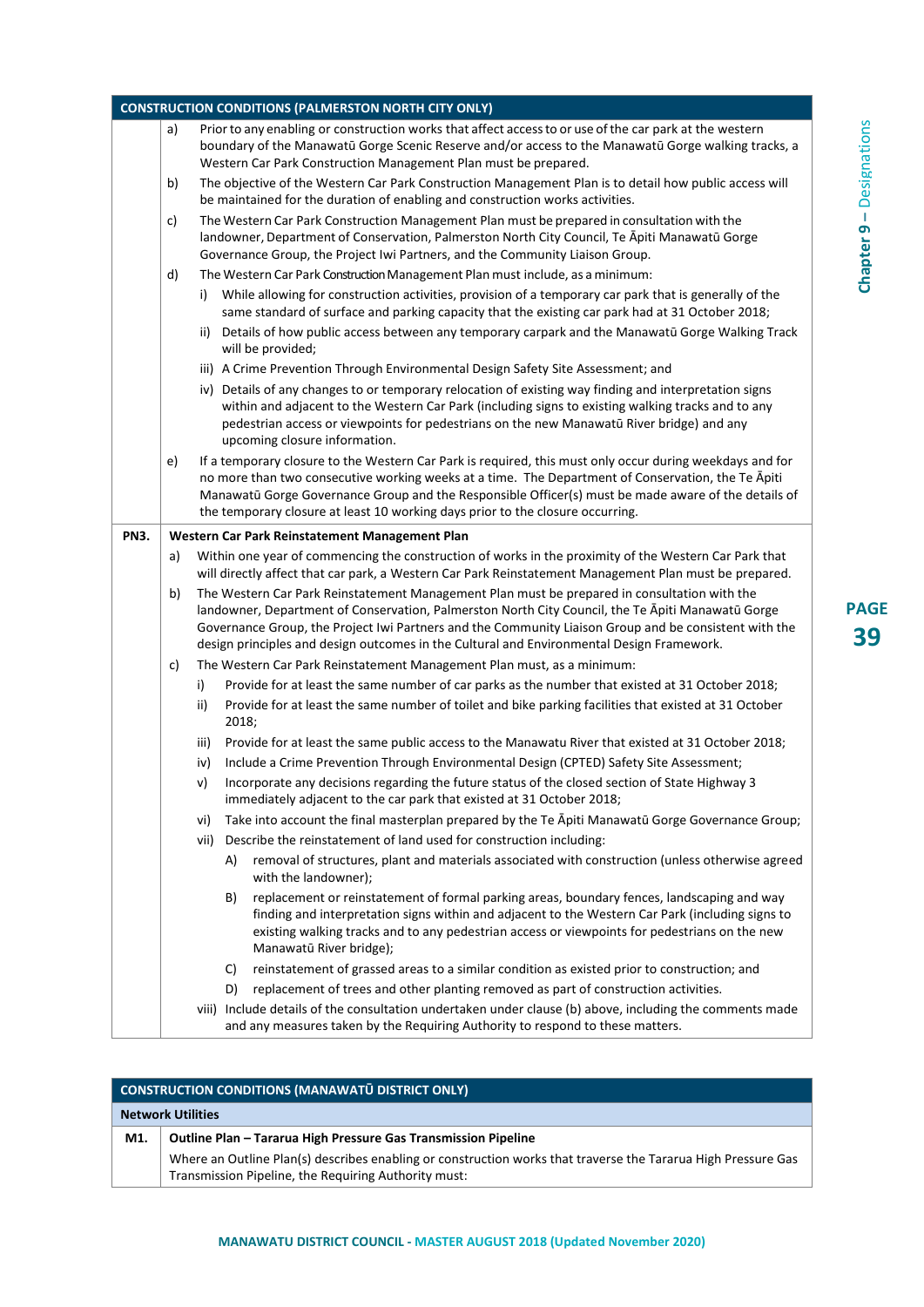|     |                                                                                                                                                                          | <b>CONSTRUCTION CONDITIONS (MANAWATŪ DISTRICT ONLY)</b>                                                                                                                                                                                                              |  |  |
|-----|--------------------------------------------------------------------------------------------------------------------------------------------------------------------------|----------------------------------------------------------------------------------------------------------------------------------------------------------------------------------------------------------------------------------------------------------------------|--|--|
|     | a)                                                                                                                                                                       | Consult with First Gas in order to develop any necessary measure to ensure that no enabling or<br>construction works activities, and particularly site access, cause material damage to or affect the<br>operation and maintenance of the pipeline.                  |  |  |
|     | b)                                                                                                                                                                       | Include details of the consultation undertaken and any measures to protect the pipeline in the Outline<br>Plan.                                                                                                                                                      |  |  |
|     |                                                                                                                                                                          | Advice Note: This condition concerns works that may affect the interests of First Gas. Other legislative powers,<br>rights, or requirements may apply to First Gas; this condition does not derogate from any such power, right, or<br>requirement.                  |  |  |
| M2. |                                                                                                                                                                          | Outline Plan - Palmerston North to Gisborne Rail Corridor                                                                                                                                                                                                            |  |  |
|     | Where an Outline Plan(s) describes enabling or construction works within or adjacent to the Palmerston North<br>to Gisborne rail corridor, the Requiring Authority must: |                                                                                                                                                                                                                                                                      |  |  |
|     | a)                                                                                                                                                                       | Consult with KRH for the purpose of appropriately avoiding, remedying or mitigating any potential<br>adverse effects of the Project (including as a result of access across the corridor) on the continued<br>operation, maintenance and upgrading of the rail line. |  |  |
|     | b)                                                                                                                                                                       | Include details of the consultation undertaken and any measures to avoid, remedy or mitigate any<br>potential adverse effects in the outline plan.                                                                                                                   |  |  |
|     | c)                                                                                                                                                                       | Set out how any measures to avoid, remedy or mitigate any potential adverse effects identified in<br>accordance with clause (b) may be reviewed and updated, as necessary.                                                                                           |  |  |
|     |                                                                                                                                                                          | <b>Advice Note 1:</b> Written consent from KRH under section $177(1)(a)$ of the RMA is required independent of this<br>condition.                                                                                                                                    |  |  |
|     |                                                                                                                                                                          | Advice Note 2: This condition concerns works that may affect the interests of KRH. Other legislative powers,<br>rights, or requirements may apply to KRH; this condition does not derogate from any such power, right, or<br>requirement.                            |  |  |

**Chapter 9**

**–** Designations

|     | <b>CONSTRUCTION CONDITIONS (TARARUA DISTRICT ONLY)</b> |                                                                                                                                                                                                                                                                                                                                                                 |                                                                                                                                                                                                                                                                                                                                                                                                                                                                                                                    |  |
|-----|--------------------------------------------------------|-----------------------------------------------------------------------------------------------------------------------------------------------------------------------------------------------------------------------------------------------------------------------------------------------------------------------------------------------------------------|--------------------------------------------------------------------------------------------------------------------------------------------------------------------------------------------------------------------------------------------------------------------------------------------------------------------------------------------------------------------------------------------------------------------------------------------------------------------------------------------------------------------|--|
|     |                                                        |                                                                                                                                                                                                                                                                                                                                                                 | <b>Network Utilities and Infrastructure</b>                                                                                                                                                                                                                                                                                                                                                                                                                                                                        |  |
| T1. |                                                        | Te Apiti Wind Farm Management Plan                                                                                                                                                                                                                                                                                                                              |                                                                                                                                                                                                                                                                                                                                                                                                                                                                                                                    |  |
|     | a)                                                     | As soon as practicable, and prior to any construction works, being undertaken within the portion of the Te<br>Apiti wind farm site indicated by property reference numbers 8, 9, 10, 11, and 12 on Land Requirement<br>Plans TAT-2-DG-E-0100-A to TAT-2-DG-E-0108-A dated 14 October 2019, the Requiring Authority must<br>prepare a Wind Farm Management Plan. |                                                                                                                                                                                                                                                                                                                                                                                                                                                                                                                    |  |
|     | b)                                                     |                                                                                                                                                                                                                                                                                                                                                                 | The objective of the Wind Farm Management Plan is to set out measures to avoid where practicable the<br>potential effects of the Project on wind farm operations provided for by the wind farm resource consent<br>(granted on 3 September 2003) and, where avoidance is not possible, set out measures to remedy or<br>mitigate such effects.                                                                                                                                                                     |  |
|     | c)                                                     |                                                                                                                                                                                                                                                                                                                                                                 | The Wind Farm Management Plan must, as a minimum:                                                                                                                                                                                                                                                                                                                                                                                                                                                                  |  |
|     |                                                        | i)                                                                                                                                                                                                                                                                                                                                                              | Be prepared in consultation with Meridian;                                                                                                                                                                                                                                                                                                                                                                                                                                                                         |  |
|     |                                                        | ii)                                                                                                                                                                                                                                                                                                                                                             | Include details of the consultation undertaken, including measures taken by the Requiring Authority<br>to respond to Meridian's comments and feedback;                                                                                                                                                                                                                                                                                                                                                             |  |
|     |                                                        | iii)                                                                                                                                                                                                                                                                                                                                                            | Describe the details of the on-going access arrangements, including for over-dimensional loads, and<br>as required by Condition 9(e)(v) to accommodate Meridian's operation, maintenance and upgrade<br>requirements;                                                                                                                                                                                                                                                                                              |  |
|     |                                                        | iv)                                                                                                                                                                                                                                                                                                                                                             | Describe the details of management of construction traffic within the wind farm;                                                                                                                                                                                                                                                                                                                                                                                                                                   |  |
|     |                                                        | v)                                                                                                                                                                                                                                                                                                                                                              | Describe measures to protect underground infrastructure, as required by Condition 9(e)(iii);                                                                                                                                                                                                                                                                                                                                                                                                                       |  |
|     |                                                        | vi)                                                                                                                                                                                                                                                                                                                                                             | Include technical, engineering and geotechnical advice from suitably qualified and experienced<br>person(s) in relation to the impact of the enabling or construction works activities on the safe and<br>efficient operation of a turbine where:                                                                                                                                                                                                                                                                  |  |
|     |                                                        |                                                                                                                                                                                                                                                                                                                                                                 | A)<br>enabling or construction works activities (other than for the relocation of underground<br>infrastructure and wind farm accesses) are within 160 metres of a turbine location shown on the<br>plan marked "Drawing No. 1 (Rev 3) General Site Plan With Topo Information" (referenced in the<br>resource consent granted on 3 September 2003) except that in the case of turbines A11, A12<br>and A13 (now known as TAP01, TAP02, and TAP03) this distance is limited to 60m when closer to<br>Ashhurst; and |  |
|     |                                                        |                                                                                                                                                                                                                                                                                                                                                                 | that turbine is not removed as part of the Project;<br>B)                                                                                                                                                                                                                                                                                                                                                                                                                                                          |  |
|     |                                                        |                                                                                                                                                                                                                                                                                                                                                                 | vii) Confirm compliance with NZECP 34:2001;                                                                                                                                                                                                                                                                                                                                                                                                                                                                        |  |
|     |                                                        |                                                                                                                                                                                                                                                                                                                                                                 | viii) Set out details of site management and security;                                                                                                                                                                                                                                                                                                                                                                                                                                                             |  |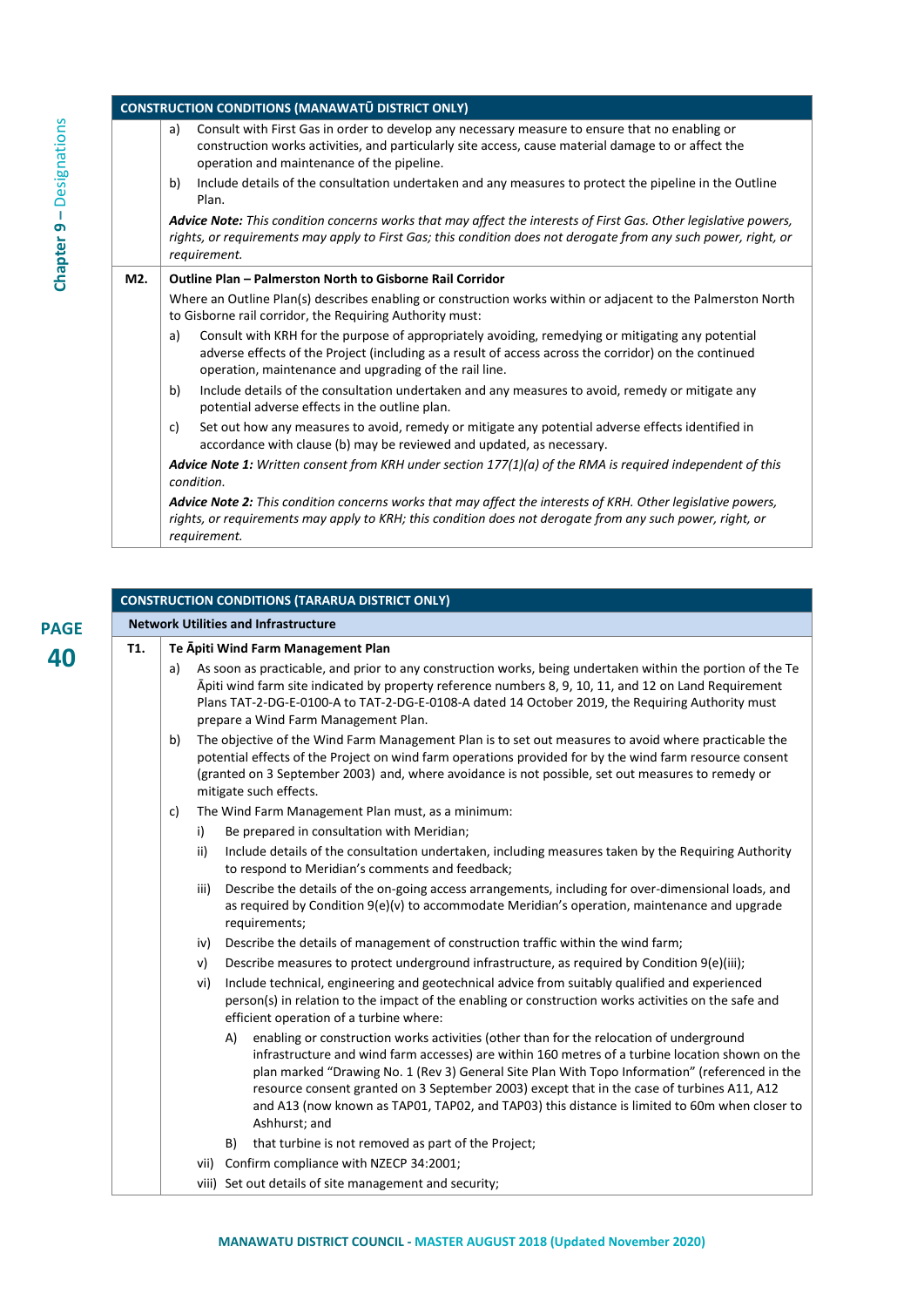|     | <b>CONSTRUCTION CONDITIONS (TARARUA DISTRICT ONLY)</b>                                                                                                                                                                                                                                                                                                                                                                                                                                                                                                    |
|-----|-----------------------------------------------------------------------------------------------------------------------------------------------------------------------------------------------------------------------------------------------------------------------------------------------------------------------------------------------------------------------------------------------------------------------------------------------------------------------------------------------------------------------------------------------------------|
|     | Describe arrangements for wind farm site inductions and contractor training, including Meridian's<br>ix)<br>involvement in that training; and                                                                                                                                                                                                                                                                                                                                                                                                             |
|     | Confirm measures to manage the effects of dust that may damage the turbines, substation or<br>x)<br>overhead electricity transmission lines.                                                                                                                                                                                                                                                                                                                                                                                                              |
| T2. | <b>National Grid Management Plan</b>                                                                                                                                                                                                                                                                                                                                                                                                                                                                                                                      |
|     | Prior to any construction works, or enabling works, being undertaken in the vicinity of the Mangamaire -<br>a)<br>Woodville A 110kV transmission line, the Requiring Authority must prepare a National Grid Management<br>Plan.                                                                                                                                                                                                                                                                                                                           |
|     | The objective of the National Grid Management Plan is to avoid, remedy or mitigate the potential effects<br>b)<br>of the Project on the operation and maintenance of the Mangamaire - Woodville A 110kV transmission<br>line.                                                                                                                                                                                                                                                                                                                             |
|     | The NGMP must, as a minimum:<br>c)                                                                                                                                                                                                                                                                                                                                                                                                                                                                                                                        |
|     | Be prepared in consultation with TPR;<br>i)                                                                                                                                                                                                                                                                                                                                                                                                                                                                                                               |
|     | ii)<br>Include details of the consultation undertaken, including measures taken by the Requiring Authority<br>to respond to TPR's comments and feedback;                                                                                                                                                                                                                                                                                                                                                                                                  |
|     | Demonstrate how construction works and associated activities are designed and undertaken to<br>iii)<br>comply with NZECP 34:2001;                                                                                                                                                                                                                                                                                                                                                                                                                         |
|     | Establish a specific height for clearance over a State highway, if necessary;<br>iv)                                                                                                                                                                                                                                                                                                                                                                                                                                                                      |
|     | Describe the details of the on-going access arrangements as required by Condition $9(e)(vi)$ ;<br>v)                                                                                                                                                                                                                                                                                                                                                                                                                                                      |
|     | Develop measures to control induced and transferred voltages and earth potential rise where<br>vi)<br>conductive material is within 8 metres of the transmission line support structures;                                                                                                                                                                                                                                                                                                                                                                 |
|     | vii) Confirm procedures set out for the management of construction vibration included in the<br>Construction Noise and Vibration Management Plan required by Condition 28);                                                                                                                                                                                                                                                                                                                                                                               |
|     | viii) Identify areas where additional management measures are necessary such as fencing or hurdles;                                                                                                                                                                                                                                                                                                                                                                                                                                                       |
|     | Confirm timing for any outage that may be necessary;<br>ix)                                                                                                                                                                                                                                                                                                                                                                                                                                                                                               |
|     | Confirm measures to manage the effects of dust that may damage the National Grid transmission<br>x)<br>lines; and                                                                                                                                                                                                                                                                                                                                                                                                                                         |
|     | Confirm details of contractor training, and TPR's involvement in that training, for those working<br>xi)<br>within 8 metres of the transmission line support structures or within the maximum extent of<br>conductor swing (at maximum operating temperature).                                                                                                                                                                                                                                                                                            |
|     | Advice Note: This condition concerns works that may affect the interests of TPR. Other legislative powers,<br>rights, or requirements may apply to TPR; this condition does not derogate from any such power, right, or<br>requirement.                                                                                                                                                                                                                                                                                                                   |
|     | <b>Ballantrae Hill Country Research Station</b>                                                                                                                                                                                                                                                                                                                                                                                                                                                                                                           |
| Т3. | Ballantrae Research Station and Fertiliser Trial Management Plan                                                                                                                                                                                                                                                                                                                                                                                                                                                                                          |
|     | Except where AgResearch provides written approval:<br>a)                                                                                                                                                                                                                                                                                                                                                                                                                                                                                                  |
|     | The land occupied for the purposes of construction must not;<br>i)                                                                                                                                                                                                                                                                                                                                                                                                                                                                                        |
|     | exceed a maximum area of 4.8 hectares on the long-term fertiliser and grazing systems trial;<br>A)                                                                                                                                                                                                                                                                                                                                                                                                                                                        |
|     | reduce the number of frame sites on the long-term fertiliser and grazing systems trial by more<br>B)<br>than 15; and                                                                                                                                                                                                                                                                                                                                                                                                                                      |
|     | C)<br>reduce that area of a farmlet that makes up the trial ((as shown on the plan included as<br>Attachment A to the statement of evidence of Dr David Horne dated 8 March 2019) by more<br>than 26%.                                                                                                                                                                                                                                                                                                                                                    |
|     | The road construction footprint (inclusive of a 10-metre buffer from the edge of any cut or fill) must<br>ii)<br>avoid existing frame sites and must be minimised as far as reasonably practicable within the Pylon<br>East (Big Hill) (HFHF - High Fertiliser High Fertiliser) farmlet as shown on Figure 1 of the Statement of<br>evidence of Alec Donald Mackay of AgResearch Ltd dated 15 March 2019.                                                                                                                                                 |
|     | The road construction footprint (inclusive of a 10-metre buffer from the edge of any cut or fill) must<br>iii)<br>be positioned in a manner that minimises as far as is reasonably practicable the elimination of<br>existing frame sites located within the Pylon East (HFNF - High Fertiliser No Fertiliser); Pylon West<br>(LFLF - Low Fertiliser Low Fertiliser) and Pylon Centre (LFNF - Low Fertiliser No Fertiliser) farmlets as<br>shown on Figure 1 of the Statement of evidence of Alec Donald Mackay of AgResearch Ltd dated 15<br>March 2019. |
|     | There must be no spoil sites or large-scale erosion and sediment control structures (such as sediment<br>iv)<br>settling ponds or wetlands) located outside of the road construction footprint within the farmlets<br>referenced in clause (ii) and (iii) above, as shown on Figure 1 of the Statement of evidence of Alec<br>Donald Mackay of AgResearch Ltd dated 15 March 2019.                                                                                                                                                                        |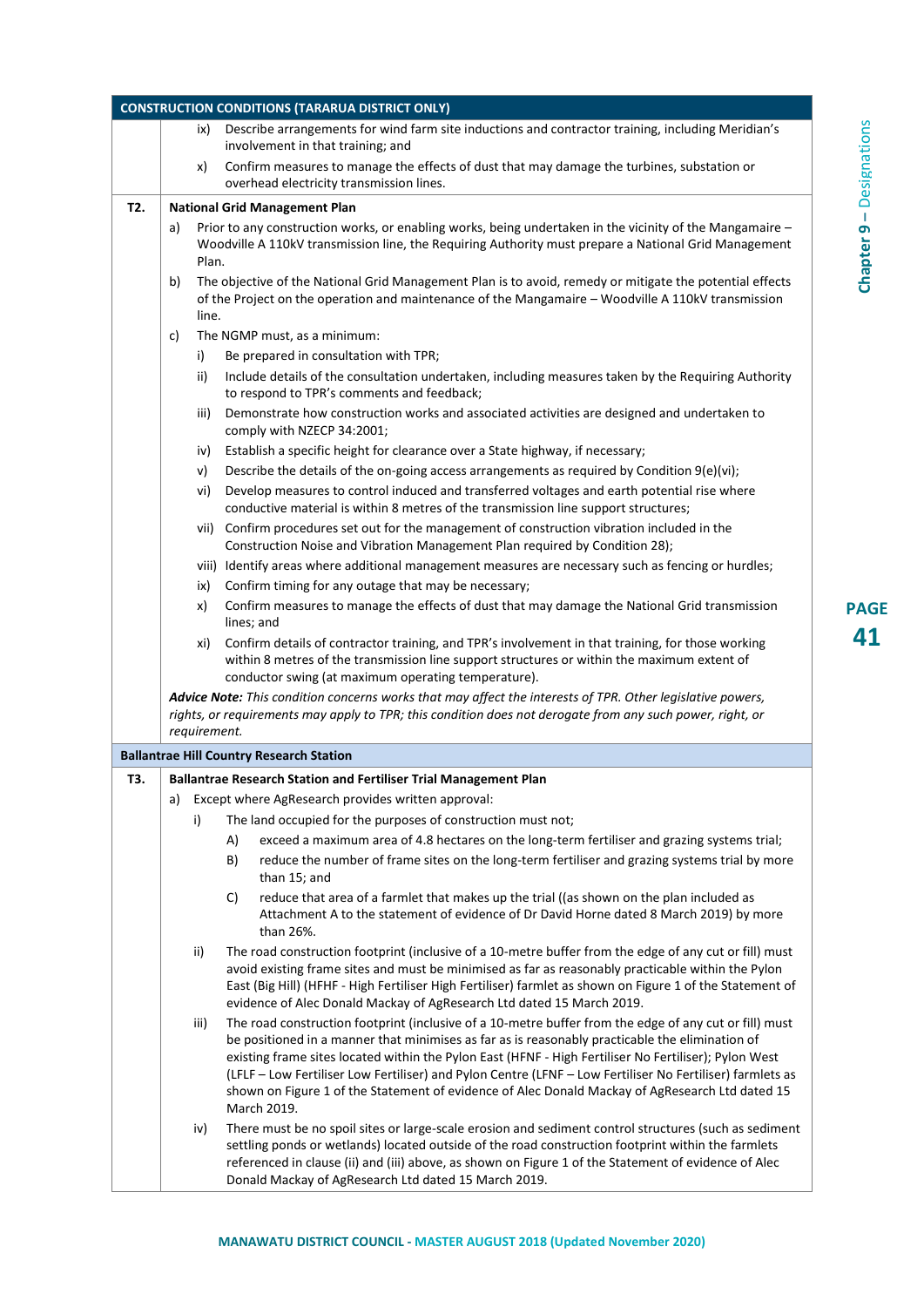|     |    | <b>CONSTRUCTION CONDITIONS (TARARUA DISTRICT ONLY)</b>                                                                                                                                                                                                                                                                                                                                                                                                                                                                                                                                                                                                                                                |
|-----|----|-------------------------------------------------------------------------------------------------------------------------------------------------------------------------------------------------------------------------------------------------------------------------------------------------------------------------------------------------------------------------------------------------------------------------------------------------------------------------------------------------------------------------------------------------------------------------------------------------------------------------------------------------------------------------------------------------------|
|     | b) | Prior to undertaking any enabling or construction works activities within the Ballantrae Station site, the<br>Requiring Authority must prepare a Ballantrae Research Station and Fertiliser Trial Management Plan in<br>consultation with AgResearch Ltd.                                                                                                                                                                                                                                                                                                                                                                                                                                             |
|     | C) | The objective of the Ballantrae Research Station and Fertiliser Trial Management Plan is to give effect to<br>Condition (a) above and to further avoid, remedy or mitigate the potential adverse effects of the Project on<br>Ballantrae Station's farming operations and the current long-term fertiliser and grazing trial.                                                                                                                                                                                                                                                                                                                                                                         |
|     | d) | The Ballantrae Research Station and Fertiliser Trial Management Plan must, as a minimum:                                                                                                                                                                                                                                                                                                                                                                                                                                                                                                                                                                                                              |
|     |    | i)<br>Delineate the road construction footprint within the Station;                                                                                                                                                                                                                                                                                                                                                                                                                                                                                                                                                                                                                                   |
|     |    | Where practicable, provide for the reinstatement of all eliminated frame sites in a suitable alternative<br>ii)<br>location;                                                                                                                                                                                                                                                                                                                                                                                                                                                                                                                                                                          |
|     |    | Set out the measures to be implemented to maintain stock water, site access and the ability to move<br>iii)<br>stock within and between farmlets during, and following, the completion of enabling or construction<br>works;                                                                                                                                                                                                                                                                                                                                                                                                                                                                          |
|     |    | Set out measures to be implemented to manage construction noise to minimise disruption to grazing<br>iv)<br>stock;                                                                                                                                                                                                                                                                                                                                                                                                                                                                                                                                                                                    |
|     |    | Set out measures to be implemented to minimise dust from enabling and construction works<br>v)<br>impacting on the long-term fertiliser and grazing trial farmlets;                                                                                                                                                                                                                                                                                                                                                                                                                                                                                                                                   |
|     |    | Set out site security and safety measures that minimise the risk of stock rustling and manage risks to<br>vi)<br>farm staff as a result of enabling or construction works activities;                                                                                                                                                                                                                                                                                                                                                                                                                                                                                                                 |
|     |    | Document a monitoring programme that:<br>vii)                                                                                                                                                                                                                                                                                                                                                                                                                                                                                                                                                                                                                                                         |
|     |    | obtains soil and pasture attribute data from all 72 existing frame sites to provide a 2019 data<br>A)<br>baseline that is comparable to historical monitoring data from those frame sites;                                                                                                                                                                                                                                                                                                                                                                                                                                                                                                            |
|     |    | obtains annually soil and pasture attribute data that is comparable to historical monitoring data<br>B)<br>from all frame sites that will remain post-road construction, both during construction and for<br>five years following the completion of construction works, to enable the effects of the operation                                                                                                                                                                                                                                                                                                                                                                                        |
|     |    | of the road to be assessed.                                                                                                                                                                                                                                                                                                                                                                                                                                                                                                                                                                                                                                                                           |
|     | e) | The Requiring Authority must undertake (or engage AgResearch to undertake) the monitoring programme<br>required under Condition T3(d)(vii) above and provide the results to AgResearch on an annual basis.                                                                                                                                                                                                                                                                                                                                                                                                                                                                                            |
|     | f) | The Requiring Authority must confirm the administration arrangements for future research activities that<br>support and maintain the on-going research outcomes of the long-term fertiliser and grazing systems trial,<br>or other research outcomes (including as identified by any survey required by clause (g)) with such<br>research activities continuing for a minimum of 5 years following the completion of construction (unless<br>AgResearch decides to discontinue such research activities at an earlier date).                                                                                                                                                                          |
|     | g) | The Requiring Authority must undertake (or engage AgResearch to undertake) a survey of a statistically<br>significant representative group of North Island hill country sheep and beef farmers to determine that<br>sector's future soil attribute, pasture production and farm sustainability research priorities so as to enable<br>AgResearch Ltd to determine what form of replacement research site would be appropriate in the event of<br>a suitably qualified and experienced expert engaged by the Requiring Authority determining that the long<br>term fertiliser trial at Ballantrae Station ceases to be viable on a farming system basis as a result of the new<br>road's construction. |
|     |    | h) The survey under clause (g) must be designed in collaboration with AgResearch Ltd and must be undertaken<br>and the results documented in a report that is provided to AgResearch Ltd prior to the opening of the new<br>road.                                                                                                                                                                                                                                                                                                                                                                                                                                                                     |
|     |    | Advice Note: This condition concerns works that may affect the interests of AgResearch Ltd. Other legislative<br>powers, rights, or requirements may apply to AgResearch Ltd; this condition does not derogate from any such<br>power, right, or requirement.                                                                                                                                                                                                                                                                                                                                                                                                                                         |
|     |    | <b>QEII National Trust Open Space Covenants</b>                                                                                                                                                                                                                                                                                                                                                                                                                                                                                                                                                                                                                                                       |
| T4. |    | Outline Plan - QEII National Trust open space covenants                                                                                                                                                                                                                                                                                                                                                                                                                                                                                                                                                                                                                                               |
|     | a) | Where an Outline Plan(s) describes works within the areas subject to QEII Trust open space covenants                                                                                                                                                                                                                                                                                                                                                                                                                                                                                                                                                                                                  |
|     |    | (shown on Plan C-06 dated October 2018), the Requiring Authority must consult with the QEII National<br>Trust for the purpose of designing and constructing the Project to avoid impacts where possible and,<br>where avoidance is not possible, minimise impacts, as far as practicable, on the QEII Trust open space<br>values of the area subject to the covenant.                                                                                                                                                                                                                                                                                                                                 |
|     | b) | As a minimum, the Outline Plan must:                                                                                                                                                                                                                                                                                                                                                                                                                                                                                                                                                                                                                                                                  |
|     |    | set out details of the consultation undertaken under clause (a) and any measures taken by the<br>i)<br>Requiring Authority to respond to matters raised;                                                                                                                                                                                                                                                                                                                                                                                                                                                                                                                                              |
|     |    | describe the outcome of a baseline survey of pest plants in the QEII Trust open space covenants<br>ii)<br>required by Condition 24(a)(x) and to inform the plant pest management programme set out in<br>clause (b)(iv);                                                                                                                                                                                                                                                                                                                                                                                                                                                                              |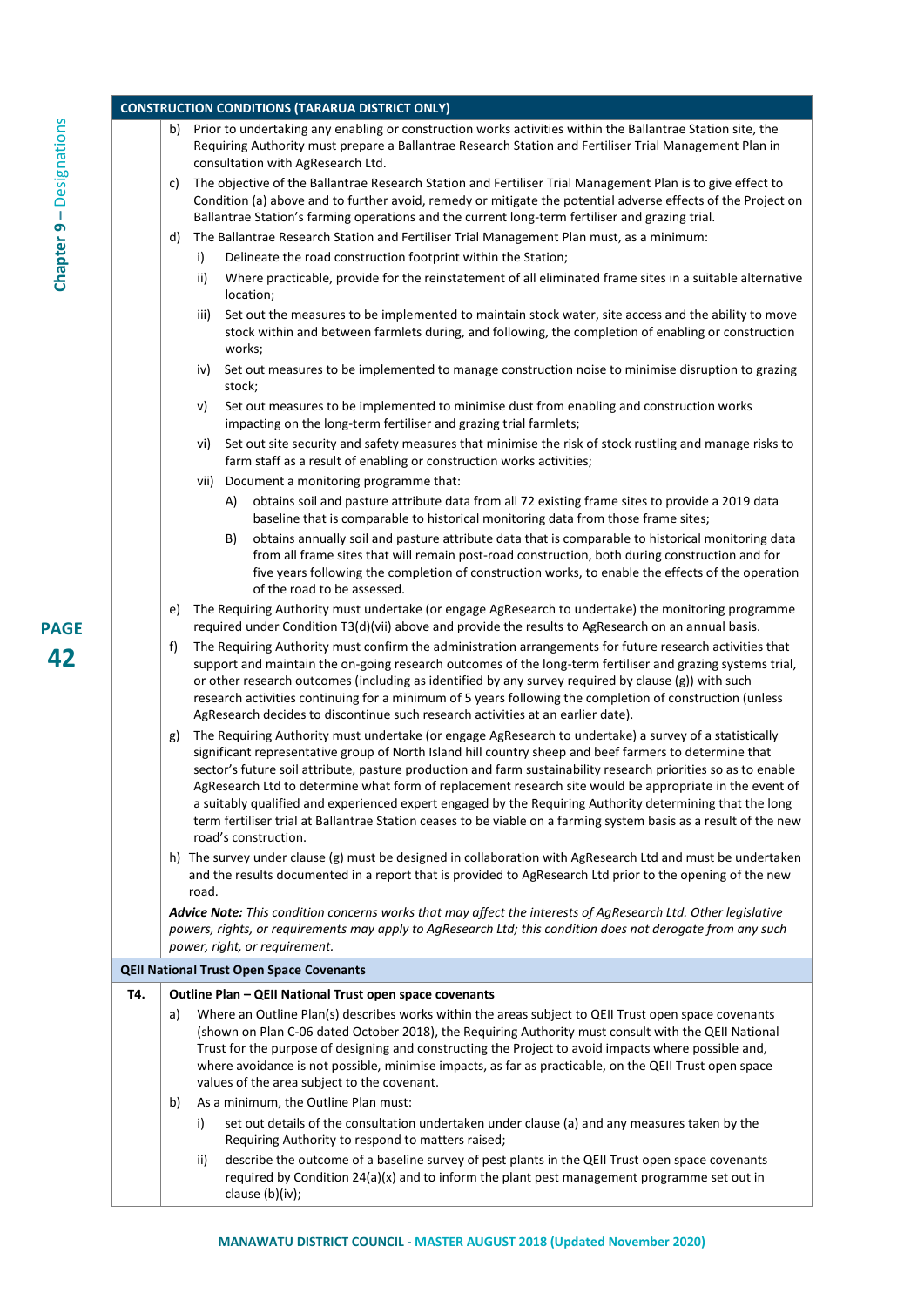| <b>CONSTRUCTION CONDITIONS (TARARUA DISTRICT ONLY)</b> |                                                                                                                                                                                                                                                                                                                                                                                                                                                                                                                          |  |
|--------------------------------------------------------|--------------------------------------------------------------------------------------------------------------------------------------------------------------------------------------------------------------------------------------------------------------------------------------------------------------------------------------------------------------------------------------------------------------------------------------------------------------------------------------------------------------------------|--|
|                                                        | iii) demonstrate how the extent of enabling or construction works on the site is limited (including by<br>Condition 9(e)) in order to avoid, or minimise as far as practicable, impacts on the QEII Trust open<br>space values; and                                                                                                                                                                                                                                                                                      |  |
|                                                        | iv) describe any edge protection and restoration that may be proposed, including any methods to buffer<br>the edge of the covenant and measures to control plant pests through a plant pest management<br>programme to achieve the standard in Condition 24(a)(x) (and which may include measures that form<br>part of the Landscape Management Plan required by Condition 17 and the Planting Establishment<br>Management Plan required by Condition 19 or the Ecological Management Plan required by<br>Condition 24). |  |

|                    | <b>OPERATIONAL CONDITIONS (APPLYING AS RELEVANT WITHIN EACH DISTRICT)</b>                                                                                                                                                                                                                                                                                                                                                                                                                                                                                                                       |  |
|--------------------|-------------------------------------------------------------------------------------------------------------------------------------------------------------------------------------------------------------------------------------------------------------------------------------------------------------------------------------------------------------------------------------------------------------------------------------------------------------------------------------------------------------------------------------------------------------------------------------------------|--|
| Noise and property |                                                                                                                                                                                                                                                                                                                                                                                                                                                                                                                                                                                                 |  |
| 40.                | <b>Road surfacing</b>                                                                                                                                                                                                                                                                                                                                                                                                                                                                                                                                                                           |  |
|                    | Prior to the opening of the new road, a low noise road surface must be laid on:<br>a)                                                                                                                                                                                                                                                                                                                                                                                                                                                                                                           |  |
|                    | State Highway 3 Napier Road between Cambridge Avenue and the Manawatū River; and<br>i)                                                                                                                                                                                                                                                                                                                                                                                                                                                                                                          |  |
|                    | ii)<br>Vogel Street in Woodville; and                                                                                                                                                                                                                                                                                                                                                                                                                                                                                                                                                           |  |
|                    | The main alignment from the eastern roundabout extending at least 2.0 kilometres to the west of the<br>iii)<br>roundabout; or                                                                                                                                                                                                                                                                                                                                                                                                                                                                   |  |
|                    | Instead of (iii) concrete barriers must be provided in order to control sound levels at the dwellings at<br>iv)<br>49807 State Highway 3 and 75 Hope Road, Woodville existing on 31 October 2018.                                                                                                                                                                                                                                                                                                                                                                                               |  |
| 41.                | <b>Traffic separation</b>                                                                                                                                                                                                                                                                                                                                                                                                                                                                                                                                                                       |  |
|                    | Traffic lanes of the roundabouts must be more than 100 metres from dwellings existing on 31 October<br>a)<br>2018; and                                                                                                                                                                                                                                                                                                                                                                                                                                                                          |  |
|                    | Traffic lanes must be more than 200 metres from the dwellings at 49807 State Highway 3 and 75 Hope<br>b)<br>Road, Woodville existing on 31 October 2018. .                                                                                                                                                                                                                                                                                                                                                                                                                                      |  |
| 42.                | Lot 2 DP 351133 landscaping                                                                                                                                                                                                                                                                                                                                                                                                                                                                                                                                                                     |  |
|                    | Within 12 months of the opening of the new road, the Requiring Authority must consult with the owners of Lot<br>2 DP 351133 to develop and implement a plan for planting along the southern boundary of this property to<br>screen views of the road.                                                                                                                                                                                                                                                                                                                                           |  |
| 43                 | <b>Post-construction review</b>                                                                                                                                                                                                                                                                                                                                                                                                                                                                                                                                                                 |  |
|                    | Within 12 months of the opening of the new road, the Requiring Authority must undertake a post-<br>a)<br>construction review in accordance with the NZTA's 'Specification for Noise Mitigation' (NZTA P40:2014)<br>that includes:                                                                                                                                                                                                                                                                                                                                                               |  |
|                    | noise modelling;<br>i)                                                                                                                                                                                                                                                                                                                                                                                                                                                                                                                                                                          |  |
|                    | site inspection of road surfaces or concrete barriers provided by Condition 40; and<br>ii)                                                                                                                                                                                                                                                                                                                                                                                                                                                                                                      |  |
|                    | noise measurements at the PPFs located at 49807 State Highway 3, 49846 State Highway 3, 75 Hope<br>iii)<br>Road, Woodville and 1213 Fitzherbert East Road, Ashhurst to verify the acoustics model, subject to<br>access being provided.                                                                                                                                                                                                                                                                                                                                                         |  |
|                    | If the post-construction review concludes that the sound levels exceed the NZS 6806:2010 'Acoustics -<br>b)<br>Road-traffic noise - New and altered road' Category A criteria for new roads (at 49807 State Highway 3<br>and 75 Hope Road) and altered roads (at 49846 State Highway 3 and 1213 Fitzherbert East Road,<br>Ashhurst), the Requiring Authority must, in consultation with the respective property owners, provide<br>further noise mitigation to reduce noise levels to meet the Category A criteria (subject to reasonable<br>access to allow any mitigation to be implemented). |  |
|                    | The noise modelling and the details of any mitigation must be provided to the Council(s).<br>C)                                                                                                                                                                                                                                                                                                                                                                                                                                                                                                 |  |
| <b>Lighting</b>    |                                                                                                                                                                                                                                                                                                                                                                                                                                                                                                                                                                                                 |  |
| 44.                | <b>Operational lighting</b><br>Lighting must be designed, maintained and operated to comply with AS/NZS 1158 Lighting for Roads and Public<br>Spaces.                                                                                                                                                                                                                                                                                                                                                                                                                                           |  |
|                    | <b>Network Utilities and Infrastructure</b>                                                                                                                                                                                                                                                                                                                                                                                                                                                                                                                                                     |  |
| 45.                | Written consent under section 176 of the RMA - Te Apiti Wind Farm                                                                                                                                                                                                                                                                                                                                                                                                                                                                                                                               |  |
|                    | The Requiring Authority must not require Meridian to seek written consent under section 176 of the RMA for<br>work that can occur in accordance with the resource consent for the Te Apiti wind farm (dated 3 September                                                                                                                                                                                                                                                                                                                                                                         |  |